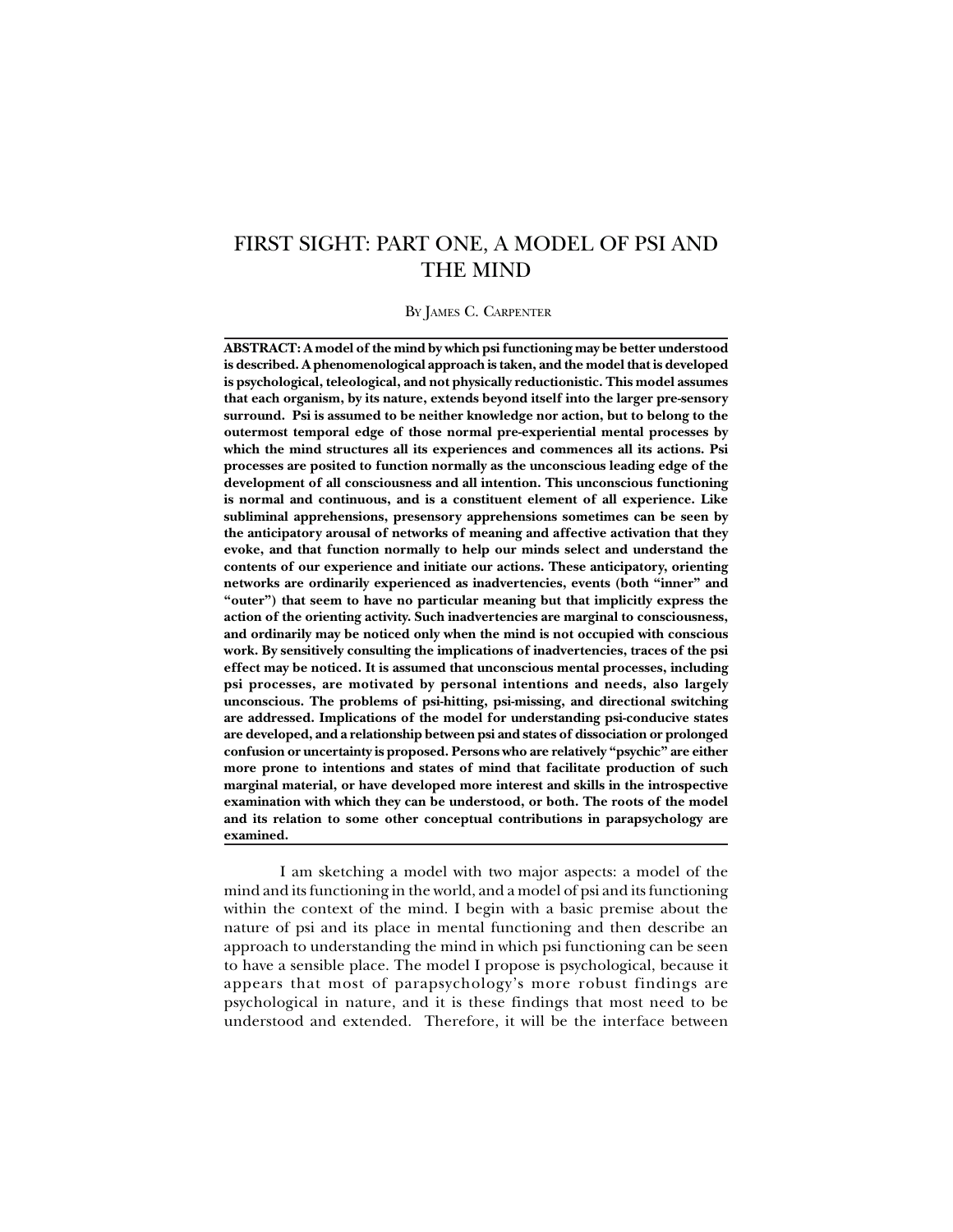parapsychology and general psychology, and not the various other fields of science, that will be of most interest here.

# PSI AND THE MIND

# *Basic Premise About the Nature of Psi*

ESP is the leading edge of the mind's ability to move to the next experience; PK is the leading edge of the mind's ability to move the next effect to its intention. These psi processes are continuously active but normally unconscious and implicit. Therefore, in terms of this premise, psi is the initial stage of the incipience of experience. This implies that all experience and all intention begin at the psi level of functioning. Psi is not "second sight" but "first sight."

From this perspective, psi processes are not unusual or exotic. They function as the initiating part of the mind's perpetual preconscious working toward the end of constructing its experience and framing its choices. They are quite everyday, and serve as the implicit foundation out of which all experience is formed. How may we conceive of the nature of the mind in a way that will make this understanding of psi functioning sensible?

#### *Historical Context and Alternative Views of the Mind*

William James (1890) defined psychology as the study of mental processes. He said that the central problem for psychologists "is that thinking of some sort goes on" (p. 224). He spoke of the stream of consciousness, then immediately pointed out that it was actually more like a pulsing chain of mental events: thought, feeling, memory, thought, perception, feeling, and so on. There is an essential problem here to which parapsychology can contribute in a basic way: How is it that a thought moves to the particular next thing and not some other? At any given moment there are presumably many contending possibilities, even excluding extrasensory events.

*A popular model.* In the conventional model of the mind in the world, physical processes are the bedrock of reality.<sup>1</sup> Mental events are generated by physical (neurobiological) events. Organisms, including human beings, can be understood as biological machines with clear physical boundaries. Because the nervous system generates consciousness, the reality of mental events is secondary and derivative. Since physical processes produce mental events, these events cannot also be elicited by happenings beyond the physical boundaries of the organism, except inasmuch as their effects somehow impinge upon the sensory system. The laws governing mental processes are mechanical and impersonal in nature. Implicit in this presumption of physiology-generating-mind is the deeper presumption of a reductionistic "hierarchy of the sciences," in which the constructs of physics are seen as reflecting the deepest substrate of reality. From this point of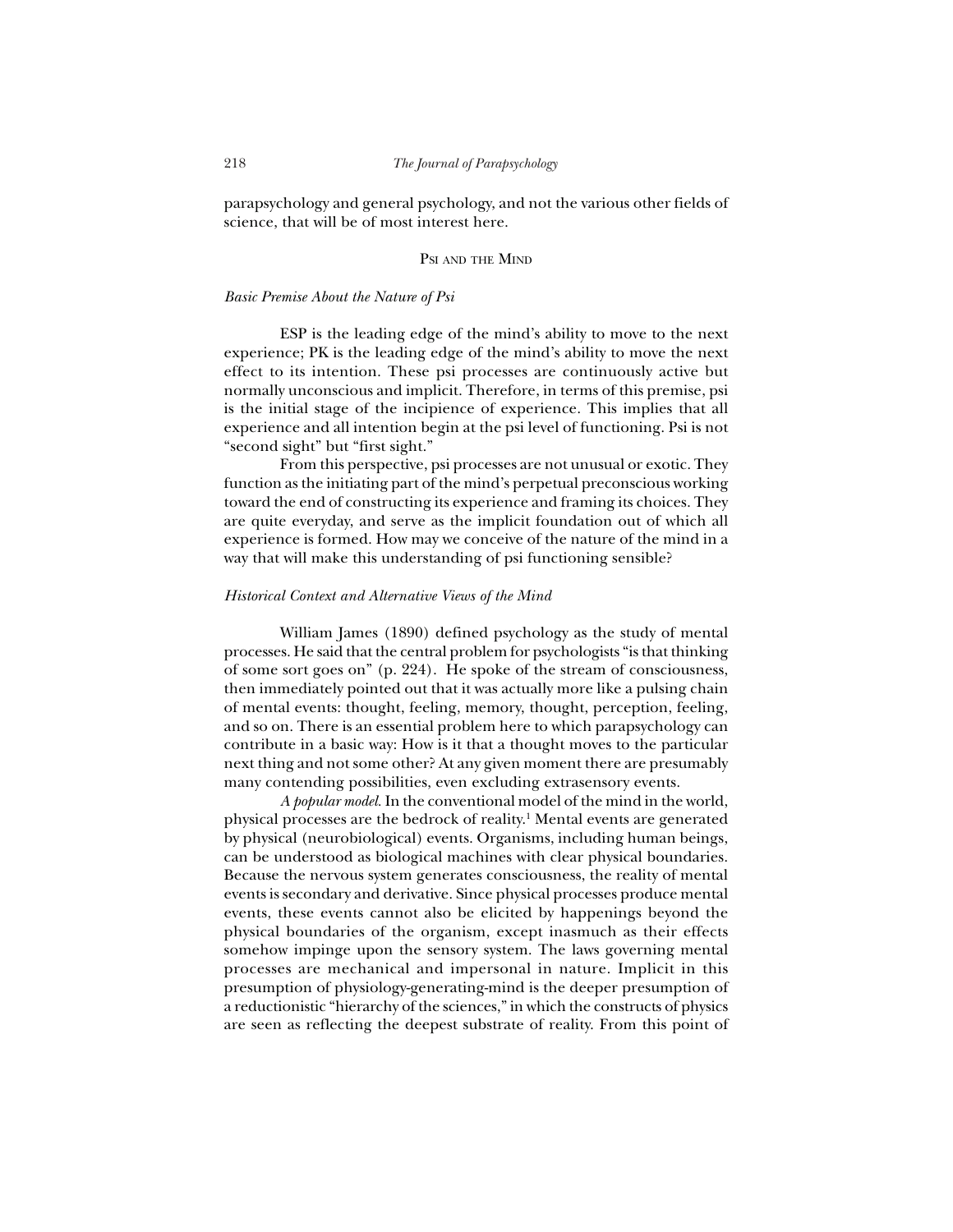view, the answer to the question about why the particular next thought occurs must be found in the biophysical events that cause that thought to occur.

*An alternative model.* "Mental" and "physical" are constructions placed upon reality, and neither is presumed to refer to processes more real or basic than the other (Kelly, 1955). The notion of "organism" is itself a construction and the being referred to is not rigidly bounded but at its edges blurs into its surround such that the two are not entirely distinguishable. All conscious processes occur in a context of unconscious or preconscious mental processes, which must be understood in terms of meaning rather than impersonal, biological mechanism. On the contrary, mental processes are primarily goal-directed and personal, including those that are unconscious or "automatic" (Bargh, 1989). At the edge of perception, an organism and its surround lack distinguishable identity. There is a transactional zone in which organism and surround, or self and other, are one another. Each organism is situated at its edges beyond the line of its sensory impingement with physical events, and is responsive to meanings in the larger surround, which is of indefinite extent. From this perspective, the particular next thought occurs because it is chosen by an intentional self using preconscious processes and consulting preconscious (and sometimes extrasensory) information.

*Early observations of unconscious processes*. At about the same time that James was defining the central problems of psychology, two other important lines of work were beginning that strongly suggested the reality of unconscious mental processes. Jastrow noticed that subjects who believed that they were merely guessing could distinguish the difference between two weights correctly even when the differences were so slight that they were not consciously perceptible (Pierce & Jastrow, 1884). Freud found that with patients like Anna O., inscrutable physical symptoms could be explained and treated if they were seen as a derivative of unconscious emotional conflicts (Freud, 1892/1963). Alongside these observations, mainstream psychology developed a skeptical tradition in which unconscious processes are still viewed with strong suspicion by many.

*The current scene*. Despite this suspicion, Jastrow's and Freud's observations led to much work on what has come to be called the "cool" and the "warm" unconscious, respectively. All of this work has grown considerably, and there is now much overlap (Bornstein & Masling, 1998; Ulleman & Bargh, 1989; Weinberger, Siegel, & Decamello, 2000). Some scientists, such as Epstein (1994) and Shevrin (Shevrin, Bond, Brakel, Hertel, & Williams, 1996), are now doing sophisticated research that is informed by both traditions at once. Out of all of this emerges a picture of the mind as being a zone of conscious self-awareness with a subliminal surround that precedes and conditions consciousness in many complex but systematic ways.<sup>2</sup>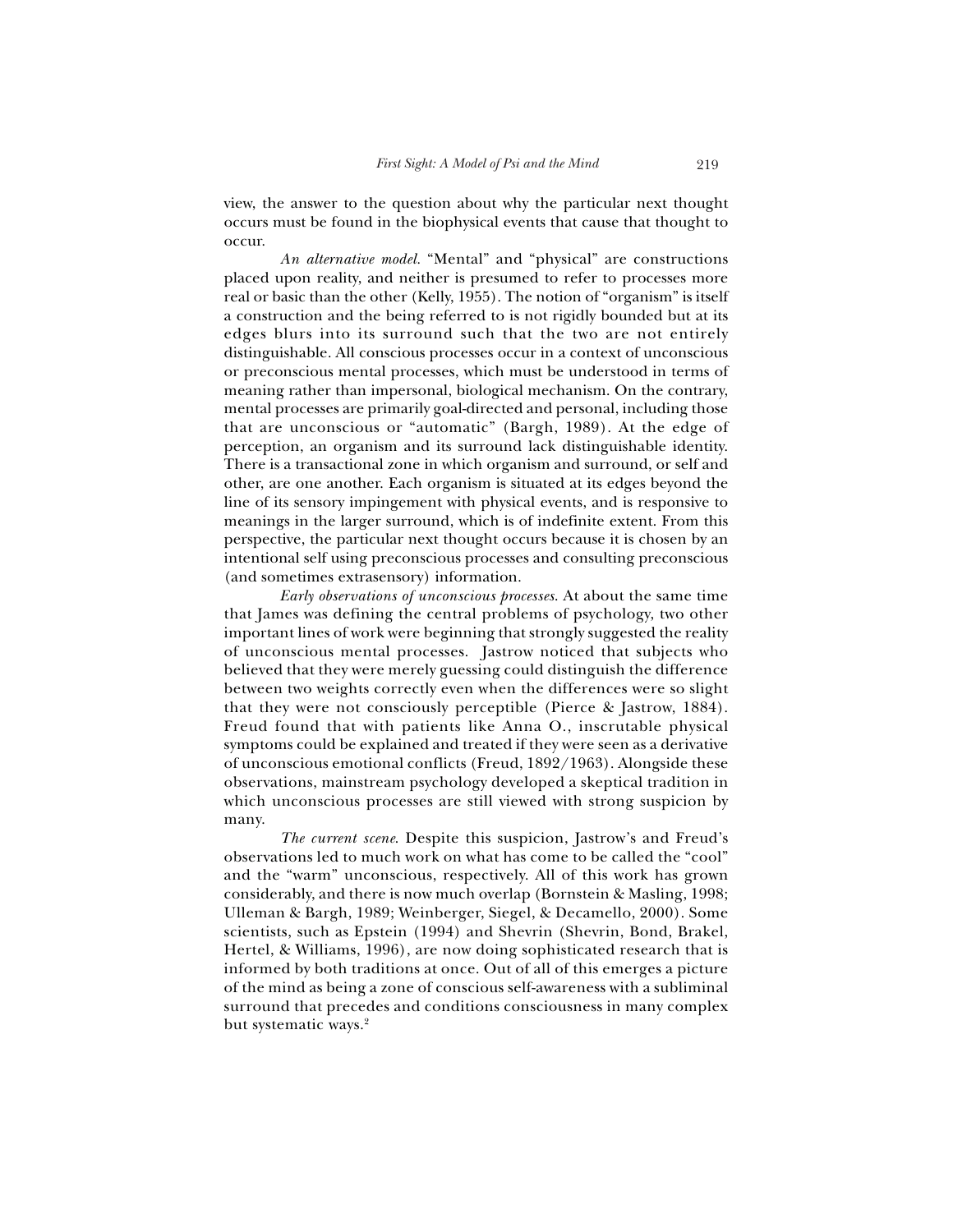The findings of parapsychology are not incongruent with this picture, but add to it the idea that an organism's engagement with this surround is not bounded by physical, sensory impingement but extends beyond that in space and in time.

# *The Boundaries of an Organism*

Is it reasonable to suppose that an organism is not rigidly bounded but at its edges blurs into its surround such that the two are not entirely distinguishable? This is obviously the case in a physical sense. The bagel on my plate at breakfast time is well on the way to becoming part of Jim Carpenter a couple of hours later. In the words of the children's rhyme: "It's a very odd thing, as odd as can be, that whatever Miss Gee eats, becomes part of Miss Gee." Or as Gardner Murphy asked (1956): at what point does the oxygen one breathes become part of oneself? In another example of blurry physical boundaries, consider the gecko, a lizard remarkable for its ability to walk upside down on ceilings. Recent research (Autumn et al., 2002) has discovered that its defiance of gravity is permitted by the fact that the extremely fine hairs on its feet provide such a density of contact with a surface that it creates billions of weak molecular attractions called van der Waals forces. These forces act only at very small distances and hold together the molecules of objects. In other words, the same tiny forces that hold the gecko together and hold the ceiling together also hold the gecko to the ceiling. At this very fine level of contact, gecko and ceiling are energically merged. I suggest that there is an analogous blur at the edge of our mental being. At the leading edge of perception and intention, organism and surround lack distinguishable identities. In this transactional zone, they *are* one another. Adding the dimension of time, it might be best to say that in this zone they *become themselves out of each other.* Each sentient being exists at its edges beyond the line of contact between physical events and the sensorimotor system and is responsive to meanings in that indefinitely larger surround.3

Were it not for the anomalies of parapsychology, we might not need to pose the idea that by our nature we extend beyond ourselves in apprehension and action. Given the reality of those anomalies, this idea seems almost inescapable.

## ELABORATION OF THE MODEL OF PSI

The following discussion focuses more on the perceptive aspect of psi functioning (ESP) than on the active aspect (PK); however, I believe that the basic ideas may be applied to PK as well. Next I describe how psi may function in the formation of all experience.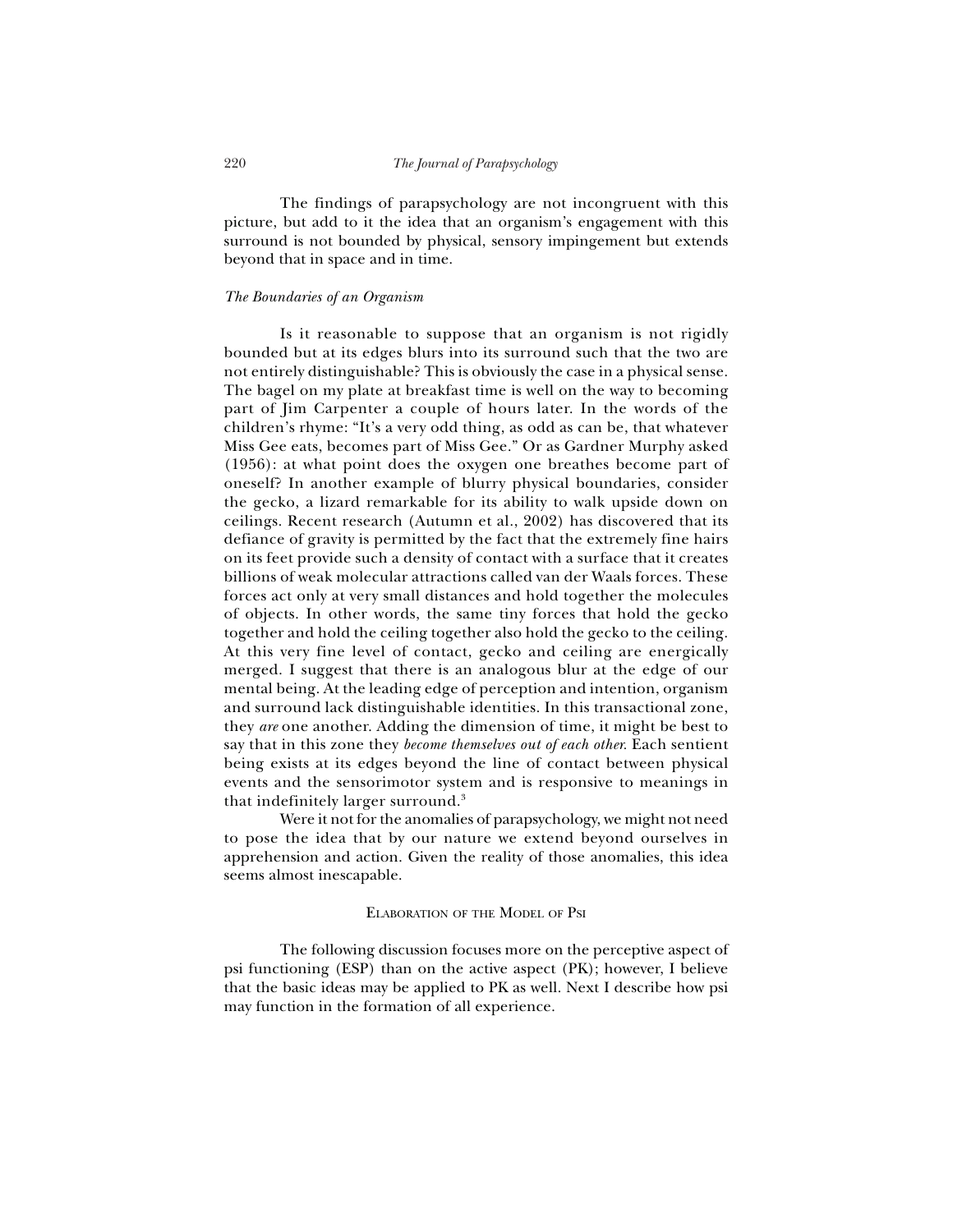#### *History of a Perception (or a Memory or Feeling or Image)*

In the following sequence, run backwards, I sketch a general series of events that appears to lead to every experience. Using the example of a visual perception, and beginning at the end of the sequence:

- D. I see X (an attributed understanding of an experience) and I think about it.
- C. Just prior to that, I experience a collection of sensations that I attempt to construe.
- B. Just prior to that, sensations register subliminally.
- A. Just prior to that, an extrasensory anticipation of the event (and/or a psychoinetic elicitation of the event) initiates the perceptual process.

A great deal of the work of experimental psychology has focused on processes at Level C. Psychologists studying subliminal perception, or "perception without awareness" (PWA), as is preferred today (Bornstein & Pittman, 1992), added the preconscious step B to the cognitive account. The findings of parapsychologists add step A.

In the genesis of a perception, each step links to the next and orients it in a helpful way. Think of these colloquially as different parts of a person playing different roles, all communicating quickly and efficiently: We might speak of an inner *Prophet*, an *Artist*, a *Scientist*, and a *Person of Ordinary Consciousness*. The Prophet knows something is coming, the Artist has a sense of something interesting, the Scientist sees a collection of facts and tries to form an understanding of it, the Person of Ordinary Consciousness sees X—all in a fraction of a second. Each sends a rapid, helpful message on to the next.<sup>4</sup>

In regard to the guidance of the flow of consciousness, we ordinarily want consciousness to focus on the most useful thing at any given moment. This implicit motive guides the orienting information that is passed on from each perceptual stage to the next.

In seeking this "most useful" thing, we are pursuing a balance of several needs all the time, although different needs may be more salient at different times. Some of these needs are general, and many are shared with all animals.

1. We want to continue to live, and to live happily and freely, so we also want to avoid potential danger, pain, and confinement.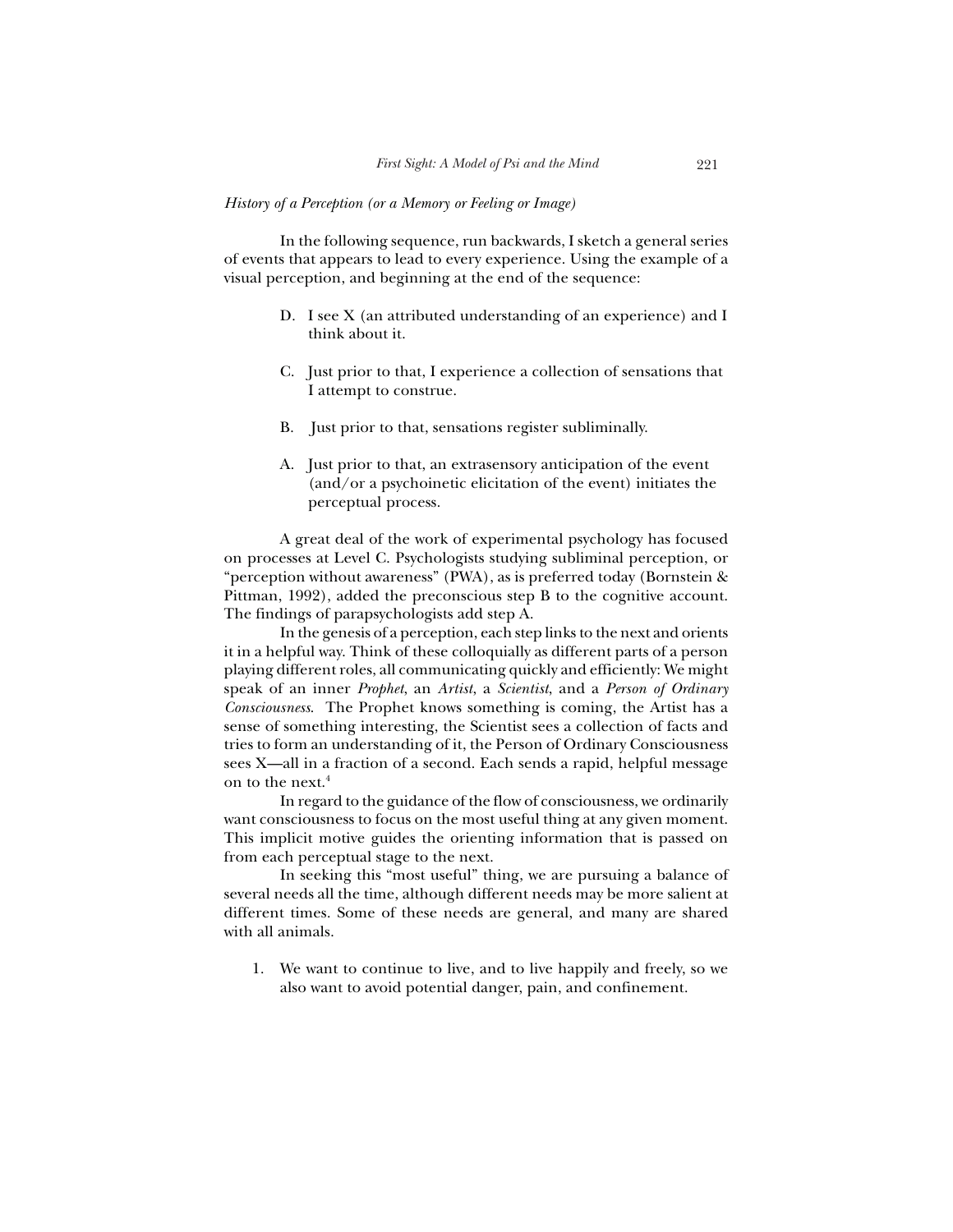- 2. We want to maintain harmonious and fruitful relations with our interpersonal network, so we also want to avoid conflict, shame, and guilt.
- 3. We want to maintain adequate control over our circumstances and a well-functioning predictive understanding of events, so we also want to avoid confusion, identity diffusion, the invalidation of core constructs (Kelly, 1955), and a loss of freedom to explore and investigate.

Some needs are more personal and feature unconscious emotional reactions (as to events resembling former trauma or happiness) and unconscious beliefs (Weiss, 1993).

Rational consciousness is a marvelous, very powerful tool, responsible for human dominance of the planet, and each of us is constantly selecting the most interesting issue to present to it from the myriad of potential concerns that exist in the present or the personally meaningful future.

One implication of the metaphor of inner "parts" or "roles" needs to be clarified. Starting with a single perception and moving backward, it might seem as if one event leads to one perception. Actually this model assumes that at the A level, we are in touch with virtually everything, or at least so much that we currently have no way to assess its boundaries. *Step A must begin the winnowing process from virtually everything to one best thing*. This initial step of selection and deselection is the basic psi process. In everyday experience it is "bound" and functions altogether unconsciously, although it goes on all the time and must operate in what seems to the rational mind an unbelievably complex and intricate way. In making this selection, it must use two criteria: How important is the potential event? How likely is it to actually occur to me? These two criteria together might be said to constitute the event's *sensed relevance*.

With this mammoth task of selecting and deselecting in terms of sensed relevance, the psi function (the Prophet) has only one binary tool: in regard to ESP, it is to orient toward the thing or away from it to something else instead. In regard to PK, it is to impel the potential object of intention in the prointention direction, or in some contrary direction. As Freud said (1933), the unconscious mind has no sense of negation. It does not choose "this or not-this," it chooses "this or that." In the language of parapsychology, all psi-missing is some form of displacement. One thing is selected as "toward" and the rest as "away from." This act takes place prior to the GSR or ERP deflections of presentiment studies (e.g., Bierman & Radin, 1997; Radin, 1997); or perhaps the GSR deflection signals the moment of decision for the future event in question (such as the later presentation of an emotional picture).<sup>5</sup>

Focusing now exclusively on ESP and returning to the metaphor of inner roles, if the Prophet selects an event as "toward," the Artist is alerted.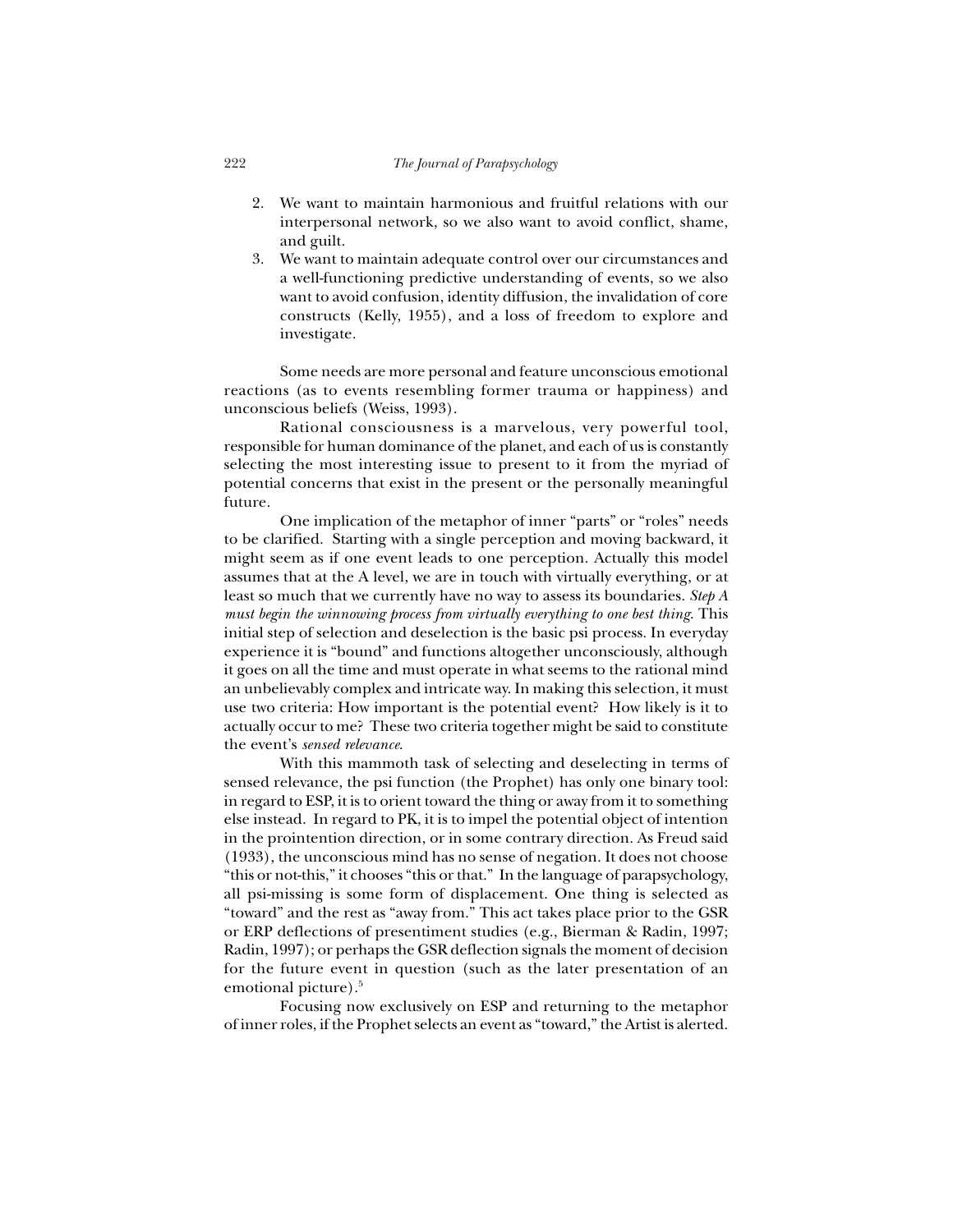The Artist then senses that something interesting (or important or ominous or novel or confusing or attractive) is coming, and preconscious attention is sharpened in the direction of the sensory events that are now beginning to impinge upon the peripheral nervous system. The Scientist is alerted that this particular collection of sensations (among the myriad that are present at any given moment) is especially salient and begins to focus upon them. Then the Person of Ordinary Consciousness arrives at a perception.<sup>6</sup>

Conscious experiences are either constituted by thoughts (ideas, images, feelings, memories) or sensory perceptions that quickly give rise to thoughts or construals. All experiences have a preconscious phase that is quite brief (Schilder, 1942). What is known about the development of sensory experiences may serve as a model for the development of all experiences, including those that refer not to physical sensations but to feelings or ideas.

When a preconsciously apprehended piece of sensory information is selected as salient, this selection initiates an activation of preconscious affective responses and associated meanings. This activation does not by itself result in a conscious experience but in the arousal of an *apprehensive network* that potentiates experience. This network is not simply of a meaning, but of presemantic affect and classes of meanings. This network poses a set of implicit questions that preconscious attention seeks to answer by consulting additional sensory information. With it the person poses tentative, general, preverbal hypotheses in terms of which to scan for confirmatory evidence. Thereby, it guides the effort to construe. Preconscious processes, including psi, anticipate and implicitly structure the formation of experience.

At the very leading edge of the formation of experience, psi apprehension arouses an anticipational nexus of meanings. These pose, as it were, a set of questions that are to be answered by forthcoming sensory experience. It is sensory experience that provides conscious awareness. It provides the validating information to the anticipational questions. Psi is part of the preparatory process that helps the mind make the best use of its sensory experience. In the ordinary flow of developing awarenesses, the anticipational questions slip into oblivion before they can ever become issues to awareness, in favor of the actual developing experience.<sup>7</sup>

Suppose I notice a flicker of movement on my right, just at the edge of my visual field. I turn my head and see that my son has entered the room. This model proposes that before the flicker of light, a psi apprehension suggested that something meaningful was forthcoming and my awareness was alerted in a general direction and to a family of potential meanings. The flicker, as we know from work in PWA, itself arouses an anticipational network of potential meaning, beginning to question the movement and preparing me to understand it. When I turn and see my son, I have full visual information that I can quickly understand, and I have a simple awareness, a bit of knowing. All the rapid machinations of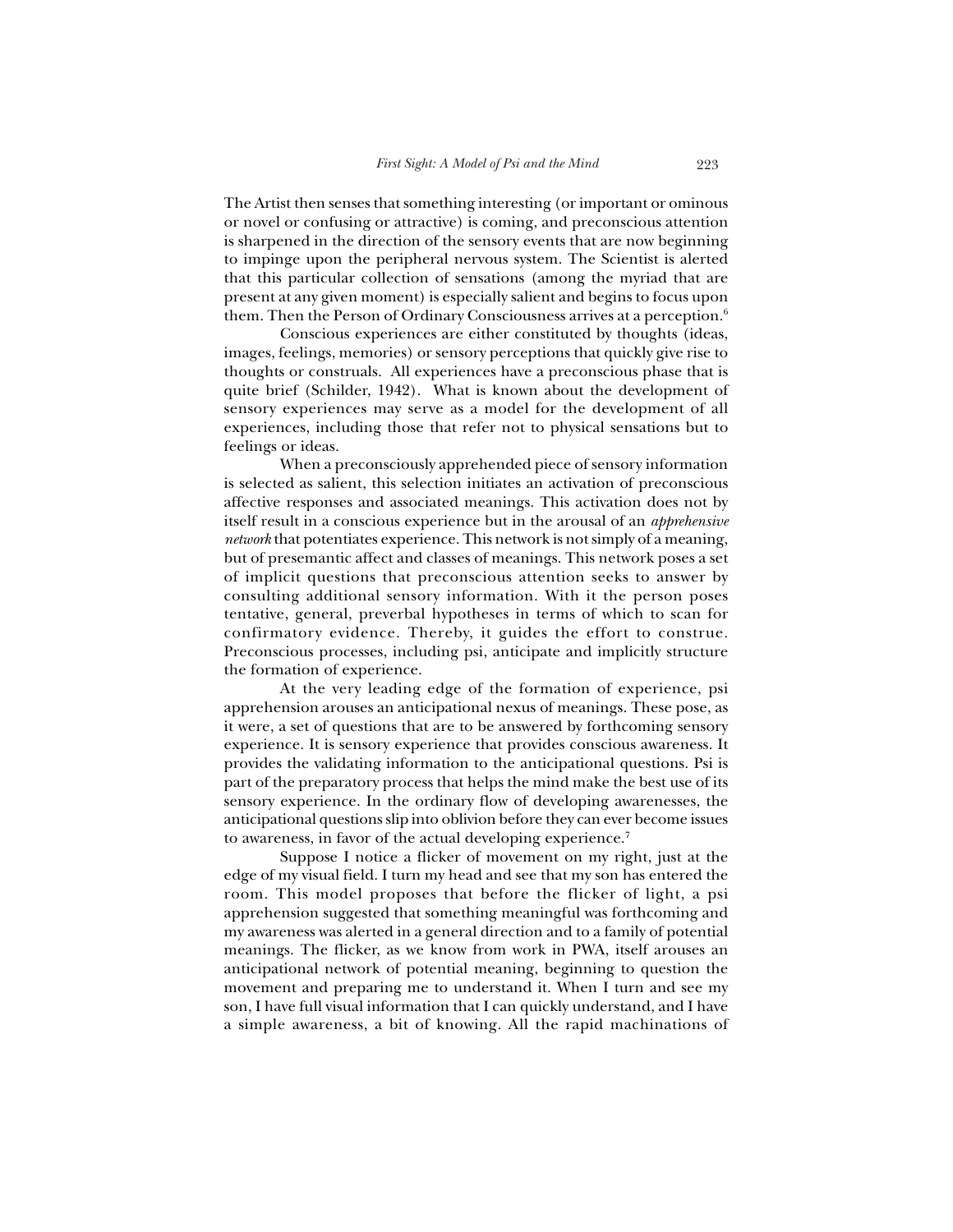preknowing have vanished before I can glimpse them or know of their participation in my experience.

#### *Preconscious Expectation and Inadvertency*

What happens if this process is interrupted before the natural, rapid flow of events can develop and a perception is formed? Both parapsychologists and the psychologists studying PWA have been asking this question and have independently found many of the same answers. Basically, the orienting action of Steps A and B can be glimpsed in the feelings, cognitions, and behavior of the person whose perception is merely potential. Usually we can see these things more clearly in others than in ourselves unless we are examining our own experience in retrospect with a certain detachment. When conscious perception is allowed to develop, this is what is available to awareness. When that is denied or prevented for some reason, either because the event never is allowed to impinge upon sensation (as in an ESP experiment), or because the impingement is interrupted too quickly for it to be grasped or is otherwise occluded (as in PWA), one may see the anticipational arousal expressed *inadvertently* in the feelings or associations or behavior of the person, with the latter having no insight into the origin of those things. The expression must be inadvertent because one cannot make a *conscious* choice in regard to something unless there is a conscious perception of it. Prior to the conscious perception, or in situations that prevent its forming, one is able to see no more than the effects of preconscious choices, which are experienced by consciousness as inadvertency.

In general, both psi apprehension and subliminal apprehension can be seen primarily in the interpretation of inadvertency. Ordinarily, consciousness occludes these preconscious processes and is oblivious to them, but when conscious experience is prevented, we can glimpse the hints and whispers of implicit meaning. Analogously, the sky in the daytime, flooded with the sun's light, looks blue and empty, but at night without the sun, it can be seen filled with flickering starlight.

#### *Seeing the Action of Preconscious Arousal*

Inadvertent psychological events are those that "just happen" as opposed to being experienced as things "I do." An image comes to mind, the memory of a song occurs of its own volition, a mood descends or arises, a silly mispronunciation intrudes into speech, one name is substituted for another, a shadow is misinterpreted as a snake, or in the depth of sleep a dream takes shape. In the context of an ESP experiment, the percipient utters free associations, the remote viewer scribbles and consults an inner flow of images, the card-guesser impulsively throws a card on one pile among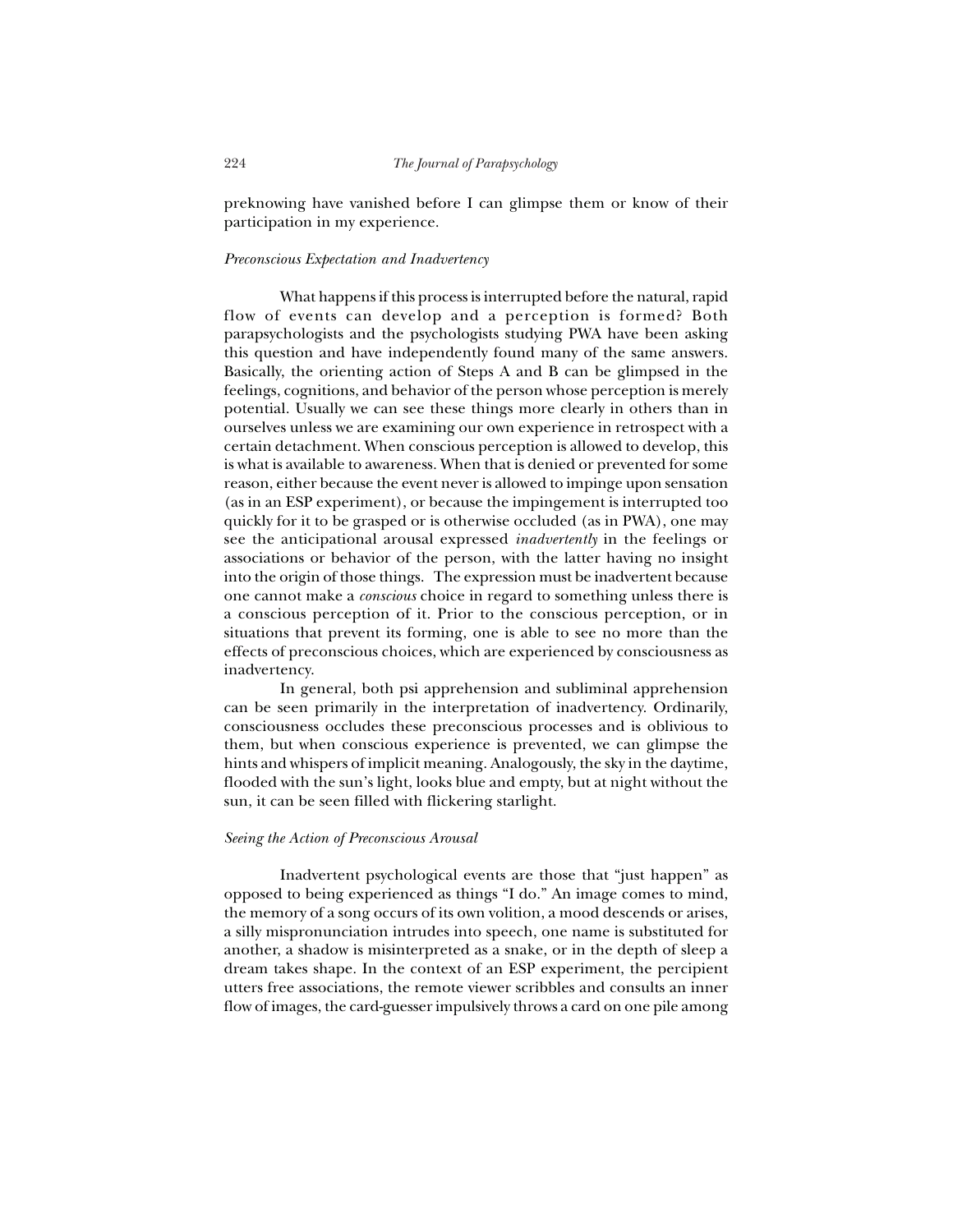five, the subject being stared at by someone out of sight generates faint, unfelt neurophysiological responses being sent to a polygraph.

Although they are presumably active all the time, we rarely see the extrasensory and the subliminal-sensory levels of experience in action. I have an occasional experience in which I can see the subliminal at work in my own stream of consciousness. Since I have become a little hard of hearing, my threshold for clearly hearing vocal speech is a little different from that of most people. Recently in a family conversation, I uttered some thought only to see my daughter roll her eyes in an expression that gently said, "He's doing it again." I had expressed a restatement of something that someone else in the conversation had said a short time before. Others had been conscious of the remark, but I had not. My own words popped into my head as, I thought, a brand new idea. This "popping up" is one kind of inadvertency, not stimulated by anything around me, as far as I could tell at the time.

Inadvertent expressions of preconscious processes have been studied extensively by psychologists. Poetzel (1917) found that images flashed briefly and not consciously seen were expressed metaphorically later in dreams. Cognitive psychologists found that subliminal or occluded stimuli affected later processes of learning, forgetting, affective response, and association if the later material was connected somehow to the unconscious stimuli (Bornstein & Pittman, 1992; Dixon, 1981). Psychodynamic and social psychological researchers found that the emotional significance of subliminal material affected a person's later mood and spontaneous social behavior (e.g. Chen & Bargh, 1997; Silverman, 1983; Silverman, Lachman, & Milich, 1982). For example, a person exposed to an aggressive subliminal stimulus was more apt to be either more withdrawn or more querulous when placed in a later contentious situation, as compared to someone subliminally exposed to neutral messages. The same aggressive messages presented to full awareness had no such effect.

In a parallel manner, parapsychologists found that people could indeed not see the material enclosed in opaque envelopes, but they could sometimes successfully guess them, and perhaps to a higher degree, could express a meaningful inadvertent response to the hidden content by their physiological responses or spontaneous imagery or affective responses to similar content exposed later. Many other examples could be listed of the various presensory and subliminal-sensory effects that have been studied. For instance, in a ganzfeld ESP study, the percipient allows the development of spontaneous feelings and images that are not consciously experienced as being caused by the target material (which is neither seen nor heard). However, later examination of the target material often suggests associative connections to the feelings and images to the extent that the experiences can be correctly identified as associated. In a typical PWA experiment in which conscious recognition of a stimulus is prevented, the effects of the stimulus (seen perhaps as a meaningless flicker of light) may be observed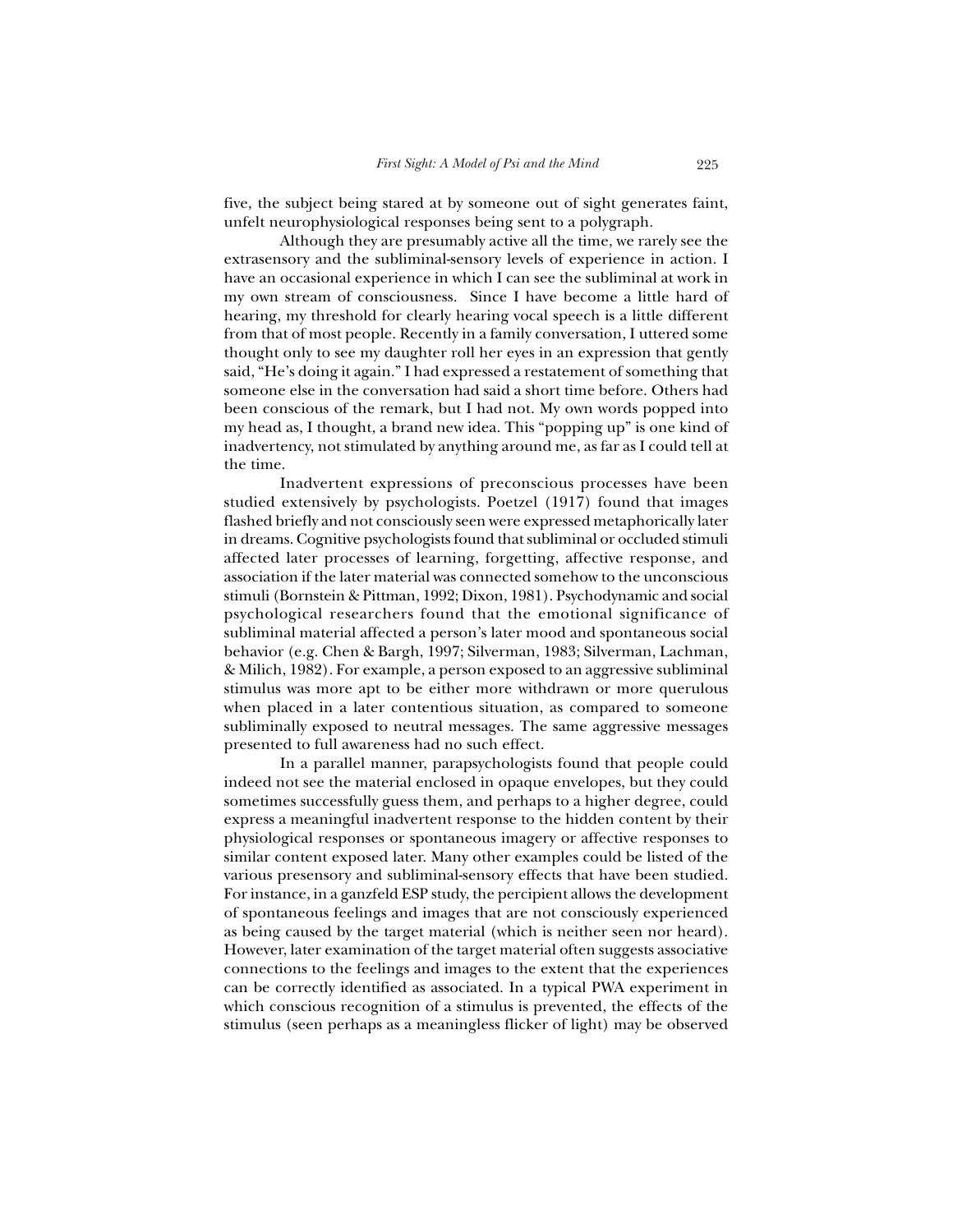by a variety of behaviors that the subject experiences as bearing no relation at all to the stimulus. For example, Banse (1999) showed that preconscious presentation of the names and faces of loved ones, when compared to those of other persons, caused a shift in the emotional evaluation of meaningless Chinese characters; Verney, Granholm, and Marshall (2003) showed that a person's general level of cognitive ability could be assessed by the kind of pupillary response involuntarily given to masked stimuli; and Talbot, Duberstein, and Scott (1991) found that the number of goldfish crackers eaten in a bogus tasting task declined when subjects had been exposed subliminally to the words "Mommy is leaving me," which was designed to unconsciously arouse a depressive mood.

# *Similar Actions of Preconscious Processes Employing Subliminal and Extrasensory Information*

Similar conditions, such as drawing responses versus verbalizing them; sensory attenuation; hypnosis; free association; dreaming sleep; relaxed reverie; and a positive, encouraging environment, have been found to enhance the expression of the effect in both parapsychological and PWA experiments (Nash, 1986; Schmeidler, 1986, 1988). Similar sorts of people have been seen to be more likely to show the effects: people with stronger tendencies toward dissociation or creativity or absorption, those positively disposed toward the possibility of showing an effect, those who are more socially engaged, and those who are less anxious. The expression of both kinds of stimuli tends to be fragmented and metaphorical rather than literal and complete (Schmeidler, 1986). Finally, some studies showed significant positive correlations when subjects were tested with both subliminal and ESP stimuli. Since the surveys of Nash and Schmeidler, continuing work in both PWA and psi processes has brought to light other commonalities between the two. For example, both may more commonly be expressed by effects on emotion or on some aspect of psychophysiological functioning rather than by cognitive retrieval (Bem, 2003; Kunst-Wilson & Zajonc, 1980; Radin, 1997; Shevrin, 1988). When effects on associative processes are assessed, familiar and well-learned material is often more sensitive to effects than unfamiliar material (Bargh, 1992; Stanford, 1973). There is evidence that the effectiveness of precognitive guessing and unconscious precognitive physiological responses tends to drop off sharply as the time between response period and target event increases (Bierman & Radin, 1997; Honorton & Ferrari, 1989; Sondow, 1989). In an analogous way, the effectiveness of subliminal primes tends to drop off logarithmically over time (Newell & Rosenbloom, 1981). Thus it seems as if the mind's preconscious processes normally construct its experiences over very short time spans, reaching backward in using sensory primes and forward in precognition. Finally, situations requiring careful assessment and judgment tend to make both kinds of effects vanish (Allison, 1963; Carpenter, 2002;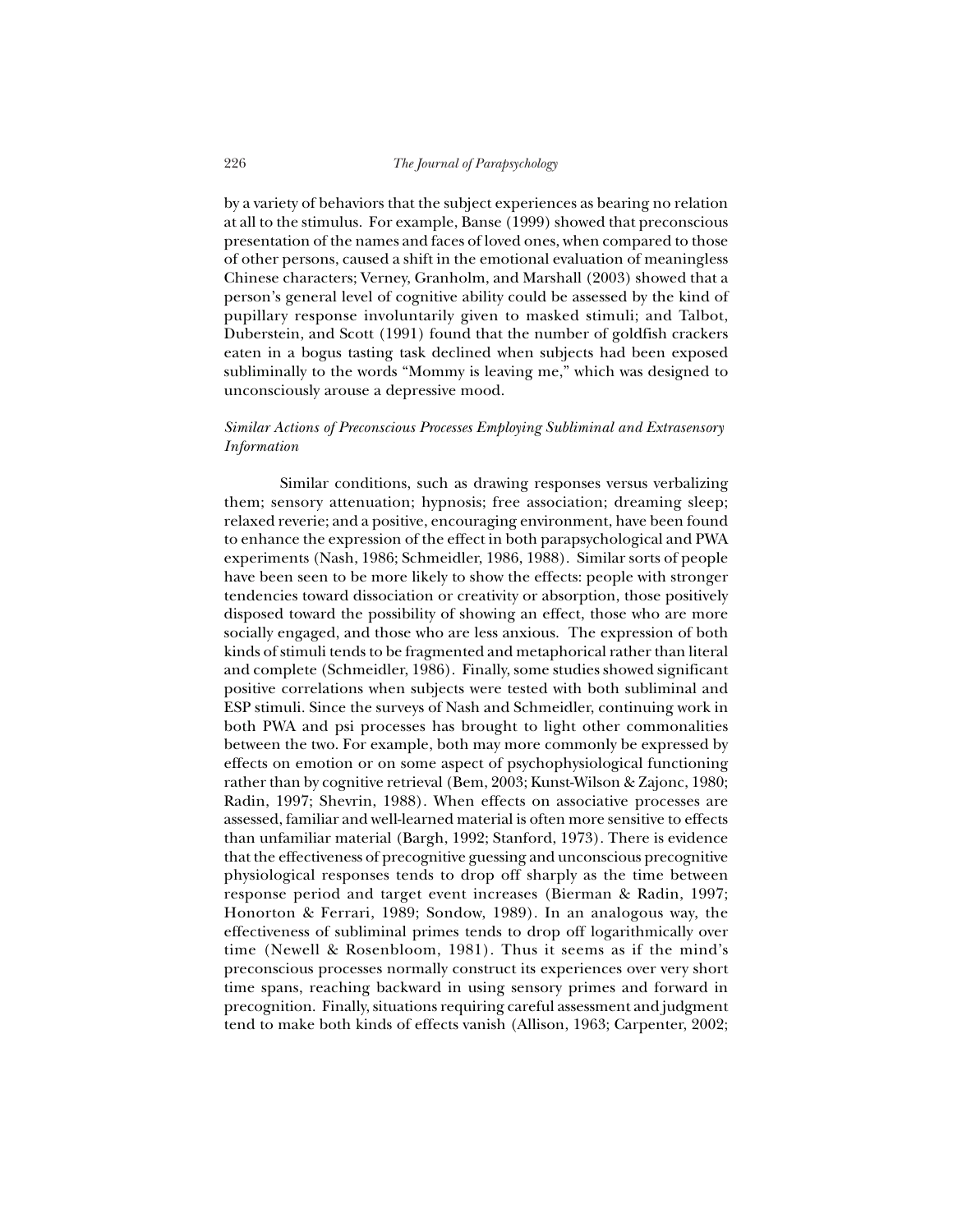Darley & Gross, 1983: Stanford, 1966). Putting all of this together, it appears that scientists in these different fields have been studying similar things without realizing it.

#### *Preconscious Psychological Processes*

It would be fruitful for parapsychologists to join with other psychologists to elucidate those preconscious processes that govern the movement of consciousness to the next thing (and that bring the next thing to consciousness). We may think of Preconscious Psychological Processes (PPP) as all of those processes that precede and condition conscious experience. If we come to understand the patterns governing the movement of consciousness to the next thing through the mechanics of PPP, we will also understand much of the working principles of parapsychology—and parapsychology will clearly be part of psychology. The focus need not be exclusively on the extrasensory. Perhaps the functions of PPP as they govern pre-experiential cognizance of events with weak or unattended sensory impingement will be found to be more or less the same as those that govern cognizance of events that have no sensory impingement. In the broad sense, the processes of psi and the other processes of PPP may be the same. In that case, defining the focus of our interest as "extrasensory" may be too narrow, like limiting the study of vision to the perception of blue things.

# *A Phenomenological Perspective*

In a phenomenological approach, experience-as-such is taken as primary reality, and all of the myriads of constructions which we may invent and with which we interpret reality are taken as secondary and imposed. This is assumed to be true even if the constructions are so deeply presumed as to be experienced as "necessarily so," and even if the constructions are extremely powerful and useful, as are the constructions of physical science. Approaching reality with such conceptual innocence has some advantages in regard to our understanding of psi phenomena. Our preoccupation with the "extrasensory mystery" has led us to imagine that some special senses are required for dealing with reality not local to ourselves. This "mystery" is really created partly by the everyday fact of not being conscious of that extended reality, but also by the physically reductionistic model of the human being as a "subjective" mind inside a physical box, or body. This split is deeply presumed in western culture and is even embedded in the structure of our language (Barrett, 1962, Heidegger, 1962). A more adequate approach to the reality of human experience is that of the existentialphenomenological position of Heidegger (1962), in which a human being is understood as "being in the world," or as the psychologist McCurdy (1965) put it, as the universe from a particular center. Boss (1979), similarly speaks of the person as a "world-luminating realm of openness." In this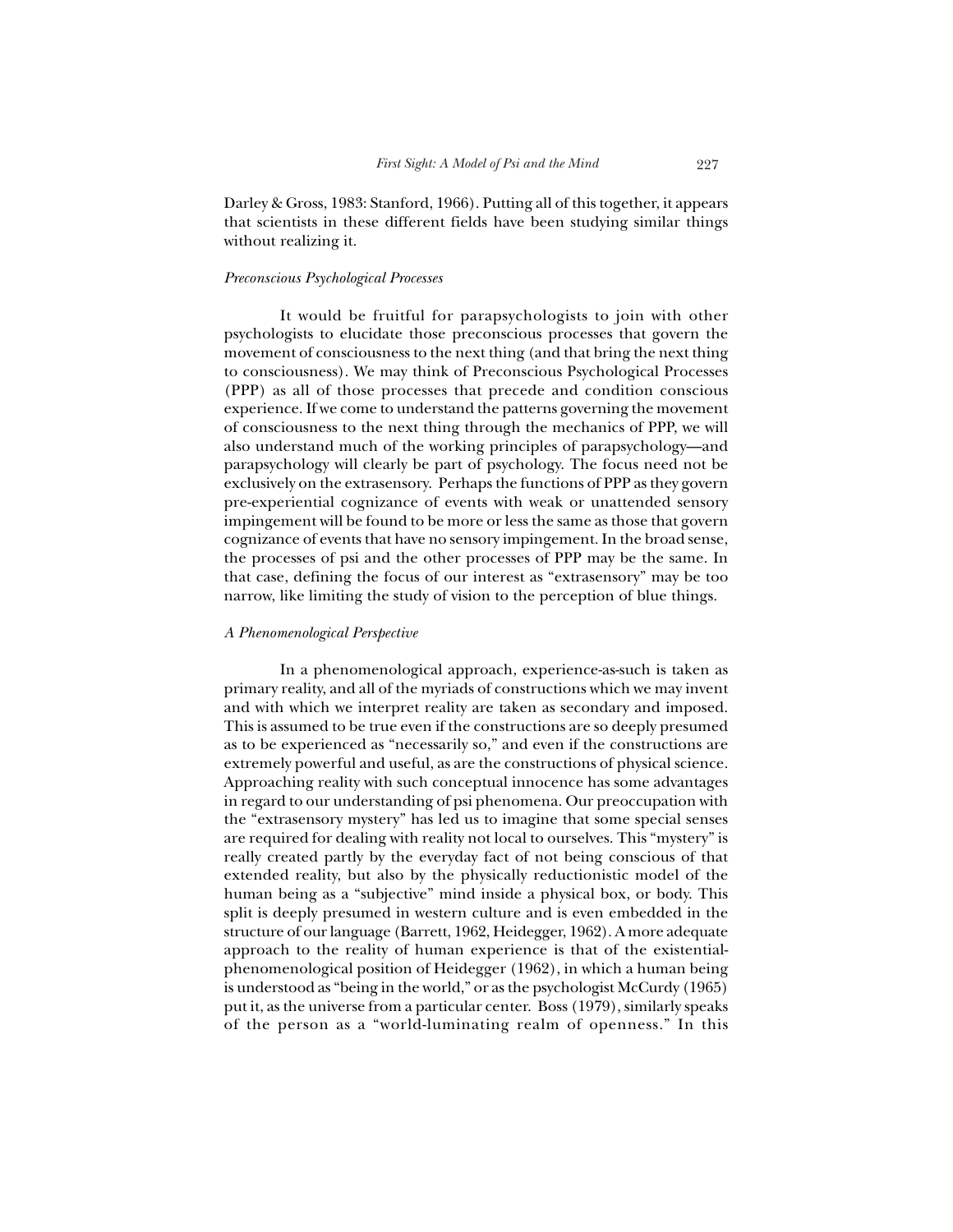phenomenological approach, no split is assumed between the mind and the physical world, including one's own body. If the self is not presumed to be a bounded, subjective isolate inside a separate, objective reality, then the "mystery" vanishes.

# *A Hypothesis of Functional Equivalence*

For one burdened with the metaphysical presupposition that an organism must have no interaction with its surround beyond its physical boundaries, the gap between a very faint stimulus and no stimulus at all is absolute and enormous. From a phenomenological perspective, the importance of this gap is an open question, and some evidence suggests that the gap may be very slight in many ways, or even nonexistent. This observation can seem astonishing or even outrageous, as with a cartographer surprised to step through a latitude without a scratch.

It may be that the mind utilizes its available extrasensory and subliminal-sensory material in highly similar ways. We may call this a *Hypothesis of Functional Equivalence.*

#### *The Ubiquity of Psi in the Construction of Experience*

Those apparent traces of psi phenomena that are available to most people in everyday life are so occasional and furtive as to make them seem to be exotic curiosities at best, or even as transient illusions or misperceptions: hence the great argument over whether psi phenomena are real at all. I posit that the occasional psychic eruptions into everyday life are hints of a constant preconscious mental activity, one function of which is to prepare the mind for its incipient experiences and choices.

This model of psi as a seamlessly functioning component of normal preconscious processes normalizes parapsychology inasmuch as it suggests how psi phenomena function in everyday experience in an unconscious and implicit way. It also suggests the reason that we are not flooded with extrasensory awareness all the time.

# *The Issue of a Filter or Barrier Between Psi and Awareness*

We do not need to propose any sort of hypothetical barrier or filter to protect consciousness from psi processes any more than we need a barrier or filter to protect consciousness from a subliminal or incidental stimulus. The extrasensory exchange is intrinsically preconscious and not ever available to awareness. The fact that it awakens an orienting nexus of potential meaning (both cognitive and affective) that quickly prepares us for experience sometimes allows us to see its action by consulting this marginal level of awareness. In that marginal awareness, psi information is not transformed into something fragmented or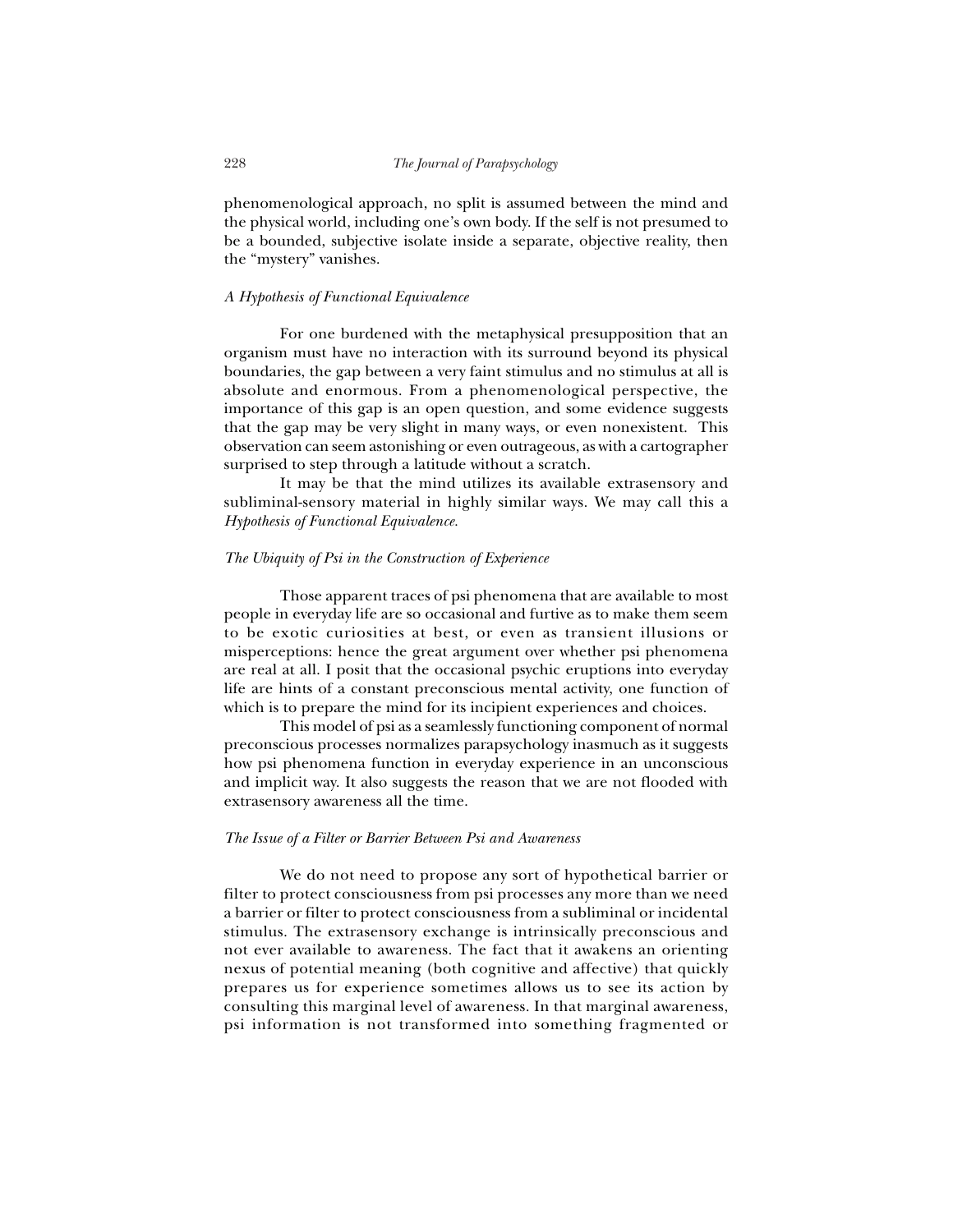metaphorical, although it might appear to be; it preconsciously alerts us to classes of potential meaning that help us to interpret the sensory events to come, and these activated classes of meaning can sometimes be glimpsed as such. When expressions of these activated classes of meaning are later compared to the initiating stimulus in the full light of consciousness, they may seem metaphorical or fragmented: A bear may have aroused an image of some other kind of animal or some other kind of danger, a line of windows in a building may have evoked an image of a row on a checkerboard, or a scene of an automobile accident may have stirred up an imageless sense of repulsion. I suggest that these expressions occur when the mind chooses to attempt an interpretation of preconscious experience prior to obtaining clearly interpretable sensory information. The expressions then will seem partial and allusory.

No barrier or filter mechanism is required to understand the relation between psi and consciousness. Conscious awareness is the welllit workshop within which each person constructs an understanding of reality and negotiates within it. With conscious awareness, I can be sure of what I know, remember what I have learned, communicate it to others, and carry out disciplined processes of reasoning in order to reach more reliable conclusions and make wiser decisions. Preconscious apprehensions, including extrasensory ones, are preparatory for that. They are constitutive of and subordinate to consciousness. Psi processes are to conscious awareness as, in the language of Polanyi (1958), tool is to object. When I write a paper, the eye-hand skills of typing on a keyboard are largely implicit and out of awareness as I focus on the ideas I am trying to formulate. I need no filter or barrier to keep that typing knowledge away – it functions as a preconscious means to my intended goal. It is not the case that we "know" via psi and then somehow inhibit that "knowing" in favor of conscious awareness. Knowing is in the province of consciousness. A better metaphor would be to say that preconscious psi apprehensions are not blocked from consciousness but rather serve as bridges into it.

#### *Tending to Know or Not Know, and Switching Tendencies*

I presume that unconscious processes follow a dialectical logic (Jung, 1960a, p. 539; Kelly, 1955; Rychlak, 1968, 1973), that is, that meanings are naturally understood in the context of their potential opposites. Computers do not reason this way. They reason within a fixed set of premises, and all their conclusions are determined by those premises. Human reasoning uses premises that are always poised within a context of potential dialectical opposites. We may assert that 2 plus 2 is 5 or 12, and see where those odd ideas take us. This reasoning-in-thecontext-of-alternatives has important implications for how psi processes function. These processes may lead the mind toward an understanding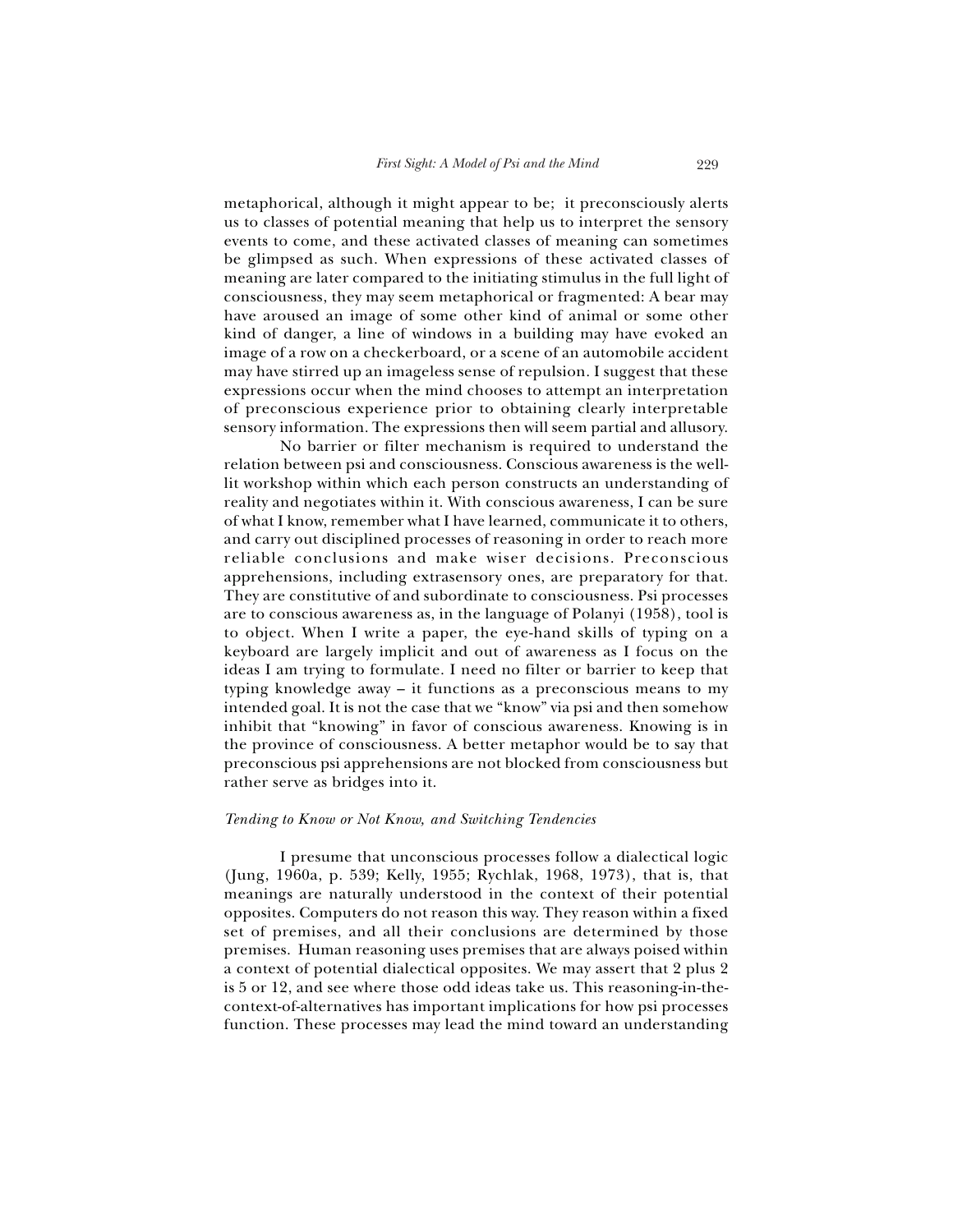of a meaning, or decisively away from it.<sup>8</sup> The tendency "toward" a potential meaning will lead to allusions-toward that meaning and will tend to result in a psi-hitting event if the proper inadvertencies are interpreted in the proper ways. The tendency *away- from* that meaning will produce allusions-away and express as psi-missing.

Switching from one tendency to the other will result in a selfcancelling effect in a given period of effort. These tendencies "toward" and "away from" and the switching between them are all intrinsically unconscious phenomena unavailable to awareness as such. The rapidity of the switching of these tendencies will result in different densities of hitting and missing within a period of time and show itself as different degrees of scoring extremity. A situation in which the individual is inclined "toward" the event and in which little switching occurs will be expressed as a strong positive deviation from chance expectation, or strong psi-hitting. A situation with a predominant inclination "toward" but in which rapid switching occurs will result in only a negligible overall positive deviation. Similar expectations arise in regard to a disposition "away from" the psychically apprehended event. An experimental condition in which individual participants vary in their orientation toward versus away from the target, but in which there is also a general elicitation of low tendential switching, will express itself in the form of scores that show large intersubject variance with little aggregate deviation.

#### *Hypothesis of Directional Intention and Hypothesis of Intentional Stability*

Parapsychologists need to frame separate hypotheses about factors that make for directional tendencies and factors that determine the rapidity of tendential switching (presumed to be the mechanism for scoring extremity). I believe that these have often been confounded and that this has probably led to less reliability of results. For example, it seems likely to me that the tendency toward or away from an awareness is primarily determined by intention, particularly unconscious intention. We may call this the *Hypothesis of Directional Intention.* On the other hand, it seems likely that the rapidity of directional switching is probably a function of the relative consistency of (unconscious) intention. This is the *Hypothesis of Intentional Stability.* A single-minded, consistent intention would express as relatively extreme scoring. Conflicted or alternating intentions would produce small deviations from chance.

#### *Psi-missing*

What is the function of psi-missing? This model suggests a particular interpretation of that vexing phenomenon. Because we are assuming that psi does function persistently and unconsciously, we must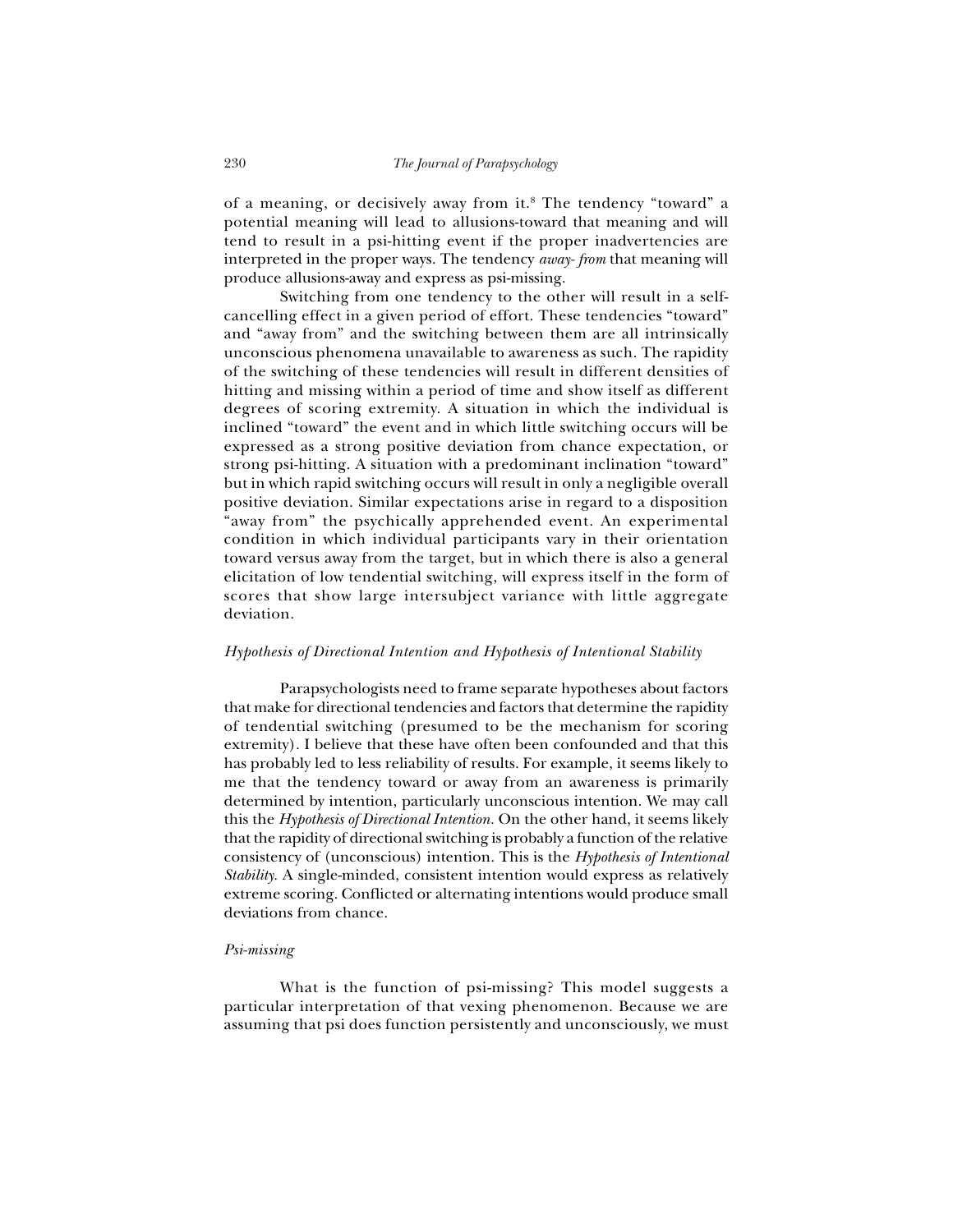ask of what benefit might be the tendency to turn *away-from* some potential event? The most obvious answer is that the winnowing function, described above, requires that all potential meanings but one be turned *away-from* at the initial preconscious level, in order to bring upon the stage of awareness the one most useful thing at that moment. If something elected to be an ESP target does not pass this test of "probably most useful" in a given instant, it will pass on only a sense of avoidance in favor of the other thing being selected instead. But what about the situation of a *persistent* avoidance of the meaning of some event? Why would we maintain a posture of avoiding a particular thing long enough to produce a significantly negative deviation in an ESP experiment? Why would it not only be deselected at a given moment, but also systematically and positively selected-against for a sustained period of time? From the point of view of the parapsychologist, these psi-misses have been seen as errors (Rhine, 1952), but this is probably too narrow a view. Imagine an early ancestor of yours walking through dense woods. On the right is a safe passage that he or she cannot clearly see; on the left is a dangerous predator crouching behind a bush. No sensory hint of the predator impinges upon the person, but he or she psychically engages its presence. The best action, the one that leads the person to live long enough to become your ancestor, is to very quickly become interested in something to the right and head that way. Suppose the psychic apprehension instead alerted the person to "some sort of trouble on the left"? It might cause him or her to pause an instant and take too long a look at the dangerous bush. Immediate avoidance by simply preferring a dialectical alternative to the danger is the healthiest choice. If this dialectical counterpreference were encountered in an ESP test, it would be expressed as a psi-miss. In everyday life it would not be experienced at all, but would pass on by as one of the countless experiences in which no extraordinary coincidence whatever is noted—another of the many nonpsychic moments.9

There is an interesting analogy to this in the literature on the effect of subliminal primes on social judgment. It is known that sometimes a prime results in the facilitation of a perception or attribution (i.e., the content of a prime becomes more likely to be expressed in a judgment) whereas sometimes it results in a reduction in the likelihood of the expression of the prime. The former, called "assimilation," is associated with primes that are highly relevant to the target, while the second, called "contrast," is found when primes are highly irrelevant to the target (see Schwarz & Bless, 1992, for a review). Assimilation and contrast are for subliminal primes what psi-hitting and psi-missing are for extrasensory information. The mind is apparently capable of assessing the relevance of material that is either subliminal or extrasensory, using relevant material and turning away from irrelevant material. In terms of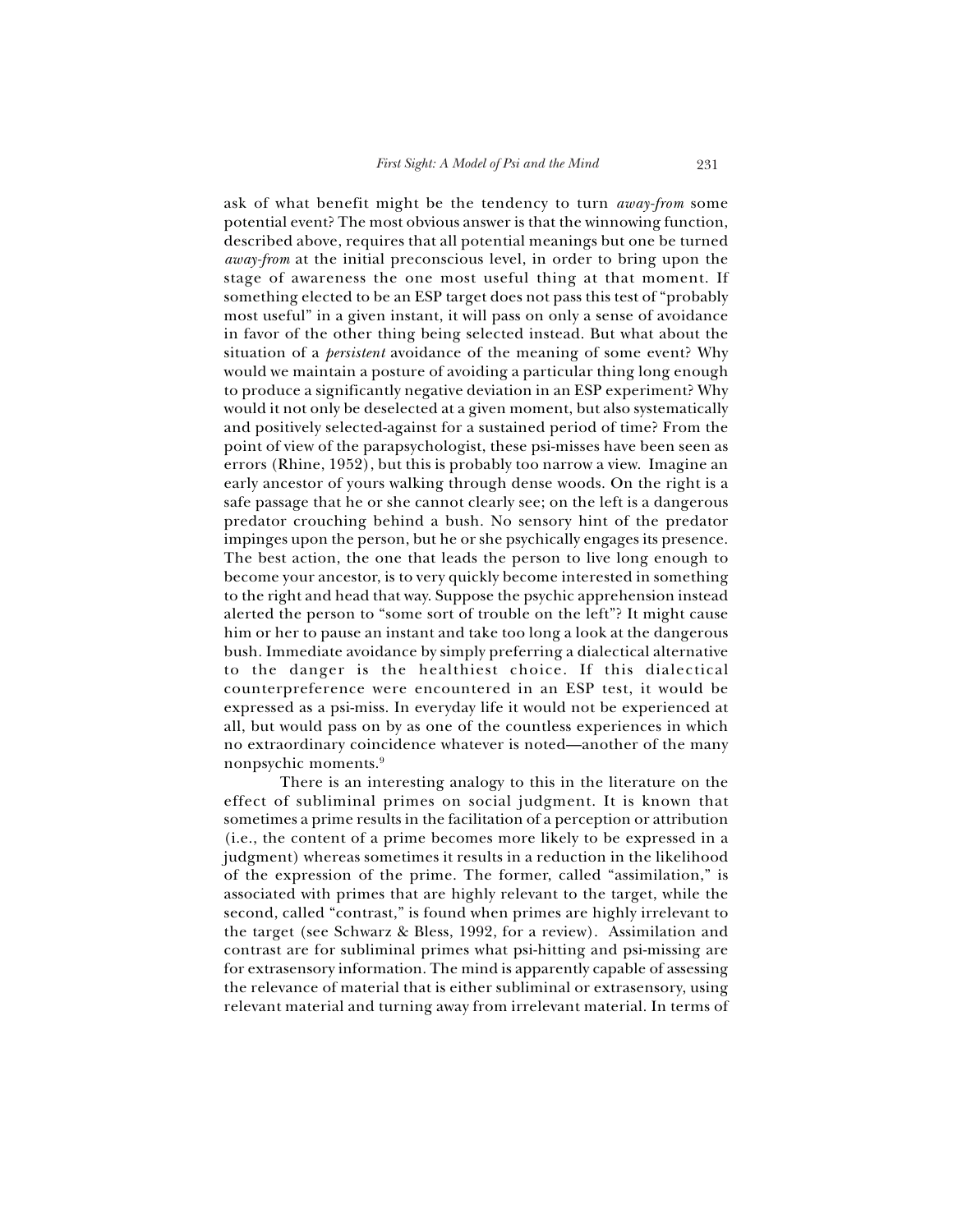the Hypothesis of Directional Intention*,* this appraised relevance and irrelevance is one important criterion for the direction of intention.

#### *Psi-missing and Anxiety*

We know that anxious people tend to psi-miss more than others do (Palmer 1977), and we also know that more-anxious people find more events potentially dangerous, or anxiety-arousing (Hollander & Simeon, 2003). Hence, there are more things they are inclined to avoid, psychically and otherwise. A study I carried out some years ago (Carpenter, 1971) illustrates this point. Subjects performed an ESP guessing task in which half their targets were placed with, and thereby were linked to, hidden material that was potentially emotionally arousing (erotic pictures), and the other half were linked to blank cards. Subjects who were low in anxiety (in terms of scores on the Taylor Manifest Anxiety Scale), psi-hit on the targets linked to the more arousing stimuli (expressing an implicit interest in the more evocative material), while subjects who were high in anxiety psi-missed on that material, as if expressing a wish to avoid a potentially dangerous event. (No subjects ever actually saw the evocative material, so this potentiality was never realized for any of them.) Ballard (1980) in one study confirmed this tendency for more-anxious females (but not males) to miss the targets linked to more evocative material. A second study did not permit a fair test of this relationship for females due to their unusually high group mean on trait anxiety, but a conceptually similar effect was found, in that subjects of both sexes who showed larger declines in *state* anxiety after a relaxation procedure that preceded the ESP task showed a preference for the erotically charged targets, whereas those who failed to become less anxious avoided those targets by missing them. We might expect that the actual emotional state at the time of encountering the material would be more important than a general tendency to be anxious, so this result is not surprising.

Others have also reported a psi-missing tendency in regard to target material that was potentially anxiety-arousing (e.g., Johnson & Nordbeck, 1972; Johnson, 1977). That psi-missing in these cases does not represent a mere absence of psi-response is underscored by the findings of Bem (2003) and Savva, Child, and Smith (2004), in which fear-arousing material was found to elicit a greater *implicit* psi response than emotionally neutral material. The implicit response was relative preference within an emotionally matched pair of pictures for the one that was to be subliminally exposed later. Bem interprets this as an indication of "precognitive habituation" of the fear response. Analogous findings have been reported in the PWA literature with threatening subliminal stimuli, e.g., Fox (1996), MacLeod and Rutherford (1992), and Mogg, Bradley, and Hallowel (1994).

We might pose as a general premise, then, that psi-missing as an expression of a preconscious orientation away from a potential event is as much an active event as psi-hitting and is a generally adaptive strategy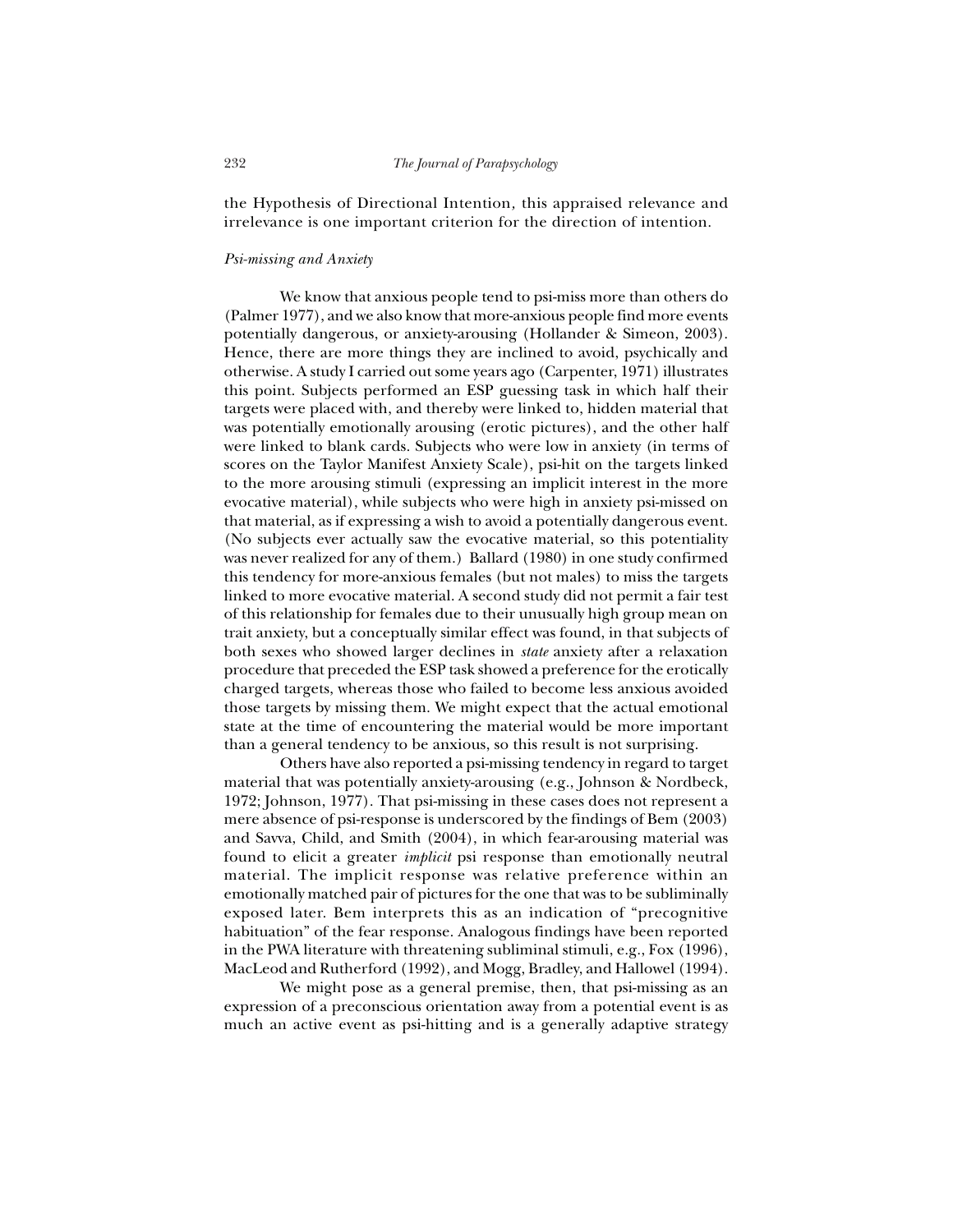intended to minimize the probability of encountering something undesirable. Its being undesirable may simply reflect the fact that something else is considered more important at the moment, or it may reflect an apprehension that the thing could be positively dangerous if encountered. Like psi-hitting, psi-missing is guided by (largely unconscious) intention: in this case, the intention to avoid something.10 This is one of those situations in which conscious and unconscious intention are at odds with each other. While they are often congruent and function in harmony with each other, this is not always so. In the psi-missing situation, the conscious intention to correctly come to know the material is contrary to the unconscious wish to avoid it, and the unconscious wish has its way.

# *The Switching of the Tendency to Hit or Miss*

What is the function of a low rate of tendential switching (or relative tendential stability)? It is an indication that the event in question is sensed as being worthy of a definite response—a response seeking either awareness and engagement, or avoidance.

And of what value is rapid tendential switching? It is the creation of an effective psychological nonrelation to the event in question. Perhaps this is the treatment the mind gives to almost all potential meanings encountered in the indefinitely large surround. In terms of responses to an ESP target, it is expressed as scores unnaturally close to chance expectation. When directional tendency switches more rapidly than a period of guessing effort (e.g., a forced-choice run or a ganzfeld session), the associative bits leading toward and away from the target will tend to balance one another and produce overall a result clinging closely to chance expectation. From the point of view of this model, the chance-level score is as much an expression of psi functioning as is the score representing an extreme deviation from chance expectation. As bizarre as this idea may seem, this process might in fact represent an efficient psychological economy. In order to work well, consciousness must be singular and sustained. That would be impossible if we were not effectively oblivious to almost all potential meanings all the time. Similarly, the implicit behavioral responsiveness that the mind may make to preconscious information must be free to not-respond to all but the few things at any moment that are sensed to be most salient.

In gestalt terms, the focus of preconscious attention and conscious awareness must be "figure" and everything else relegated to "ground." To borrow a theater analogy, the mind constructs not only the bright stage of awareness but also the unconscious background surrounding it: the darkened house lights, the unseen machinery backstage, the occluded noises and distractions outside the theater.

Why would rapid tendential switching occur when one is consciously trying to "get" some extrasensory content? That is, why would chance-level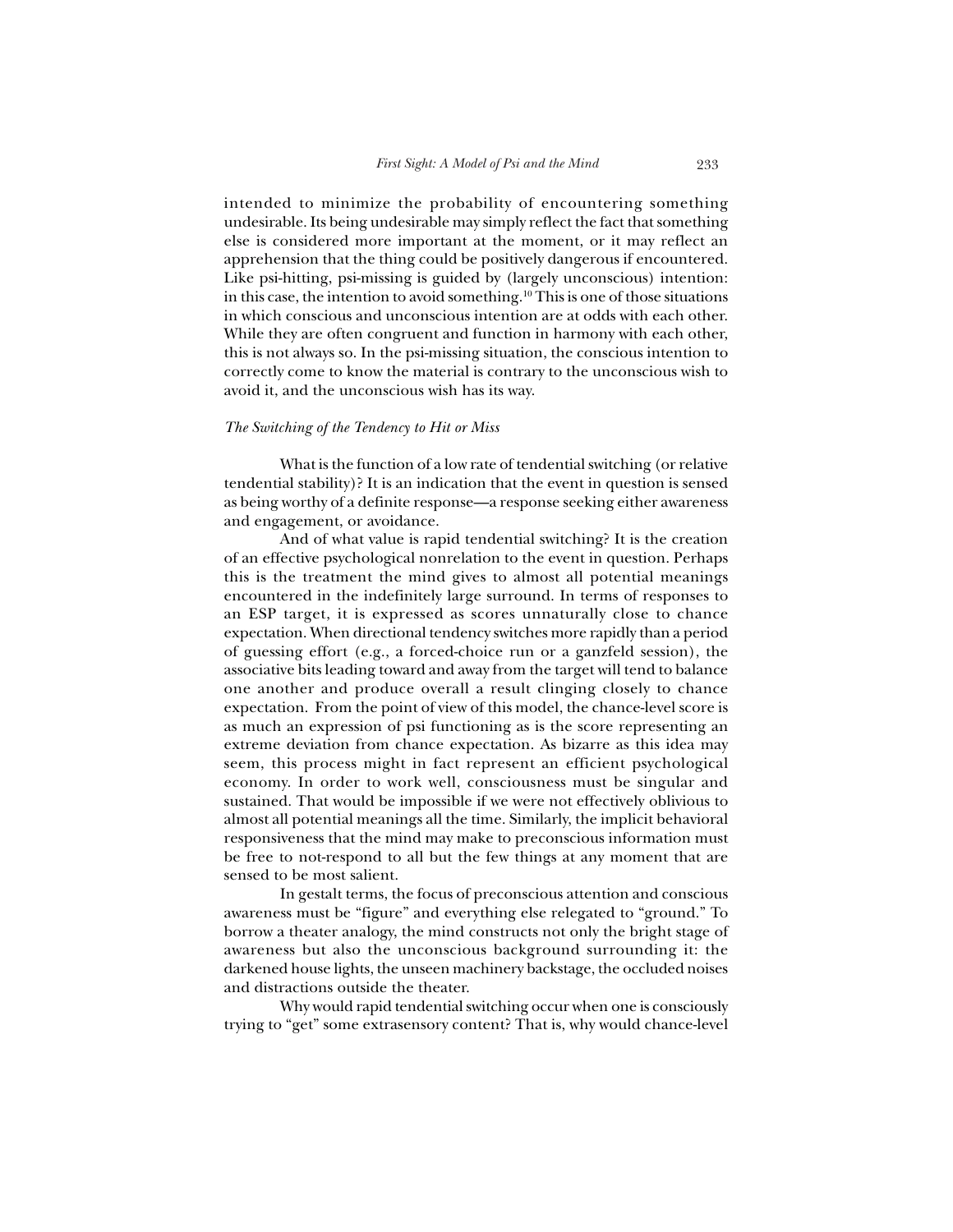scores be produced with some consistency in an ESP test (yielding an overall tightness of score variance)? Some hints can be gained by looking at patterns that have been reported (Carpenter, 1966, 1967, 1968, 1977, 1991; Carpenter & Carpenter, 1967; Palmer, 1972; Rogers, 1966, 1967; Stanford, 1966a, 1966b, 1967, 1968; Whittlesey, 1960). Whittlesey's results might be particularly instructive. He administered a dose of LSD-25 to his subjects, thinking that a drug that could open the "doors of perception" might open doors to extrasensory perception as well. His subjects produced chancelevel scores with such consistency that the overall tight variance was highly extrachance. In their psychedelic state, his subjects also vigorously complained that they found the ESP test profoundly trivial and meaningless. As they pursued their personal thoughts and visions, they also succeeded in removing the ESP targets far away from their experience, perhaps by an automatic bimodal balancing of responsive tendencies. Looking over all the accumulated findings involving scoring extremity, it appears that largedeviation scoring is associated with freshness; enthusiasm; a sustained, unreflective immersion in the task; more engaging target material; a task that is generally salient and involving for the subjects; and an absence of interruptions. Small-deviation scoring is associated with fatigue, cognitive work, uninteresting target material, a nonengaging task, repetitive testing, self-reflective analysis of the experience, or with some situational alteration, such as a change in task. As already stated, inconsistent unconscious intention is hypothesized to be the cause of rapid switching and small deviations. This cluster of observations suggests that the degree of consistency of unconscious intention might be affected by variables such as moods of unreflective absorption or playfulness versus moods of irritability or distractibility (Carpenter, 1991); a mental set of suspended, free-floating attention versus a set of rational analysis; extrasensory information that is seen as vitally important and interesting versus unimportant or trivial; the general cognitive tendency to intellectually analyze and break apart ongoing experience versus a capacity for fully engaged "flow"; and situational constraints such as sustained versus interrupted conditions (Carpenter, 1977). These factors may be broken up into two main categories. On the one hand, irritation, uninteresting target material, and a nonengaging and/ or repetitive task are all situations in which one might easily imagine that the person has a wish to quit the task even while persisting in it, resulting in mixed or alternating intentions. The second cluster of factors includes distraction, rational analysis, obsessive doubt, and situational interruptions, and these would all seem to require that the subject in fact be moving away from the sustained inner searching that is hypothesized to provide consistent intentional direction to some other focus of effort. In both cases the subject seems likely to be dealing with an internal conflict of intentions to know and not-know, or some oscillation of such intentions.

The hypothesized rapid switching of direction, with small-deviation performance at times of mixed motivation in regard to the extrasensory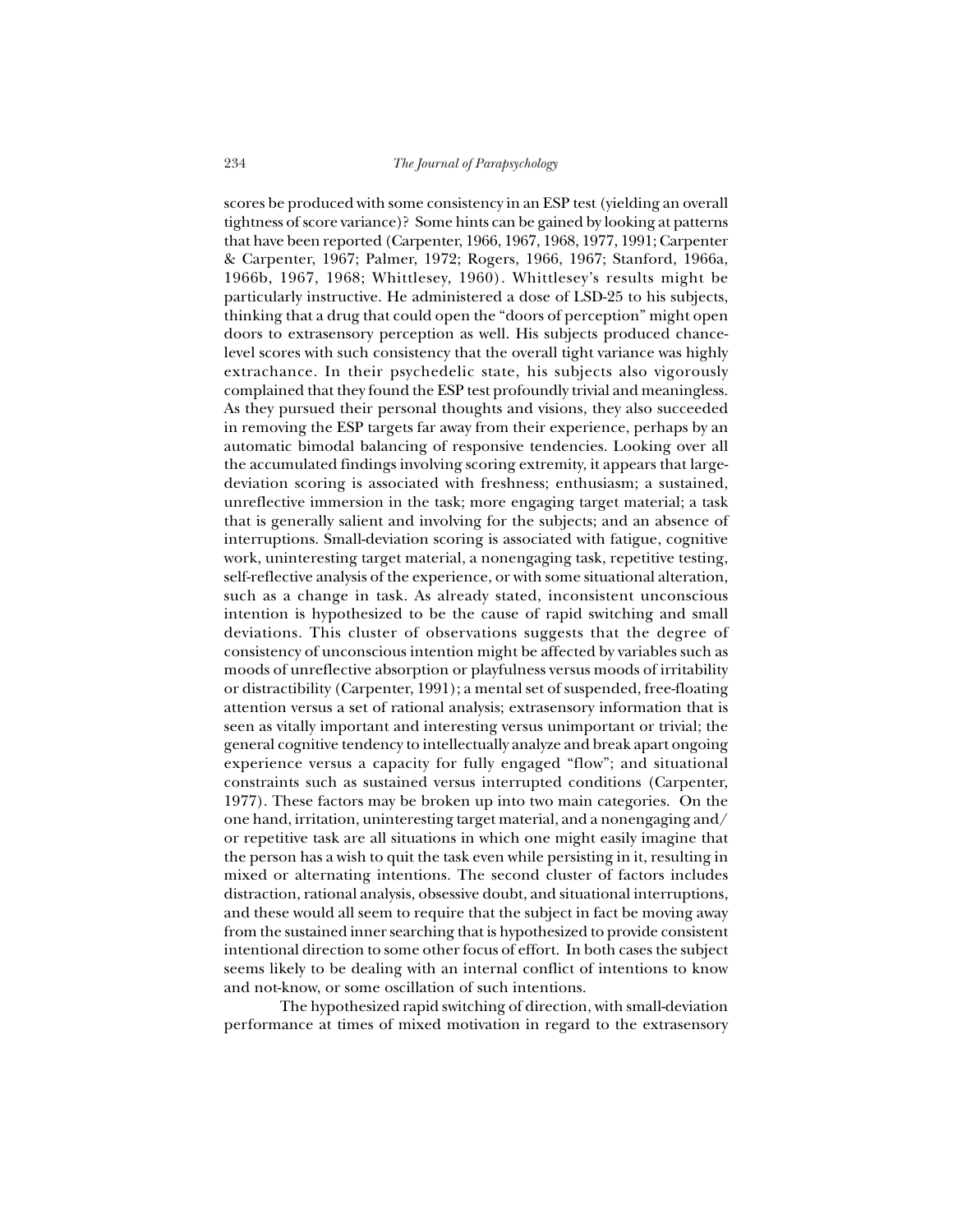material, would appear to be quite functional. This may represent all of the many times when some other task is more important than retrieving a bit of extrasensory information. For example, cognitive work might be required instead. At such times it is helpful to be free of distractions (as by extrasensory apprehensions) so that the mind may attend effectively to the conscious matter at hand.

#### *Tendential Switching and the Maintenance of Conscious Focus*

Extrasensory apprehensions are unconscious, and we can only glimpse their effects by suspending cognitive work and consulting the vague material at the edges of experience. When rational, cognitive work is called for, attention to the preconscious material is best suspended. Since balanced hitting and missing tendencies produce an effective nonrelation to the material in question, this is a sensible mechanism for protecting the focus of conscious work. To attempt to use conscious work in an ESP test is therefore self-defeating, as White (1964) has reminded us from examining the introspective discoveries of earlier explorers in this area. I am suggesting here that it is self-defeating not primarily because it creates a tendency to psi-miss (it may not), but because it produces a tendency to highly internally balanced scoring, with little direct evidence of ESP at all.

In many situations, the cognitive work of rational analysis on clear mental contents is desirable. At such times, the mind protects its focus unconsciously by switching directional tendencies in regard to unwanted potential experiences rapidly enough that there is no consistent, and thereby distracting, allusion toward or away from those realities. At such times, extrasensory engagement is "tightly bound" by cognitive functioning, and no evidence of ESP will be observed.

In general, a stable orientation toward or away from some potential meaning serves to assure that the behavior of the organism will reflect some response to the potential meaning (toward expressing and experiencing it, or in a counter direction), while rapidly shifting orientations will assure that no apparent response at all will be reflected in experience or behavior.

The mind strives to know what its experience is. In Jung's terms, the primary function of the psyche is to create consciousness and meaning (Jung, 1960b, p. 323, Rychlak, 1968). When we can manage to perceive an experience clearly enough to be able to clearly construe it, we may carry out cognitive work. In fact, the act of construal of experience is itself a commencement of cognitive work. It is functional to do this work undeterred by extraneous concerns, including extrasensory ones. These are moments of cognitive closure and relative certainty. These conditions are necessary for analysis and judgment, and we generally experience satisfaction in attaining them and frustration in having them elude us. They generally preclude access to the sort of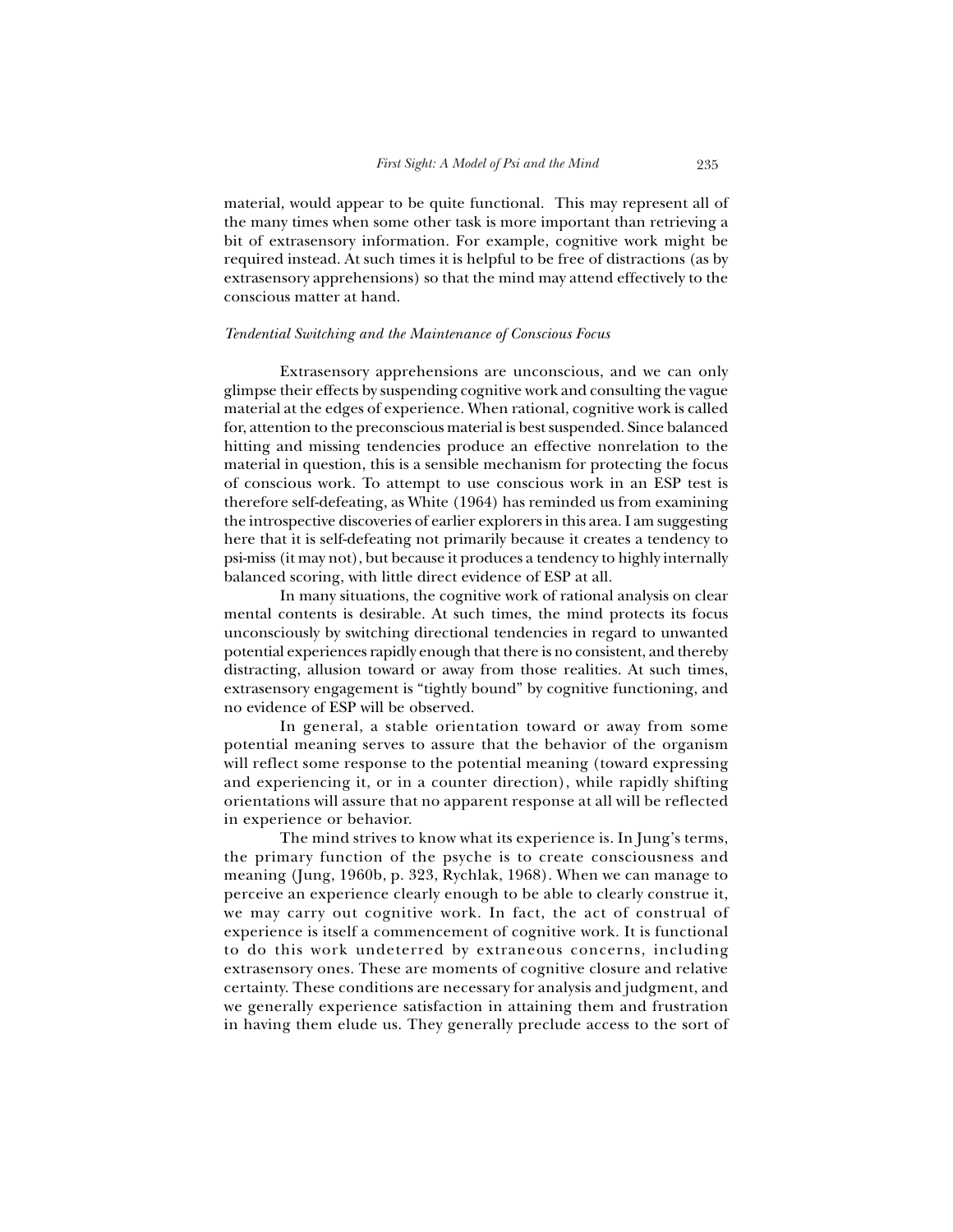material that might permit a sense of psychic cognizance as well as an awareness of the expression of subliminal stimulation.

#### *Times of Uncertainty, Confusion, or Disorientation*

When an experience cannot be tightly construed (interpreting the meaning of a shadow or mood or flash of light or strange sound or mindtugging incipient memory), the mind consults allusions directed toward the potential meaning as guided by preconscious processes. If the ambiguity is sustained (perhaps a picture will not quickly come into focus), then one keeps guessing by consulting the allusions being generated as potential guides to meaning.11 During such times, we preconsciously sustain a directional tendency in regard to the incipient meaning in order to generate helpful allusions toward the desired understanding. We will guess around the thing we are trying to see or to remember, and thereby close in on it, until with an "ah hah," we come to know what we have been trying to know.

There are states in which such ambiguity and uncertainty are sustained for relatively long periods of time. In describing the early delusional stage of schizophrenic breakdown, Jaspers (1964) wrote:

> Patients feel uncanny and that there is something suspicious afoot. Everything gets a *new meaning.* The environment is somehow different – not to a gross degree . . . but there is some change which envelops everything with a subtle, pervasive and strangely uncertain light. Something seems in the air which the patient cannot account for. . . . A patient noticed the waiter in the coffeehouse; he skipped past him so quickly and uncannily. He noticed odd behavior in an acquaintance which made him feel strange; everything in the street was so different, something was bound to be happening. A passer-by gave such a penetrating glance, he could be a detective. Then there was a dog who seemed hypnotized, a kind of mechanical dog made of rubber. . . . In other cases patients have noticed transfigured faces, unusual beauty of landscape, brilliant golden hair, overpowering glory of the sunlight. Something must be going on, the world is changing, a new era is starting. Lights are bewitched and will not burn, something is behind it. . . . Gestures, ambiguous words provide 'tacit intimations.' All sorts of things are being conveyed to the patient. People imply quite different things in such harmless remarks as 'the carnations are lovely' or 'the blouse fits all right' and understand these meanings very well among themselves. . . . Patients resist any attempt to explain these things as coincidence. These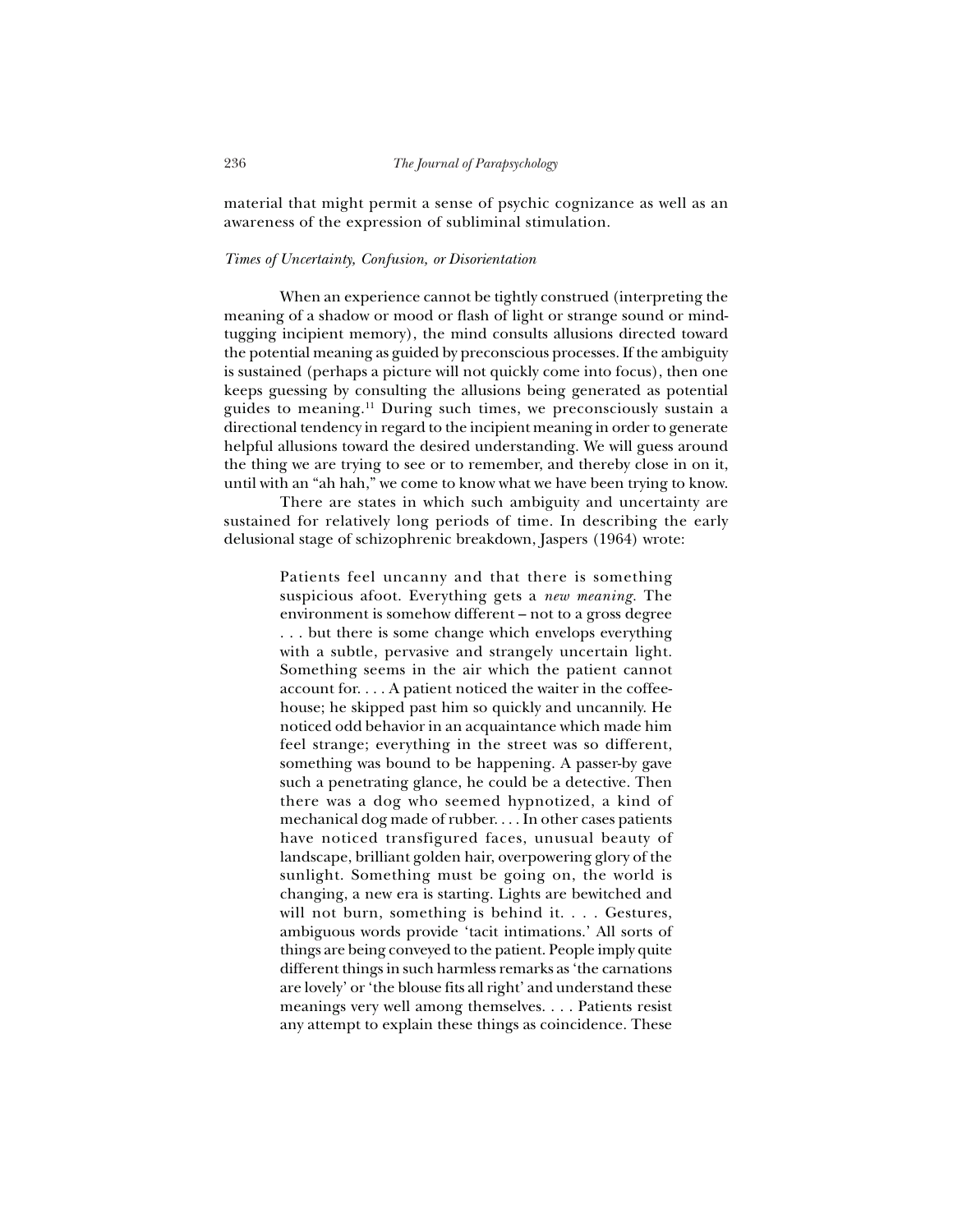'devilish incidents' are most certainly not coincidences. . . . The fact that the soap is now on the table and was not there before is obviously an insult. (pp. 98-100)

During such times, what the person takes to be extrasensory experiences may virtually flood awareness. Simple events may be pregnant with secret meanings. The faces of others seem transparent as their unspoken thoughts seem to beam straight through. Stock market figures contain coded messages transmitted psychokinetically from somewhere in space, and the static on a radio is the whisper of an evil spirit. It is an occasional discomfiture to parapsychologists when such persons, who consider themselves to be experts in this field and expect to be treated as someone with authority and wisdom, turn up at the laboratory door.

Is any genuine extrasensory knowledge displayed in the welter of delusion? Sometimes, it seems, possibly so, although the clinical setting is not conducive to the protocols of controlled research. Such sustained confusion and a sense of ineffable, implicit meaning do appear to result in the person's consulting inadvertencies and trying to wrest meaning from them. The need for meaning, for *an explanation,* can be agonizingly strong. If the person can then reach some delusional interpretation of his or her situation, it may feel like a great relief ("Ah! It's the FBI!"). Often, with sensitive clinical examination, the odd constructions of such a person can be seen to contain a grain of truth, perhaps gleaned subliminally or extrasensorily. As Laing (1961) has said, delusions may be "realizations gone wrong."<sup>12</sup>

There are briefer, more benign conditions in which cognitive certainty is delayed to an unusual extent. In the dissociated states of highly dissociative people, there may be prolonged periods of disorientation in which an adult may behave and seem to think in the manner of a confused little child. During a few such periods in my clinical practice, I have observed what seemed to be striking instances of accurate ESP. Brain damage may also be linked to periods of disorientation, confusion, and cognitive uncertainty that are prolonged. Perhaps it is of interest that some famous "psychics," including ones who have done well in controlled laboratory study, experienced brain and other nervous system damage that seemed to initiate or heighten their psychic experiences (McMoneagle, 1997; Mitchell, 1876; Puharich, 1973), while Schmeidler (1952) has reported strong psi-hitting among patients suffering from brain concussion, particularly those whose adaptation to their injury seemed to feature passive acceptance.

Finally, it is also possible to for a well-functioning person to deliberately adopt a mental set of suspended cognitive closure, of "freefloating" attention. This is the "evenly suspended attention" that Freud (1912/1958) recommended to practicing analysts as they listened to the free associations of their clients. Coupled with a strong wish to know the unknown material, it is also the approach recommended by a number of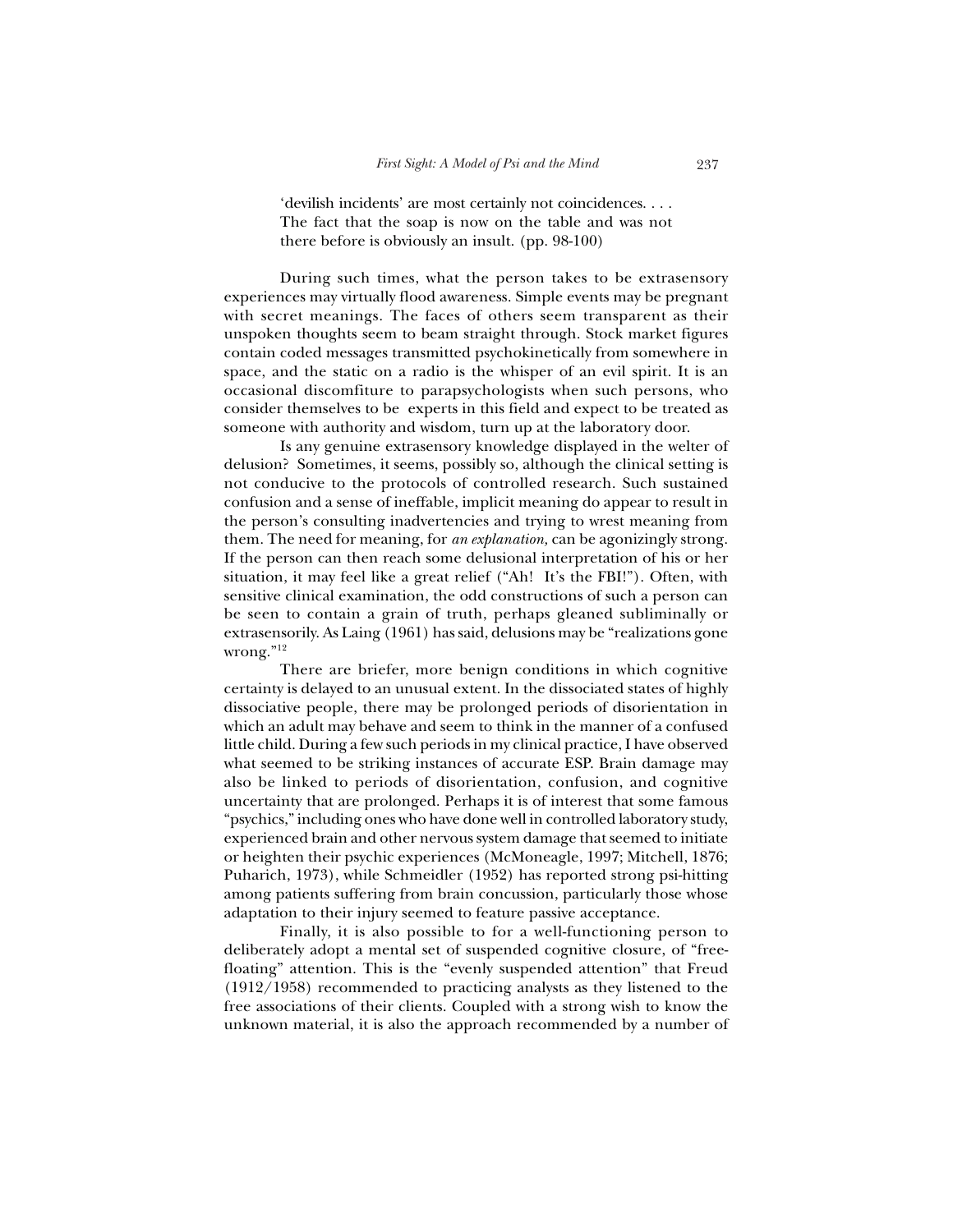highly successful ESP performers, based upon their introspections (White, 1964). Adopted deliberately, perhaps honed by practice and inward disciplines such as meditation, it appears to permit relatively reliable access to images and feelings that inadvertently express connotations of nonsensory material. Laboratory evidence that this is so is given by the findings of Bem (personal communication) of superior ESP performance on the part of experienced meditators, and of Palmer, Khamashta, and Israelson (1979) of extreme psi scoring in a sensory-attenuation situation on the part of meditators who reported achieving relatively free and spontaneous imagery and a deep loss of awareness of their bodies.

#### *Psi-conducive States*

I suggest that states of mind in which there is a prolongation of cognitive openness or uncertainty, with a relative absence of a clearly interpreted focus of experience, will permit little intentional-conflict and cognitive work of the sort that is hypothesized to trigger tendential switching. Therefore, an unconscious posture of "toward" or "away-from" some important extrasensory reality will tend to be maintained with some stability, and result in access to inadvertencies that strongly imply or disimply the thing in question. In an ESP test, there will be extreme scoring, with strong deviations from chance expectation. If the unconscious intention to engage the particular thing is positive, then strong hitting would be expected. However, if the unconscious intention is negative (as it might be in the terrified persons experiencing psychotic breakdown), a great deal of distortion away from the actual realities would be expected—or as in an ESP test, strong psi-missing.

#### *The More Psychic Person: Learning to Read the Connotations*

In terms of paranormal cognizance or influence, the everyday lives of most people are long, quiet spans of well-bounded normality, punctuated perhaps by extremely rare, anomalous physical events or very occasional lightning-flashes of unusual knowledge. However, some people are different. Some individuals report a great many incidents of apparently genuine paranormal knowledge; and a few of these have also demonstrated this ability in well-controlled laboratory conditions.

What distinguishes such persons from the rest of us is a question that deserves fuller treatment than it can receive here. In terms of this model, however, a handful of features would be expected to be present, although they cannot be expected to fully account for the phenomena in any particular case. These features include:

*Intention*. Persons who are prone to having many psychic experiences and who have some degree of control over their production would be expected to have a general intention to gain knowledge (or have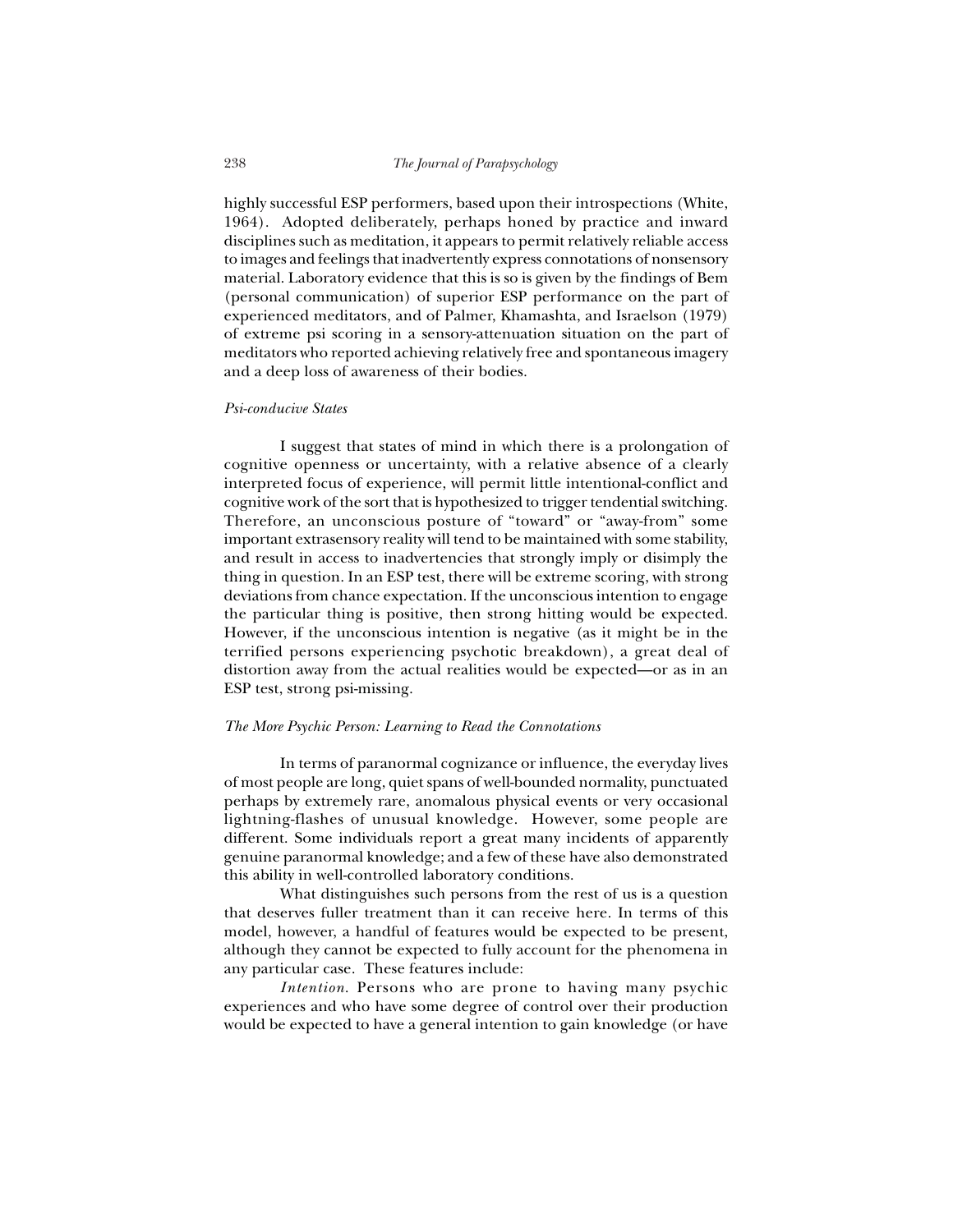influence) in this way; and this intention should be relatively congruent at both a conscious and unconscious level, and be consistent over time. This intentional pattern probably begins at an early age. In some cases (e.g., Tanous & Ardman, 1976), the ability seems to have been prized by important adults. Many apparently gifted psychics such as Alex Tanous (Tanous & Ardman, 1976), Hélène Smith (Flournoy, 1900), and Daniel Home (Burton, 1944), all had a family tradition of close relatives who appeared to have psychic experiences. This is popularly taken as indicating a hereditary factor in psychic ability, but it may also indicate family environments in which psychic matters were of strong interest. In the childhoods of some other individuals, such as Gerard Croiset (Tenhaeff, 1953), Ted Serios (Eisenbud, 1967), and Eileen Garrett (Garrett, 2002), psychic awareness seems to have relieved the problems of a difficult early environment, or as with Joseph McMoneagle (McMoneagle, 2002), even been an important survival skill in dangerous circumstances. Having a relatively strong intention to gain paranormal knowledge should tend to orient preconscious response positively, resulting in the evocation of anticipatory material of a pro-content sort; and the consistency of the positive intention should lead to a stable tendency to produce discernable referents to the content.

*Adventurousness, outgoingness, and relative freedom from anxiety*. Persons who are characteristically timid, avoidant, and fearful would be expected to carry a preconscious attitude of avoidance toward many potential experiences. On the contrary, persons who boldly tend to seek out new experiences and meet life cheerfully and optimistically should tend to be more positively responsive at a preconscious level to important extrasensory information. A person whose life is largely constrained by illness, such as Mollie Fancher and Caryll Houselander (Smith, 1969), or societal constraints (Zingrone, 1994), and is thereby frustratingly unadventurous, may find that paranormal experience offers an important compensatory freedom.

*A high general level of effectiveness (or a relative absence of general selfdefeating tendencies).* Persons who are generally effective are presumed to have motivations to succeed that are consistent at different levels of awareness and are relatively invariant over time. On the contrary, persons who are self-defeating may be understood to have unconscious motivation to fail in spite of a conscious wish to be successful (Engel & Ferguson, 1990). Persons who have unusual facility in producing psychic information would be expected to display a general tendency to be successful across situations. This appears to be true of a number of gifted individuals, for example, Bill Delmore (Edward Kelly, personal communication) and Pat Price (Targ & Puthoff, 1977), and seems consistent with biographical material about several others.

*Creativity and a capacity to delay cognitive closure.* This model suggests that cognitive closure (a condition in which one knows clearly the content of one's experience) serves to "bind" preconscious apprehensions and leave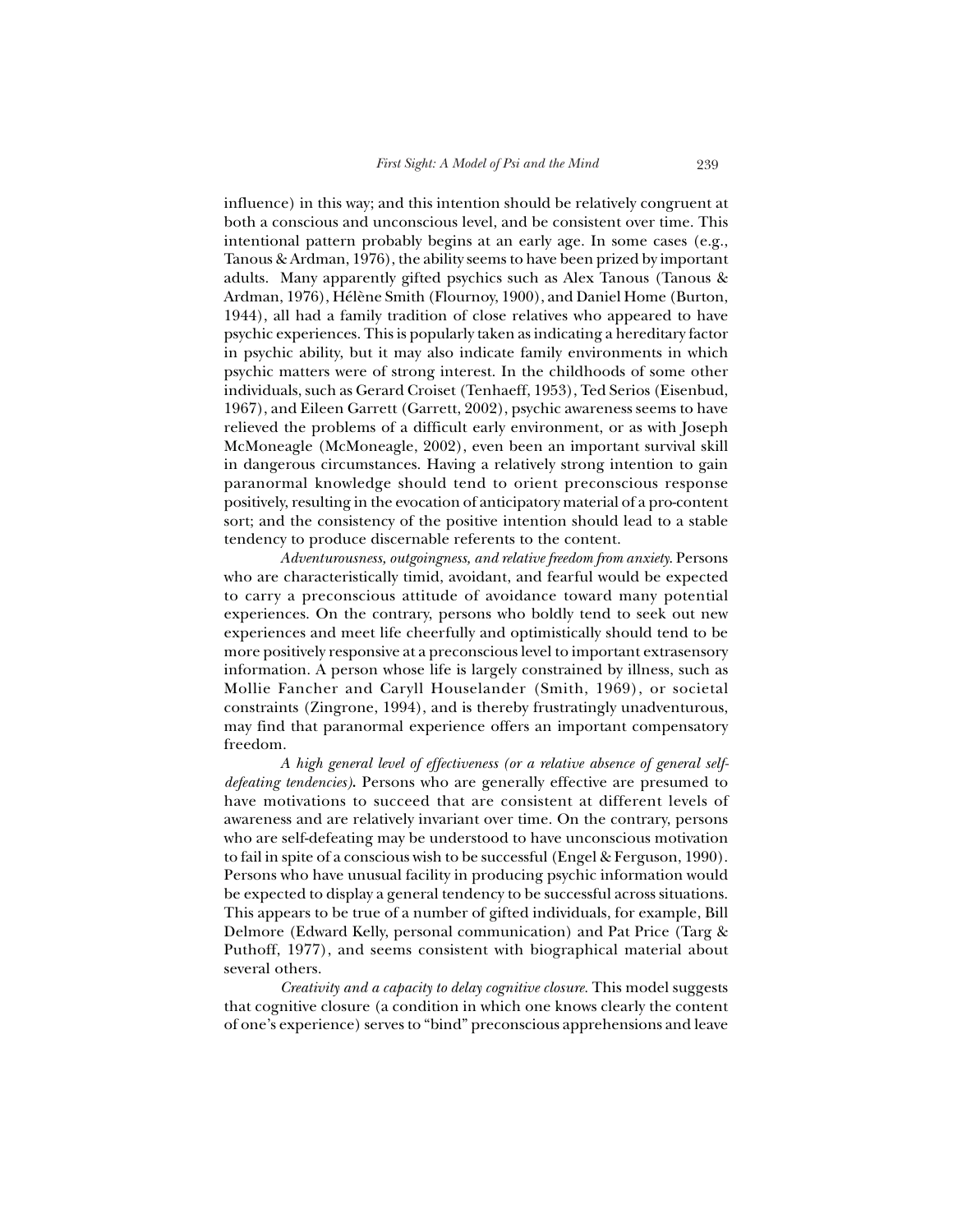them securely outside of awareness. Delaying such closure permits one to consult inadvertent material such as inner imagery, stray associations, and novel impulses—all of which may convey the influence of extrasensory apprehension. Creative persons are characterized in part by a capacity to sustain a condition of fruitful uncertainty, a need to find a new solution, and an ability to eschew premature closure of experience while the new, creative thing finds form (Fellini, 1997; Kelly, 1979; Perls, 1970). William Stafford (1998) says about writing a poem, "I wait deliciously. And the thing that occurs depends partly upon how much I hunger" (p. 4). Thus, in a general sense, effectively psychic persons might be expected to be relatively creative, at least in the general sense of McCurdy, having "the power to see the world in new ways, to utilize fruitfully the abilities which one has, to expand and reorganize one's life, to transcend one's previous limitations" (1961, p. 562). Other related dimensions of cognitive style include a general capacity for dissociation and absorption.

*The cultivation of skills in interpreting inadvertency*. This model leads to the expectation that persons who are particularly facile at generating accurate extrasensory information have developed some experiential skills at attending to marginal experience, questioning it patiently but hungrily, and understanding the structure of their own preconscious associative network (e.g., Vaughn, 1973). Persons who practice the "inward" disciplines of prayer or meditation might be expected to have developed such skills. For example, Amanda Jones (1910), a well-known psychic of the nineteenth century, believed that "the development of what may be called spiritual illumination seems to me a not unlikely result of those inner communings characteristic of Quaker worship" (quoted in Smith, 1969, p. 38). Similarly, those who have learned how to produce creative works of art or science, or those who have developed great insight into their own dream life (Boss, 1958), may also be particularly well equipped. There may be experiential skills that are peculiar to many persons who cultivate extrasensory information, such as the capacity to attend to mental imagery (Watt, 1996). As a personal observation, one technique apparently used by several relatively psychic persons might be called "serial divination," by which I mean a process of imagining associations to some inadvertency (say a bit of dream content), and following that by treating those associations as material to question by further imagining associations to those, and so on, until one reaches a sense of rightness.

# *Roots of the Model*

This model is the result of many years of reflection on the mystery of psi. This reflection was enhanced by pondering the parallels between the discovery of new personal meaning in clinical psychological work and discovering sensorily unavailable meaning in the parapsychology experiment (Carpenter, 1988), as well as parallels between research in subliminal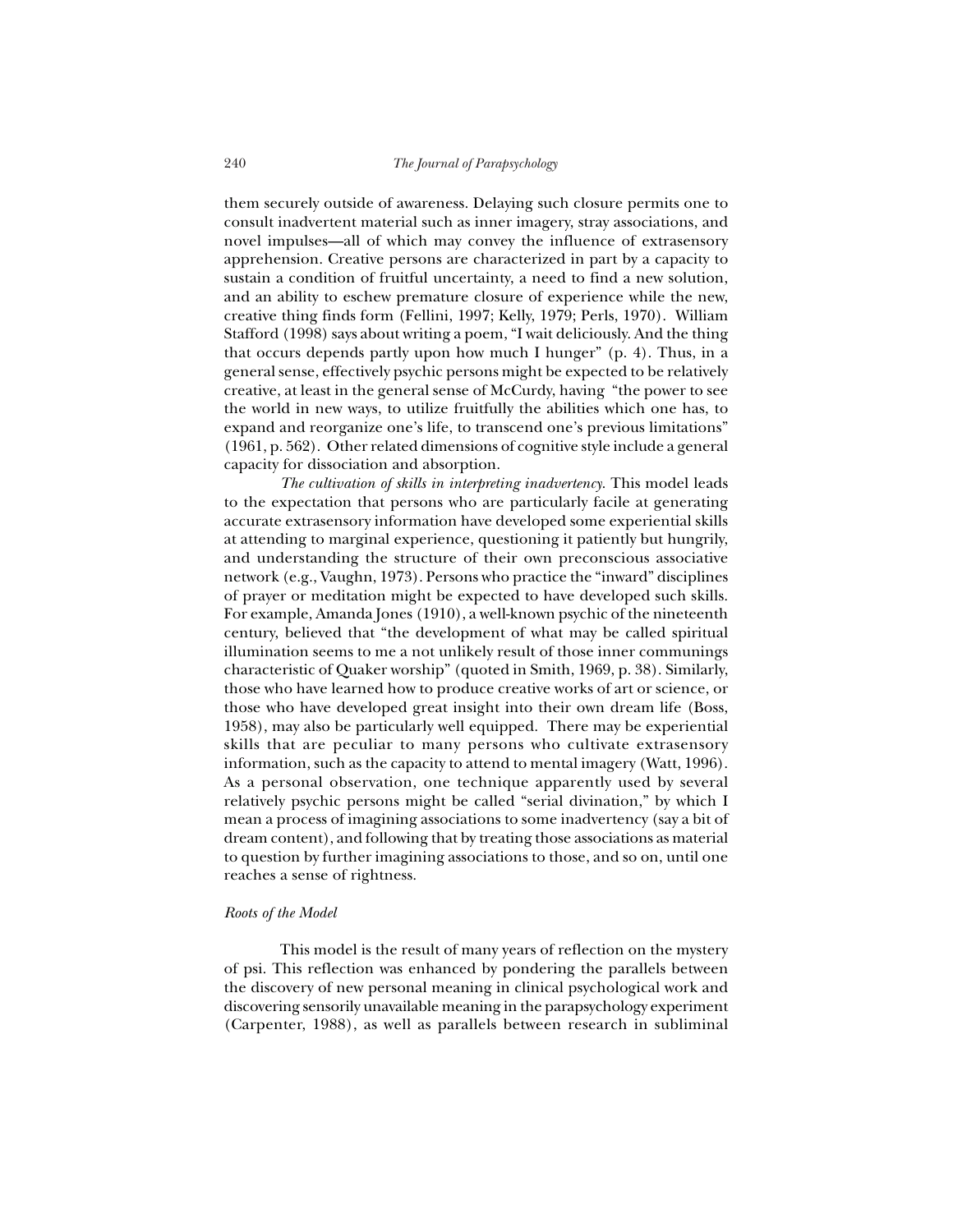perception and in extrasensory perception. My own first experimental explorations in the direction of this model showed both these influences. In one pair of experiments (Carpenter, 1971), highly emotional extrasensory stimuli were treated as if they were subliminal primes in forced-choice guessing tasks, and extrasensory success was examined as a function of the "primes" and certain subject variables having to do with attitude and affective style—all in the manner of subliminal perception studies of the period. In another study that was carried on for many years (Carpenter, 2002), a quasipsychotherapeutic group was used as a receptive medium for the influence of a randomly selected ESP target. This design was inspired by PWA studies that showed the behavioral/emotional influences of subliminal primes in spontaneous interpersonal behavior, and by the personal experience of many cases of psychotherapy in which the important discovery of personal meaning and the apparent intrusion of extrasensory information went hand in hand. Alongside these influences, there are also several major congruencies that one can see between this model and the conceptual work of other parapsychologists. I will cite the major ones of which I am aware.

Gertrude Schmeidler, throughout her very productive career, has demonstrated the fruitfulness of considering parapsychological phenomena as essentially continuous with the rest of normal psychological functioning. For example, her establishment of the "sheepgoat" effect showed, after the fashion of "New Look" theory, that the subject's attitude was important in determining the quality of her or his (extrasensory) perception (Schmeidler & McConnell, 1958). In her survey of findings assessing the extent to which paranormal processes followed the same patterns as normal psychological processes (Schmeidler, 1988), her discussions of cognitive and perceptual patterns are especially germane to the point of view developed here. K. R. Rao (1962, 1991) developed a conception of psi process as inherently and preconsciously bidirectional, and produced many innovative studies demonstrating the efficacy of this concept. J. B. Rhine (1952, 1953), along with his many other contributions, called special attention to the importance of psi-missing, asserted that psi functioning is essentially unconscious, and sketched a general program for work that assumed that psi functioning would ultimately be understandable within the general terms of a broadened, normal science of psychology and biology. In an earlier generation, F. W. H. Myers (1893, 1903) bequeathed to all subsequent researchers a conception of unconscious mental functioning that provided a meaningful locus for psi processes (Kelly & Kelly, in press). He also pointed to the importance of dissociated states and inadvertent responses for the expression of psi.

Perhaps the strongest parallel between the current model and previous work exists with the Psi-Mediated Instrumental Response (PMIR) theory of Rex Stanford (1974a, 1974b, 1977, 1991). Although the current model was developed largely independently of Stanford's work, a careful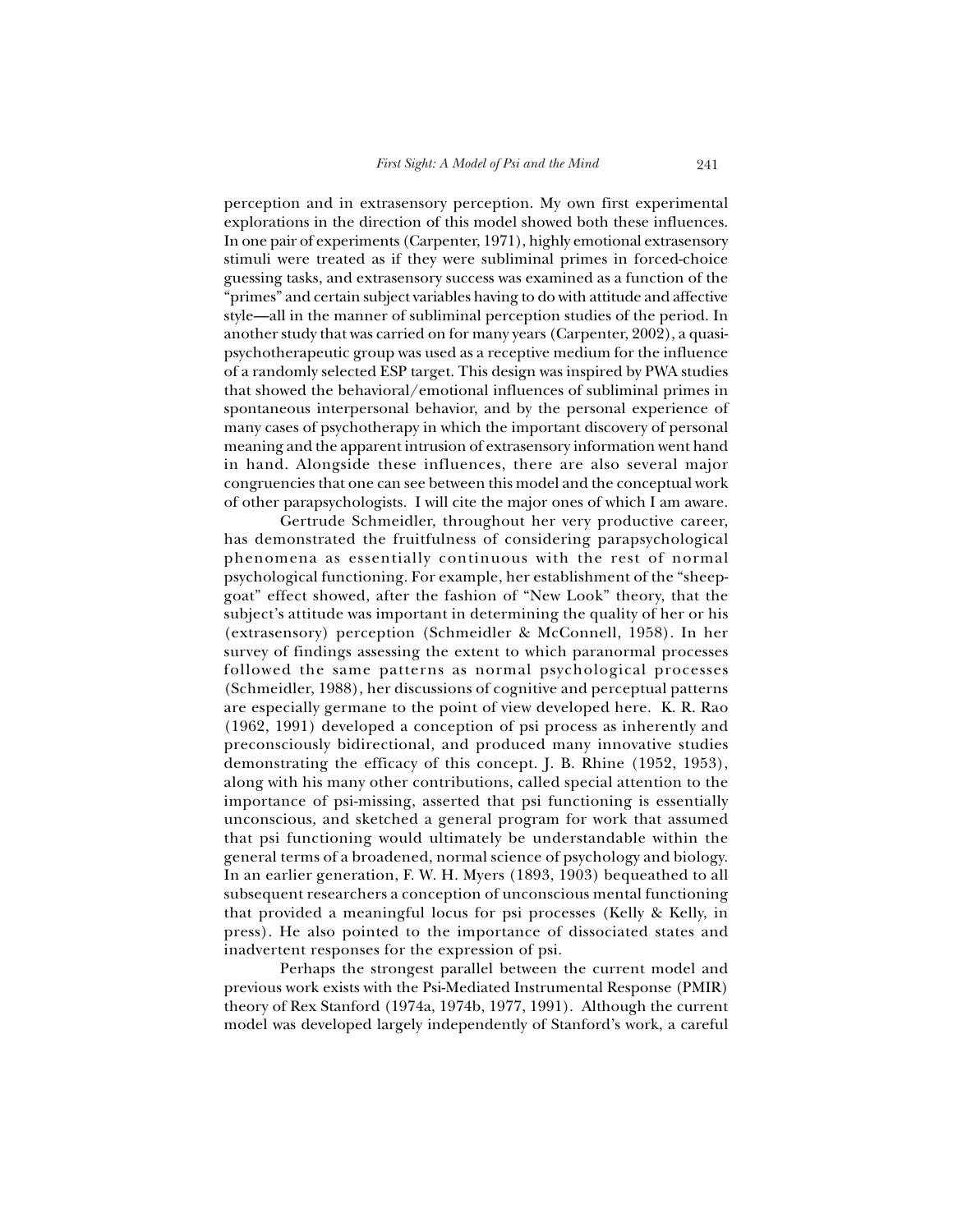reading brings to light some important similarities, so it is worth pointing out in some detail where our points of view merge and where they differ.

In the earlier version of his important and productive model, Stanford proposed that psi is a mechanism used by an organism to scan its environment for need-relevant objects and events and for useful information about those things. When important information is obtained by scanning, the probability of behaviors already in the repertoire of the organism changes in such a way as to make the fulfillment of its needs more likely. This model has led to many research studies, particularly in the areas of nondeliberate expressions of ESP. In an important revision of his theory, Stanford (1978) dropped the assumption of psi-scanning (thinking it presumed much too much computing capacity of the human brain), and also dropped the idea that psi involves an exchange of information at all. In its place he proposed a Conformance Behavior Model. Instead of picturing an organism scanning for information and altering its behavior, he said that it is in the nature of things that if relatively random systems are in conjunction with "disposed systems" (such as organisms with needs or extrapersonal events with high probabilities of occurrence), then the relatively random systems will alter the probabilities of their events in order to better conform to the requirements of the disposed systems.

The model proposed in this paper bears most similarity to the earlier version of Stanford's theory, before scanning and information exchange were dropped as core constructs. Somewhat like the earlier Stanford, I am assuming that an organism has available to it some sort of apprehension of an indefinitely large surround of events extending beyond its physical boundaries. And also like Stanford, I am proposing that events that are particularly important to the needs and intentions of the organism will somehow be selected for special response. Of course, these might be said to be at least implicit assumptions required for conceiving of any ESP experiment, and in that sense they are not proprietary to Stanford's theory. The similarity deepens when we note that Stanford and I both place special emphasis on nonconscious behavioral expressions of psi information.

One major difference between the models has to do with the centrality of the role that it is presumed psi plays in human functioning. Stanford argued that psi is not only active at moments in which parapsychologists choose to study it, but is also expressed frequently and implicitly in spontaneous behaviors. In the current model, psi is conceived as being even more broadly active and important, functioning ubiquitously as the initiating point of all human experience and volition. The models also differ in the kinds of phenomena they attempt to cover. This point will be made clearer in the paper to follow this one in a subsequent issue of this journal, in which implications and applications of the current model are developed further. For now, it may simply be noted that many particulars are different, such as the treatment of psimissing and scoring extremity. Perhaps most importantly, given that they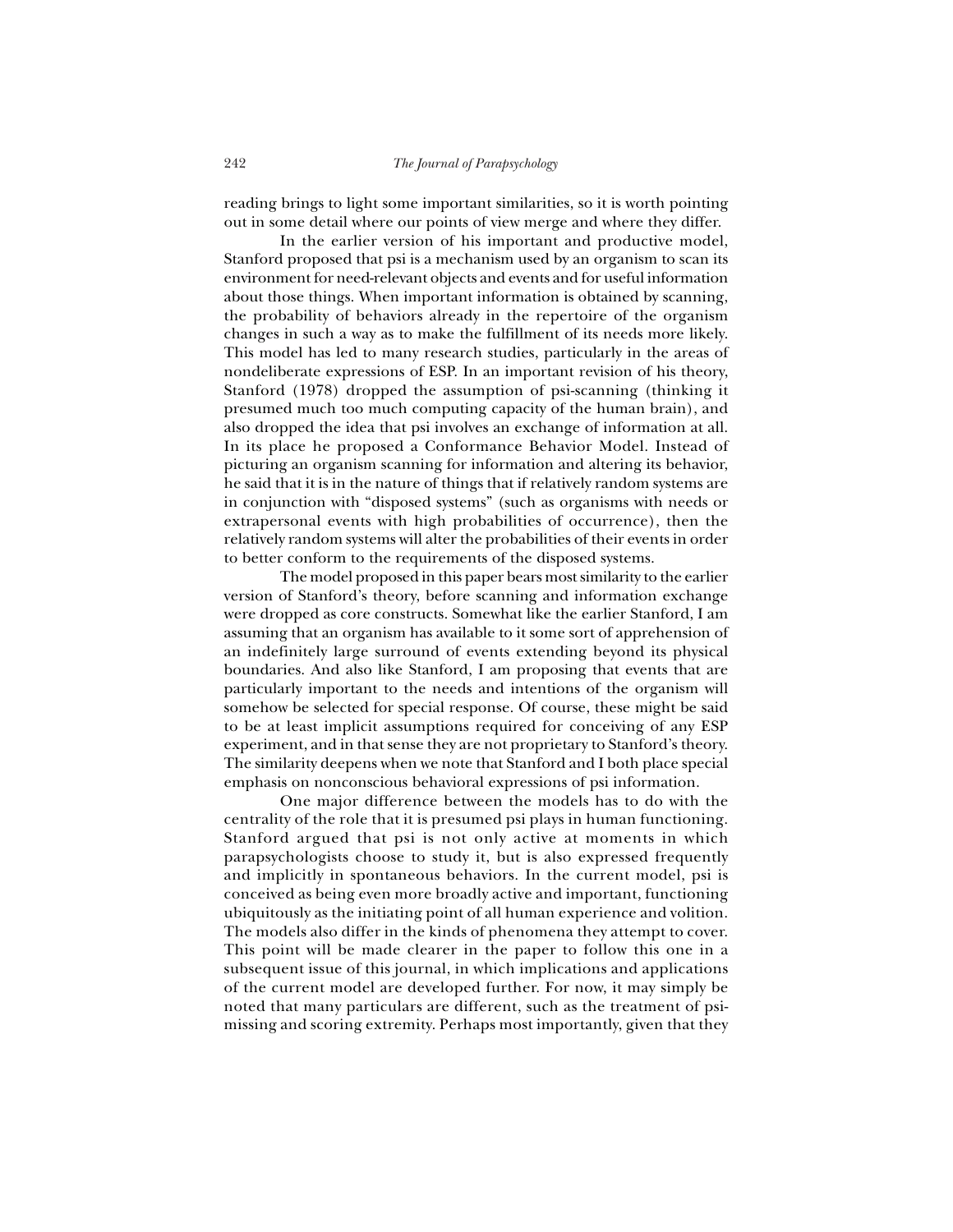arise from somewhat different starting points, the models also differ in the meta-theoretical context in which they are imbedded. The Conformance Model and the scanning idea that preceded it both work within the implicit assumption of a mind (or nervous system) that is separate from some "outer" event, and that must be imagined to be connected to that event in some way to be able to know of it or to affect it. Although this paper cannot attempt to spell out its different ontology in any detail, as stated earlier, I wish to work within the sort of existential/ phenomenological position developed by Heidegger in philosophy and Boss in medicine and psychology. From this perspective, human being is natively "in the world," not separated from it inside an insular "mind," peeping at it through sensory or extrasensory windows. The understanding of an insular mind and an exterior world are the products of an intellectual construction of the sort given us by Descartes. They are not given realities, in spite of how terribly comfortable they seem for us in light of the conceptual tradition we have inherited and within which we must think (Barrett, 1962).

Both Stanford's model and mine are teleological, and both depart in that sense from the mainstream paradigm of science (Edge,  $1978$ ).<sup>13</sup> My model, however, is more existential and personal than Stanford's. Particularly in his Conformance concept he is proposing something very general about how nature works. I am discussing an elaborated understanding of what organisms, including persons, *do*. I am staying within the perspective of the motivated business of living, and proposing a conception keyed to the interests and experiences of the organism. His conception in its current form is more general and stays more closely tied to the language of physical science. The two conceptions may ultimately prove to be different perspectives on the same reality, but they are clearly different in their intention.

# *The Paper To Come*

Part Two of this paper is slated for an upcoming issue of this journal*.* There this model will be developed further, primarily in terms of the presumed commingling of psi functioning with other preconscious psychological processes. Special focus will be upon subliminal perception, remembered information, and the development of creative acts. Pertinent research findings in parapsychology and mainstream psychology will be summarized. Following that, the utility of the model will be assessed. The congruence of the model with a number of major parapsychological findings will be examined, as well as the capacity of the model to make useful sense of the apparently nonpsychic experience of persons who are neither parapsychologists nor psychics. The fear of psi will get special attention. The utility of the model for harmonizing the findings and agenda of parapsychology with those of other branches of science will also be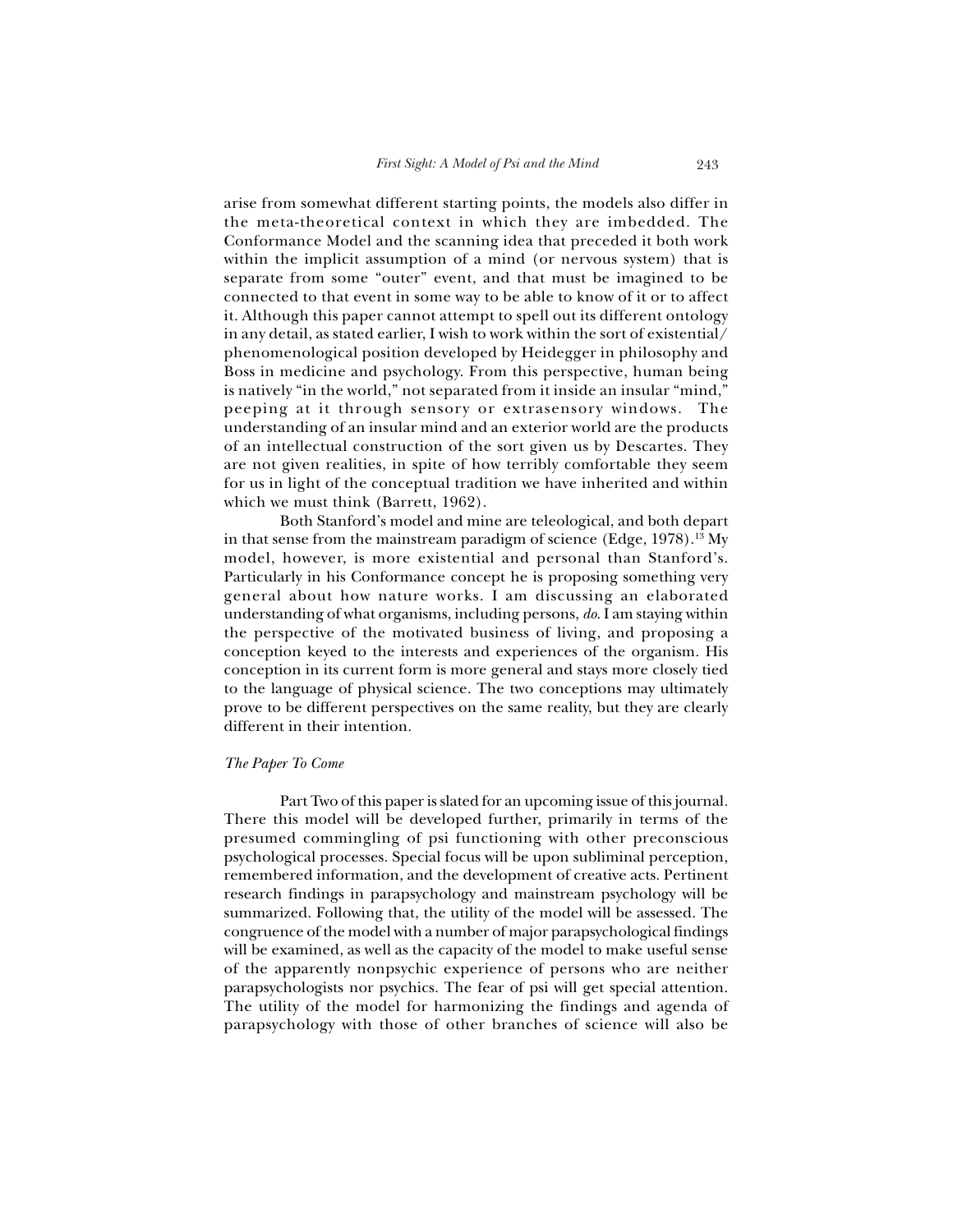examined. Finally, a number of directions for future research that are called for by this model will be described.

# **CONCLUSION**

This model attempts to suggest how psi functions in everyday life. It will be argued in Part Two of this paper that the model has some capacity to organize accumulated findings, and to suggest directions for new ones, and that it thereby shows some promise for rendering the findings of this field more intelligible.

The anomalous observations of parapsychology now lie about our cultural landscape like so many odd, disparate stones. Yet they suggest an implicit coherence that cries out for understanding. Great lurches forward in the history of science have come from deeply questioning similar anomalies. For centuries people puzzled at unusual phenomena in which the inert material of the natural world seemed oddly and transiently active. What was the lightning in the sky? Why did lodestone have the power to attract certain metals? Why did shards of magnetized metal point always to the same invisible point in space? How could a rod of amber, when rubbed on velvet, draw to itself feathers and scraps of paper? Most such anomalies were passing curiosities, of little practical concern for everyday life. Then in the nineteenth century the musings of many lifetimes culminated in the work of Hertz and Faraday and Maxwell and their colleagues, and electromagnetic energies were understood to be all-pervasive forces in nature, even constitutive of matter itself. Today our understanding of these forces has yielded a very different world than one that anyone could have dreamed of before.

Perhaps the anomalies of parapsychology promise as great a revolution and as bounteous a result. Perhaps the mind, now largely seen as a by-product of physiological processes, actually is centrally active in the construction of reality. Perhaps the smoothly functioning human mind is packed with unseen forces and processes by which that constructing takes place. And perhaps the observations of parapsychologists show us a doorway to understanding how all of that may work.

#### **REFERENCES**

- ALLISON, J. (1963). Cognitive structure and receptivity to low intensity stimulation. *Journal of Abnormal and Social Psychology,* **67**, 132-138.
- AUTUMN, K., SITTI, M., LIANG, Y.A., PEATTIE, A.M., HANSEN, W.R., SPONBERG, S., KENNY, T.W., FEARING, R., & ISRAELACHVILI, J.N. (2002). Evidence for van der Waals adhesion in gecko setae. *Proceedings of the National Academy of Sciences,* published online Aug. 27, 2002, doi:10.1073/ pnas.192252799.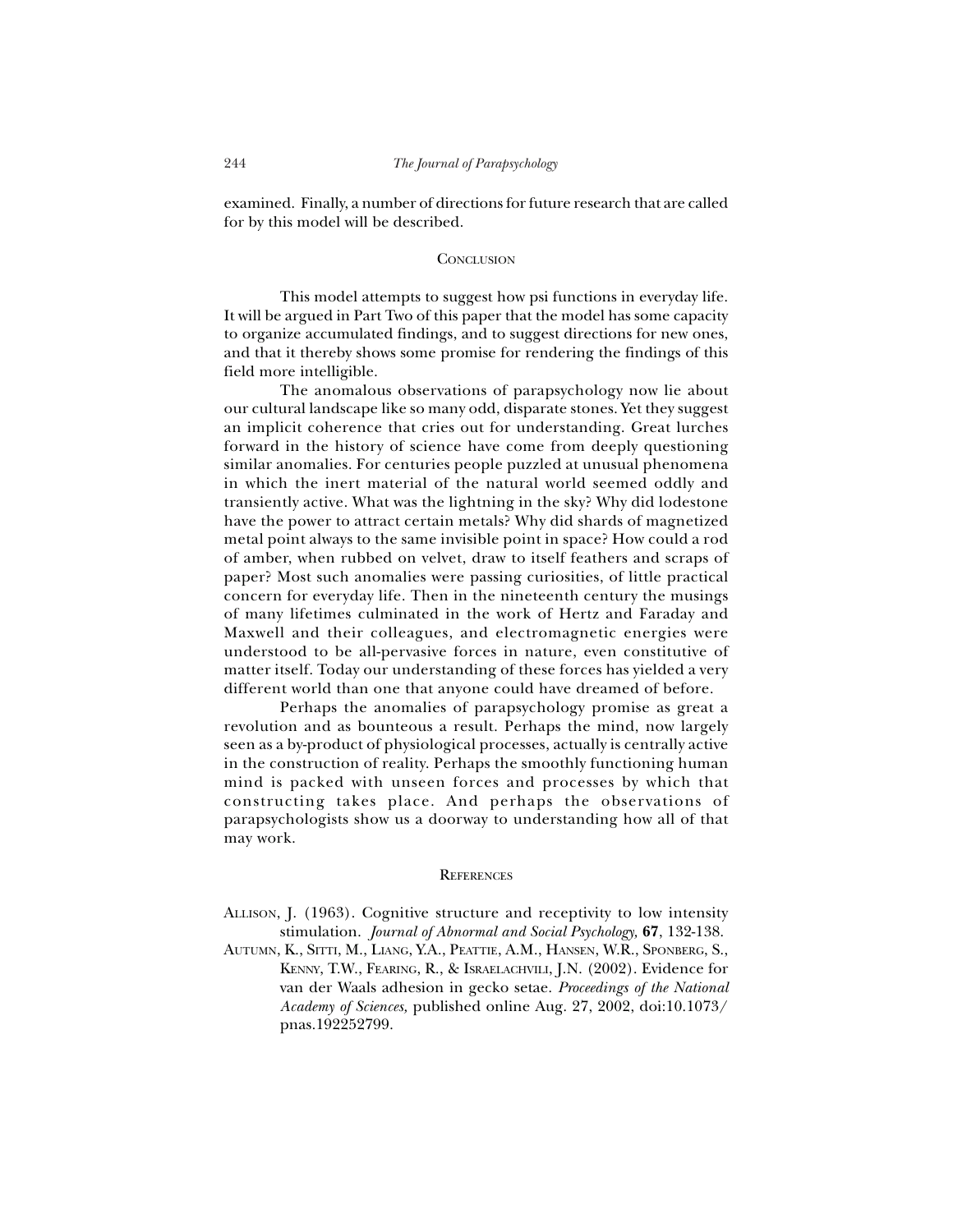- BALDWIN, M.W., FEHR, B., KEDIAN, E., SEIDEL, M., & THOMSON, D.W. (1993). An exploration of the relational schemata underlying attachment styles: Self-report and lexical decision approaches. *Personality and Social Psychology Bulletin,* **19**, 746-754.
- BALLARD, J.A. (1980). Unconscious perception of hidden stimuli enclosed with ESP cards. *Journal of Parapsychology,* **44**, 319-340.
- BALLARD, J.A. (1991). Rychlakean theory and parapsychology, *Journal of the American Society for Psychical Research*, **85**, 167-181.
- BANSE, R. (1999). Automatic evaluation of self and significant others: Affective priming in close relationships. *Journal of Social and Personal Relationships,* **16**, 803-821.
- BARGH, J.A. (1989). Conditional automaticity: Varieties of automatic influence in social perception and cognition. In James Uleman & John Bargh (Eds.), *Unintended thought* (pp. 3-51). New York: The Guilford Press.
- BARGH, J.A. (1992). Does subliminality matter to social psychology? Awareness of the stimulus vs. awareness of its influence. In R.F. Bornstein & T.S. Pittman (Eds.), *Perception without awareness.* New York: Guilford Press.
- BARRETT, W. (1962). *Irrational man: A study in existential philosophy.* New York: Doubleday Anchor Books.
- BEM, D.J. (2003). Precognitive habituation: Replicable evidence for a process of anomalous cognition [Abstract]. *Journal of Parapsychology,* **67**, 249- 250.
- BIERMAN, D.J., & RADIN, D.I. (1997). Anomalous anticipatory response on randomized future conditions. *Perceptual and Motor Skills,* **84**, 689- 690.
- BORNSTEIN, R.F., & MASLING, J.M. (1998). *Empirical perspectives on the psychoanalytic unconscious.* Washington, D.C.: American Psychological Association.
- BORNSTEIN, R.F., & PITTMAN, T.S. (Eds.) (1992). *Perception without awareness: Cognitive, clinical and social perspectives.* New York: Guilford Press.
- BOSS, M. (1958). *Analysis of dreams.* New York: Philosophical Library.
- BOSS, M. (1979). *Existential foundations of medicine and psychology.* New York: Jason Aronson.
- BROUGHTON, R. S. (2002). Telepathy: Revisiting its roots. *4º Simposio da Fundação Bial: Behind and beyond the brain.* Porto: Casa do Médico.
- BURTON, J. *Heyday of a wizard: Daniel Home, the medium.* New York: Alfred A. Knopf.
- CARPENTER, J.C. (1966). Scoring effects within the run. *Journal of Parapsychology*, **30**, 73-83.
- CARPENTER, J.C. (1967). Decline of variability of scoring across a period of effort. *Journal of Parapsychology*, **31**, 179-191.
- CARPENTER, J.C. (1968). Two related studies on mood and precognition runscore variance. *Journal of Parapsychology*, **32**, 75-89.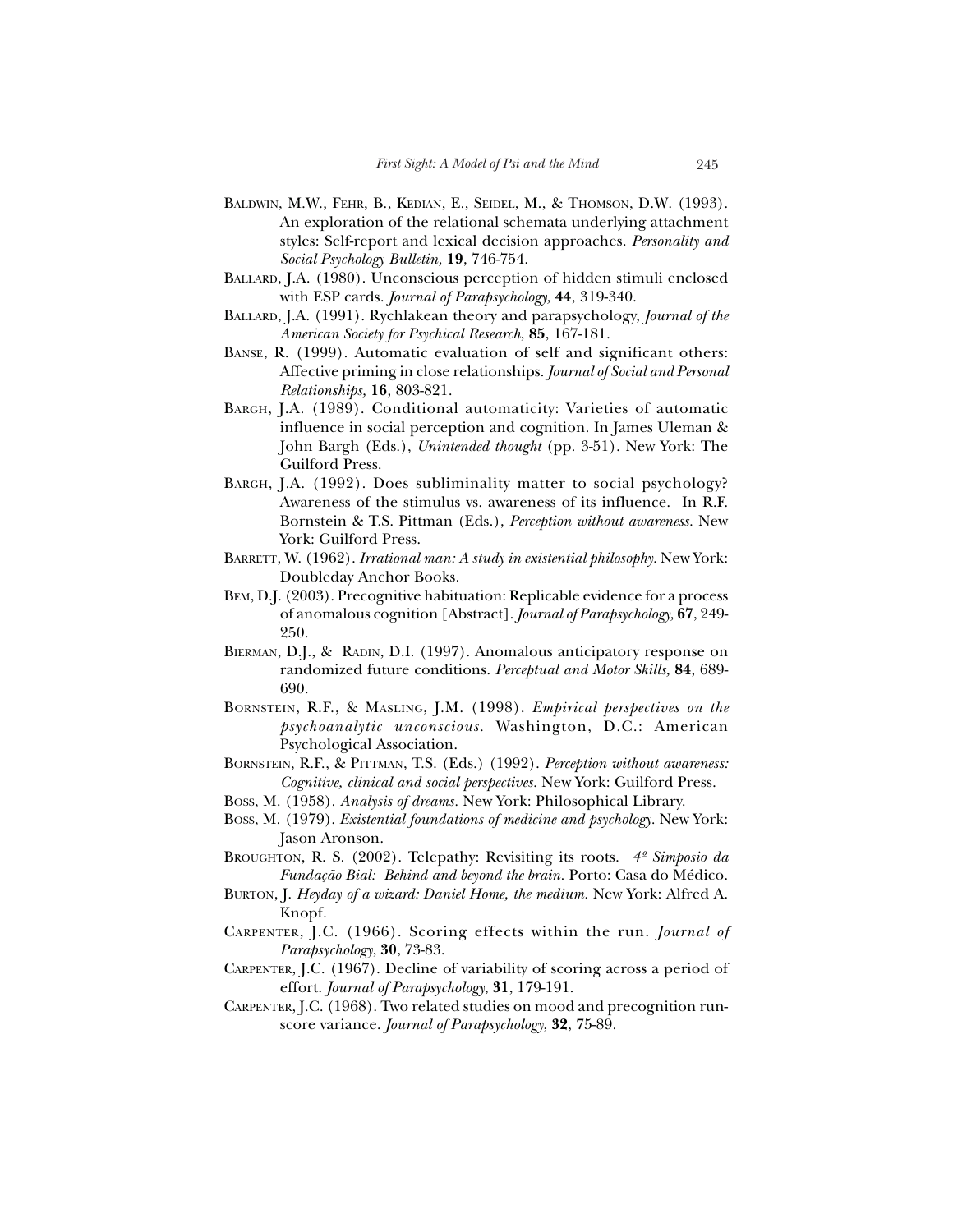- CARPENTER, J.C. (1971). The differential effect and hidden target differences consisting of erotic and neutral stimuli. *Journal of the American Society for Psychical Research,* **65**, 204-214.
- CARPENTER, J.C. (1977). Intrasubject and subject-agent effects in ESP experiments. In Benjamin Wolman (Ed.), *Handbook of parapsychology* (pp. 202-272)*.* New York: Van Nostrand Reinhold.
- CARPENTER, J.C. (1988). Parapsychology and the psychotherapy session: Their phenomenological confluence. *Journal of Parapsychology*, **52**, 213- 224.
- CARPENTER, J.C. (1991). Prediction of forced-choice ESP performance: Part III: Three attempts to retrieve coded information using mood reports and repeated-guessing technique. *Journal of Parapsychology*, **55**, 227-280.
- CARPENTER, J.C. (2002). The intrusion of anomalous communication in group and individual psychotherapy: Clinical observations and a research project. *4º Simposio da Fundação Bial: Behind and beyond the brain.* Porto: Casa do Médico.
- CARPENTER, JAMES, & CARPENTER, JOSEPHINE (1967). Decline of variability of ESP scoring across a period of effort. *Journal of Parapsychology*, **31**, 179-191.
- CHEN, M., & BARGH, J.A. (1997). Nonconscious behavioral confirmation processes: The self-fulfilling consequences of automatic stereotype activation. *Journal of Experimental Social Psychology,* **33**, 541-560.
- DARLEY, J.M., & GROSS, P.H. (1983). A hypothesis-confirming bias in labeling effects. *Journal of Personality and Social Psychology,* **44**, 20-33.
- DIXON, N.F. (1981). *Preconscious processing.* Chichester, U.K.: Wiley.
- EBBINGHAUS, H. (1885, 1964). *Memory.* (H.A. Ruger & C.E. Bussenius, Trans.). New York: Dover.
- EDGE, H.L. (1978). A philosophical justification for the conformance behavior model. *Journal of the American Society for Psychical Research,* **72**, 215-232.
- EHRENWALD, J. (1955). *New dimensions in deep analysis.* New York: Grune & Stratton.
- EHRENWALD, J. (1970). *The ESP experience.* New York: Basic Books.
- EISENBUD, J. (1967). *The world of Ted Serios.* New York: William Morrow.
- EISENBUD, J. (1970). *Psi and psychoanalysis.* New York: Grune and Stratton.
- ENGEL, L., & FERGUSON, T. (1990). *Imaginary crimes: Why we punish ourselves and how to stop.* Boston: Houghton Mifflin.
- EPSTEIN, S. (1994). Integration of the cognitive and the psychodynamic unconscious. *American Psychologist,* **49**, 709-724.
- ERDELYI, M.H. (1990). Repression, reconstruction and defense. In J. L. Singer (Ed.) *Repression and dissociation.* Chicago: University of Chicago Press.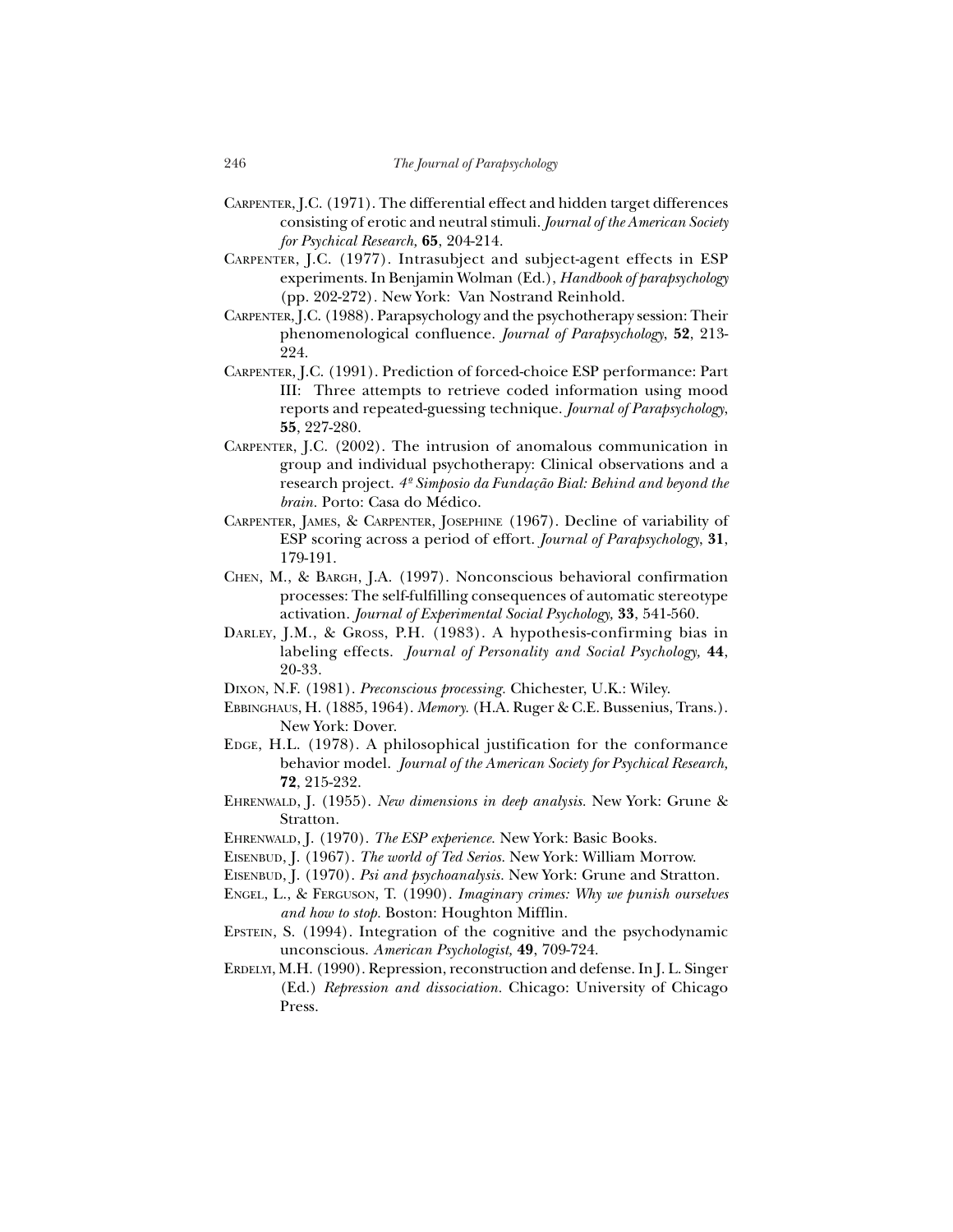- FELLINI, F. (1997). Miscellany. In F. X. Barron (Ed.) *Creators on creating: Awakening and cultivating the imaginative mind.* New York: Jeremy P. Tarcher/Putnam.
- FLAVELL, J.H., & DRAGUNS, J. (1957). A microgenetic approach to perception and thought. *Psychological Bulletin,* **54**, 197-217.
- FLOURNOY, T. (1900). *From India to the planet Mars: A study of a case of somnambulism.* New York: Harper & Brothers.
- FOX, E. (1996). Selective processing of threatening words in anxiety: The role of awareness. *Cognition and Emotion,* **10**, 449-480.
- FRANZ, M.L. VON (1980). *On divination and syncronicity: The psychology of meaningful chance.* Toronto, Canada: Inner City Books.
- FREUD, S. (1892/1963) On the psychical mechanism of hysterical phenomena. In Philip Rief (Ed.), *The collected papers of Sigmund Freud: Early psychoanalytic writings* (pp. 27-34)*.* New York: Collier Books.
- FREUD, S. (1933). *New introductory lectures on psychoanalysis.* New York: W.W. Norton.
- FREUD, S. (1958). Recommendations to physicians practicing psycho-analysis. In J. Strachey (Ed. & Trans.), *The standard edition of the complete psychological works of Sigmund Freud* (Vol. 20, pp. 87-172). London: Hogarth Press. (Original work published 1912)
- GARRETT, E.J. (2002). *Adventures in the supernormal.* New York: Helix Press. (Originally published in 1949)
- GOLLWITZER, P.M. (1990). Action phases and mind-sets. In E. T. Higgins & R. M. Sorrentino (Eds.), *Handbook of motivation and cognition* (Vol. 2, pp. 53-92). New York: Guilford Press.
- HEIDEGGER, M. (1962). *Being and time.* San Francisco: Harper.
- HOLLANDER, E., & SIMEON, D. (2003). *Concise guide to anxiety disorders.* Washington, DC: American Psychiatric Publishing.
- HONORTON, C. A., & FERRARI, D. C. (1989). "Future telling": A meta-analysis of forced-choice precognition experiments, 1935-1987. *Journal of Parapsychology,* **53**, 281-308.
- JAMES, W. (1890). *The principles of psychology.* New York: Henry Holt and Co.
- JASPERS, K. (1964). *General psychopathology.* Chicago: University of Chicago Press.
- JOHNSON, M. (1977). A blind matching experiment with a selected subject using emotionally loaded targets {abstract]. In J.D. Morris, W.G. Roll, & R.L. Morris (Eds.), *Research in parapsychology 1976* (pp. 103- 105)*.* Metuchen, NJ: Scarecrow Press.
- JOHNSON, M. & NORDBECK, B. (1972). Variation of the scoring behavior of a "psychic" subject. *Journal of Parapsychology,* **36**, 122-132.
- JONES, A. (1910). *A psychic autobiography.* New York: Greaves Publishing Co.
- JUNG, C.G. (1960a). A psychological theory of the types. In *The collected works of C.G. Jung (*Vol. *6: Psychological types).* New York: Pantheon Books.
- JUNG, C.G. (1960b). Spirit and life. In *The collected works of C.G. Jung (Vo. 8: The structure and dynamics of the psyche)*. New York: Pantheon Books.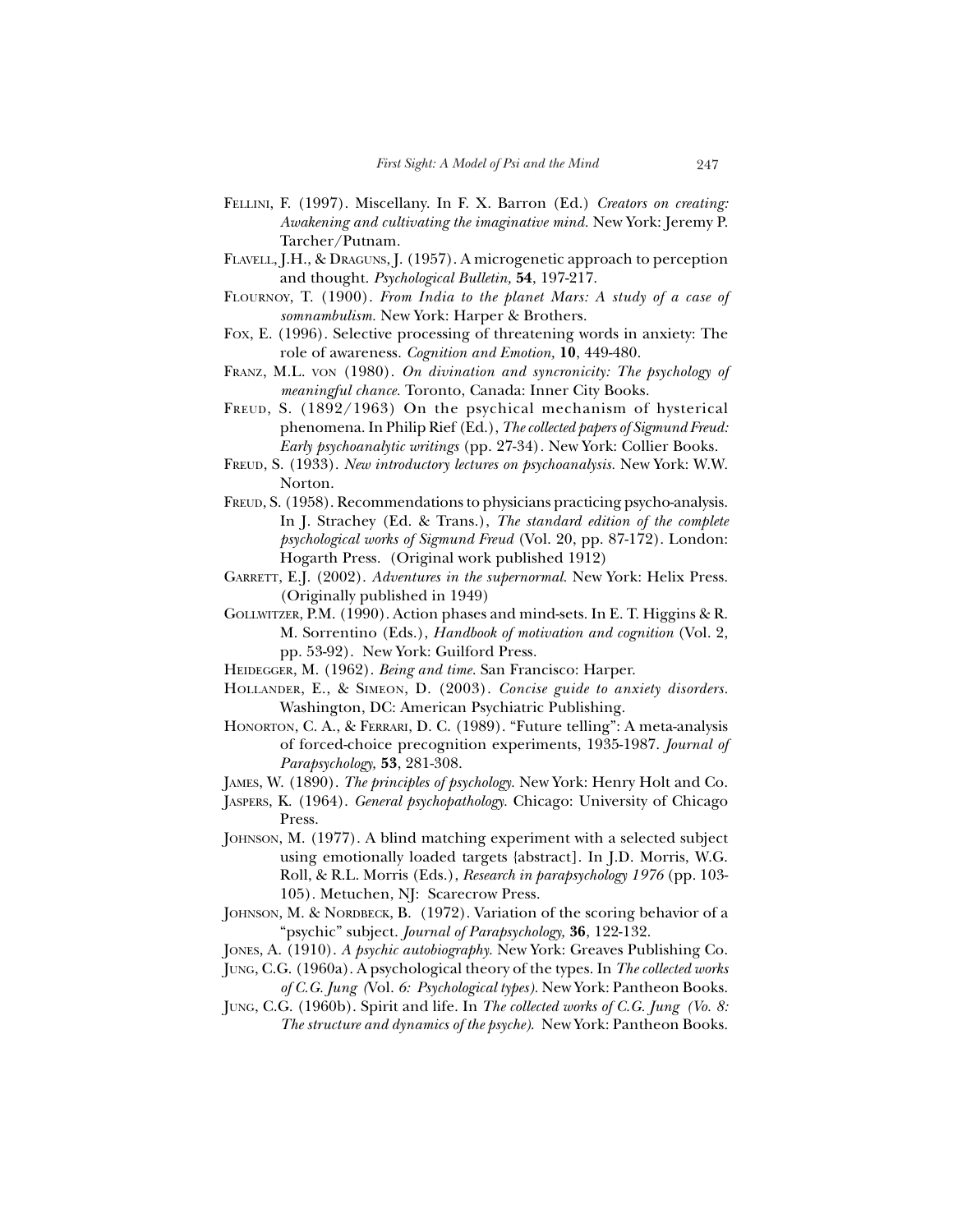- KELLY, EDWARD & KELLY, EMILY (Eds.). (in press). *Irreducible mind: Toward a psychology for the 21st century.* Lanham, MD: Rowman & Littlefield.
- KELLY, G.A. (1955). *The psychology of personal constructs.* New York: W. W. Norton .
- KELLY, G.A. (1979). *Clinical psychology and personality: Selected papers of George Kelly.* New York: Krieger Publishing.
- KUNST-WILSON, W.R., & ZAJONC, R.B. (1980). Conscious and unconscious perception: Experiments on visual masking and word recognition. *Cognitive Psychology,* **15**, 197-237.
- LAING, R.D. (1961). *The self and others.* London: Tavistock Publications.
- MCLEOD, C., & RUTHERFORD, E.M. (1992). Anxiety and the selective processing of emotional information: Mediating roles of awareness, trait and state variables, and personal relevance of stimulus materials. *Behavior Research and Therapy,* **30**, 479-491.
- MCCURDY, H. (1961). *The personal world.* New York: Harcourt, Brace, & World.
- MCCURDY, H. (1965). *Personality and science: A search for self-awareness.* New York: Van Nostrand Reinhold.
- MCMONEAGLE, J. (1997). *Mind trek.* Charlottesville, VA: Hampton Roads Publishing.
- MCMONEAGLE, J. (2002)*The stargate chronicles: Memoirs of a psychic spy.* Charlottesville, VA: Hampton Roads Publishing.
- MIKULINCER, M., HIRSCHBERGER, G., NACHMIAS, O., & GILLATH, O. (2001). The affective component of the secure base schema: Affective priming with representations of attachment security. *Journal of Personality and Social Psychology,* **81,** 305-321.
- MITCHELL, G.W. (1876). *X+Y=Z; or the sleeping preacher of north Alabama.* New York: W. C. Smith.
- MOGG, K, BRADLEY, B.P., & HALLOWEL, N. (1994). Attentional bias to threat: Roles of trait anxiety, stressful events, and awareness. *Quarterly Journal of Experimental Psychology,* **47**, 841-864.
- MURPHY, G. (1956). The boundaries between the person and the world. *British Journal of Psychology,* **47**, 99-94.
- MYERS, F.W.H. (1961/1893). *Human personality and its survival of bodily death.* New York: University Books.
- NASH, C.B. (1986). Comparison of subliminal and extrasensory perception. *Journal of the Society for Psychical Research,* **53**, 435-453.
- NEWELL, A., & ROSENBLOOM, P.S. (1981). Mechanisms of skill acquisition and the law of practice. In J. R. Anderson (Ed.), *Cognitive skills and their acquisition* (pp. 1-55). Hillsdale, NJ: Lawrence Erlbaum Associates.
- PALMER, J. (1972). Scoring on ESP tests as a function of belief in ESP. Part II: Beyond the sheep-goat effect. *Journal of the American Society for Psychical Research,* **66***,* 1-26.
- PALMER, J. (1977). Attitudes and personality traits in experimental ESP research. In B. Wolman (Ed.), *Handbook of parapsychology* (pp. 175- 201)*,* New York: Van Nostrand Reinhold.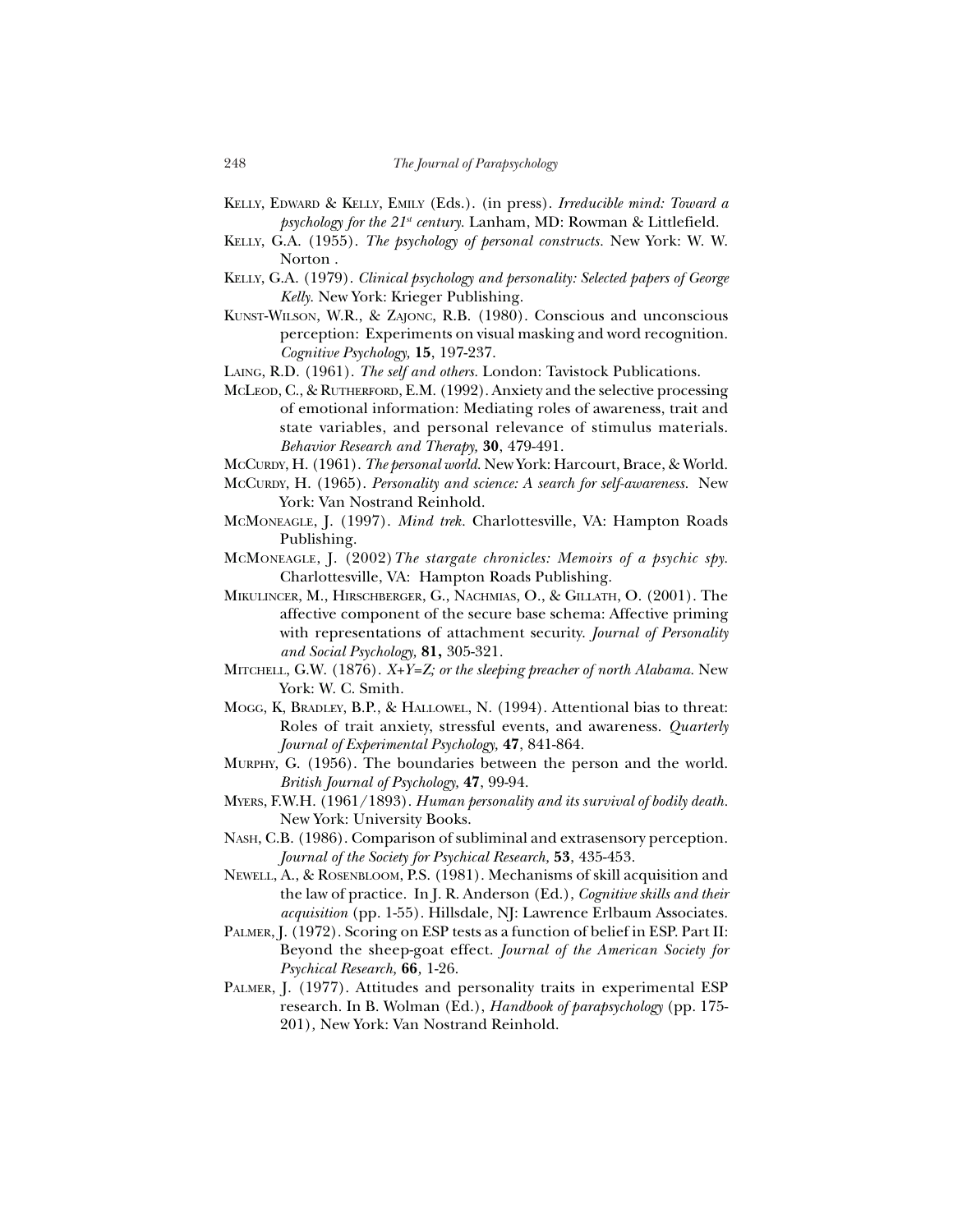- PALMER, J., KHAMASHTA, K. & ISRAELSON, K. (1979). An ESP ganzfeld experiment with transcendental meditators. *Journal of the American Society for Psychical Research*, **73,** 333-348.
- PERLS, F.S. (1970). Four lectures. In J. A. Fagen & I. Shepherd (Eds.), *Gestalt therapy now.* Palo Alto, CA: Science and Behavior Books.
- PIERCE, C.S., & JASTROW, J. (1884). On small differences in sensation. *Memoirs of the National Academy of Science,* **3**, 75-83.
- POETZL, O. (1917). The relationship between experimentally induced dream images and indirect vision. Monograph No. 7, *Psychological Issues,* **2**, 41-120.
- POLANYI, M. (1958). *Personal knowledge: Towards a post-critical philosophy.* Chicago: University of Chicago Press.
- PUHARICH, A. (1973). *Beyond telepathy.* New York: Anchor Press.
- RADIN, D.I. (1997). Unconscious perception of future emotions. *Journal of Scientific Exploration,* **11**, 163-180.
- RAO, K.R. (1962). The preferential effect in ESP. *Journal of Parapsychology,* **26**, 252-259.
- RAO, K.R. (1965a). The bidirectionality of psi. In W.G. Roll (Ed.) *Proceedings of the Parapsychological Association 2* (pp. 37-60). Durham, NC: Christian Printing Co.
- RAO, K.R. (1965b). *Experimental parapsychology. A review and interpretation.* Springfield, IL: Charles Thomas.
- RAO, K.R. (1991) Consciousness research and psi. *Journal of Parapsychology,* **55**, 1-44.
- RHINE, J.B. (1952). The problem of psi-missing. *Journal of Parapsychology,* **16**, 90-129.
- RHINE, J.B. (1953). Psi, psyche and psychology. In *New world of the mind.* New York: William Sloan Associates.
- ROGERS, D.P. (1966). Negative and positive affect and ESP run-score variance. *Journal of Parapsychology,* **30**, 151-159.
- ROGERS, D.P. (1967). Negative and positive affect and ESP run-score variance: Study II. *Journal of Parapsychology,* **31**, 290-296.
- ROGERS, D.P., & CARPENTER, J.C. (1966). The decline of variance of ESP scores within a testing session. *Journal of Parapsychology,* **30**, 141-150.
- RYCHLAK, J.F. (1968). *A philosophy of science for personality theory.* Boston: Houghton Mifflin Co.
- RYCHLAK, J.F. (1973). *Introduction to personality and psychotherapy.* Boston: Houghton Mifflin Co.
- SAVVA, L., CHILD, R., & SMITH, M.D. (2004). The precognitive habituation effect: An adaptation using spider stimuli. *Proceedings of Presented Papers: The Parapsychological Association 47th Annual Convention*, 223- 229.
- SCHILDER, P. (1942). *Mind: Perception and thought in their constructive aspects.* New York: Columbia University Press.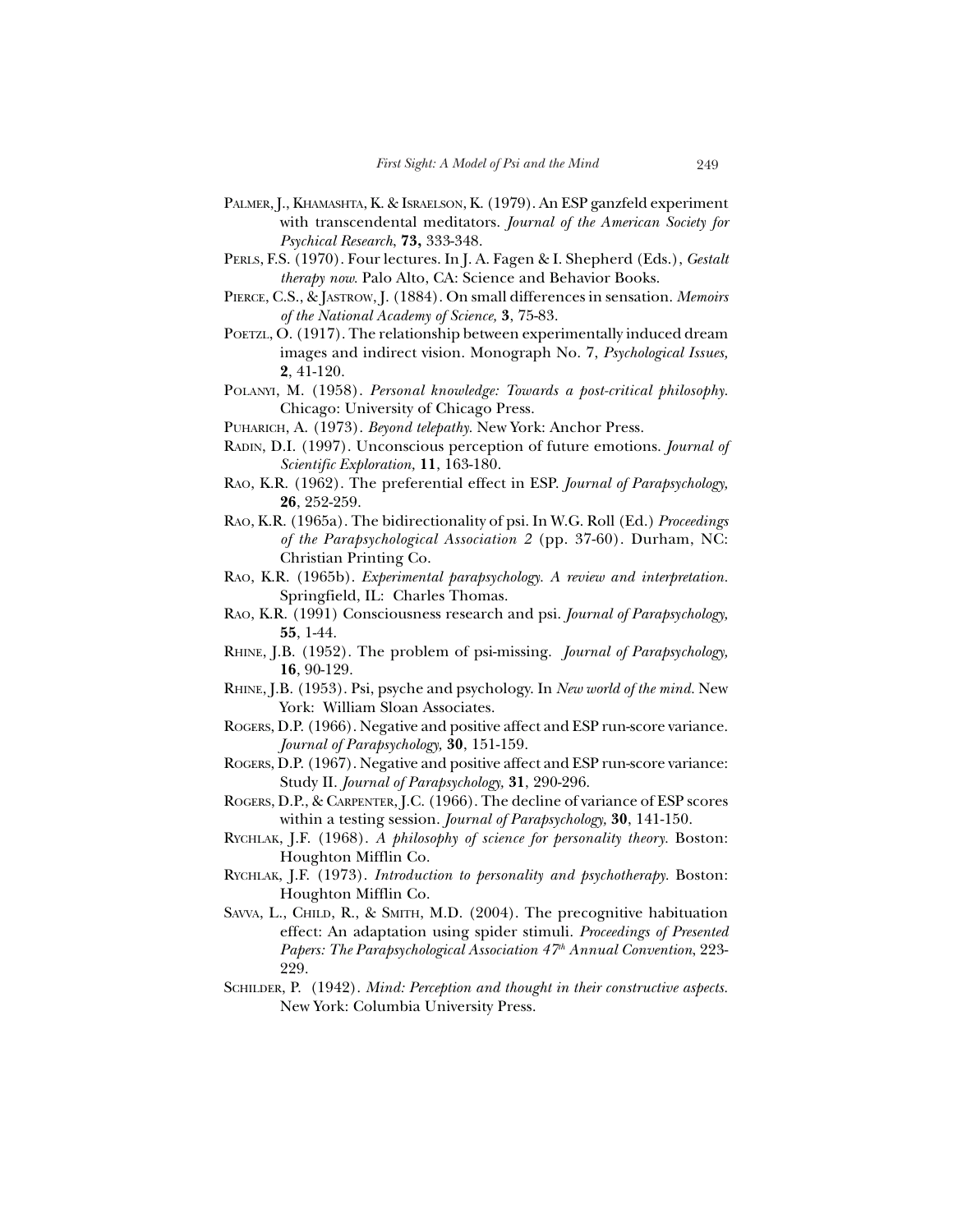- SCHMEIDLER, G.R. (1952). Rorschachs and ESP scores of patients suffering from cerebral concussion. *Journal of Parapsychology,* **16,** 80-89.
- SCHMEIDLER, G.R. (1986). Subliminal perception and ESP: Order in diversity? *Journal of the American Society for Psychical Research*, **80**, 241-264.
- SCHMEIDLER, G.R. (1988). *Parapsychology and psychology: Matches and mismatches.* Jefferson, NC: McFarland.
- SCHMEIDLER, G.R., & MCCONNELL, R.A. (1958). *ESP and personality patterns.* New Haven: Yale University Press.
- SCHWARTZ, N., & BLESS, H. (1992). Constructing reality and its alternatives: An inclusion/exclusion model of assimilation and contrast effects in social judgments. In L.L. Martin & A. Tesser (Eds.), *The construction of social judgments* (pp. 217-245). Hillsdale, NJ: Lawrence Erlbaum Associates.
- SHEVRIN, H. (1988). Unconscious conflict: A convergent psychodynamic and electrophysiological approach. In M. Horowitz (Ed.), *Psychodynamics and cognition* (pp. 117-167*).* Chicago: University of Chicago Press.
- SHEVRIN, H., BOND, J.A., BRAKEL, L.A., HERTEL, R.K., & WILLIAMS, W.J. (1996). *Conscious and unconscious processes.* New York: Guilford Press.
- SILVERMAN, L.H. (1976). Psychoanalytic theory: The reports of my death are greatly exaggerated. *American Psychologist,* **31**, 621-637.
- SILVERMAN, L.H., LACHMAN, F.M., & MILICH, R.H. (1982). *The search for oneness*. New York: International Universities Press.
- SILVERMAN, L.H. (1983).The subliminal psychodynamic activation method: Overview and comprehensive listing of studies. In J. Masling (Ed.), *Empirical studies of psychoanalytic theories* (pp. 69-100). Hillsdale, NJ: Lawrence Erlbaum Associates.
- SMITH, E.T. (1969). *Psychic people.* New York: Bantam Books.
- SOHLBERG, S., BILLINGHURST, A., & NYLEN, S. (1998). Moderation of mood change after subliminal symbiotic stimulation: Four experiments contributing to the further demystification of Silverman's "mommy and I are one" findings. *Journal of Research in Personality,* **32**, 33-54.
- SOLLEY, C.M., & MURPHY, G. (1960). *Development of the perceptual world.* New York: Basic Books.
- SONDOW, N. (1989). The decline of precognized events with the passage of time: Evidence from spontaneous dreams. *Journal of the American Society for Psychical Research.* **82**, 33-51.
- STAFFORD, W. (1998). *Crossing unmarked snow: Further views on the writer's vocation.* Ann Arbor: University of Michigan Press.
- STANFORD, R.G. (1966a). The effect of restriction of calling upon run-score variance. *Journal of Parapsychology,* **30**, 161-171.
- STANFORD, R.G. (1966b). A study of the cause of low run-score variance. *Journal of Parapsychology,* 30, 236-242.
- STANFORD, R.G. (1967). Response bias and the correctness of ESP responses. *Journal of Parapsychology,* **31**, 236-242.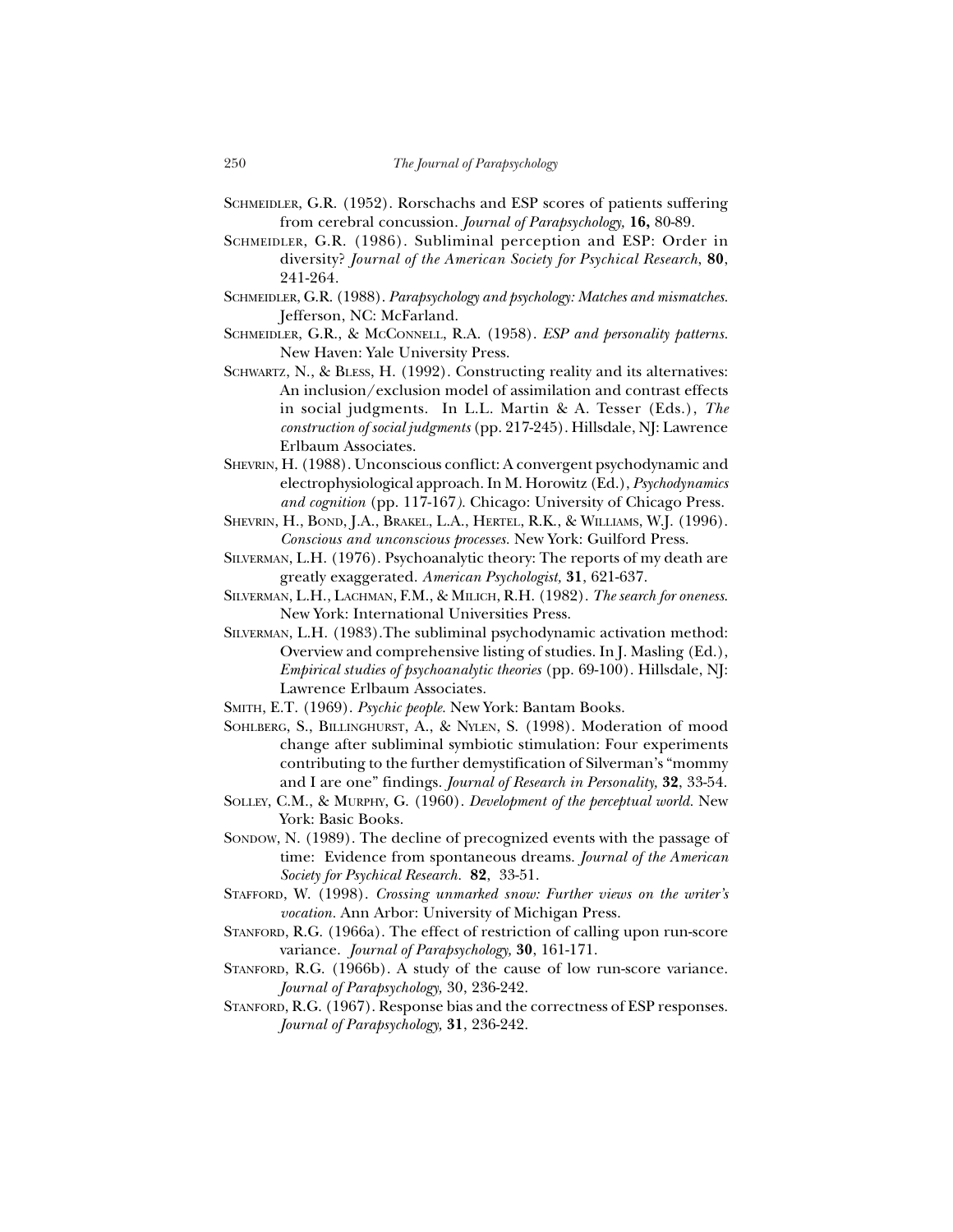- STANFORD, R.G. (1968). An effect of restricted spontaneity on ESP run scores. In J. B. Rhine & R. Brier (Eds.), *Parapsychology Today.* New York: Citadel.
- STANFORD, R.G. (1973). Extrasensory effects upon associative processes in a directed free-response task. *Journal of the American Society for Psychical Research*, **67**, 147-190.
- STANFORD, R.G. (1974). An experimentally testable model for spontaneous psi events. I. Extrasensory events. *Journal of the American Society for Psychical Research,* **68**, 34-57.
- STANFORD, R.G. (1977). Conceptual frameworks of contemporary psi research. In B.B. Wolman (Ed.) *Handbook of parapsychology.* New York: Van Nostrand Reinhold.
- STANFORD, R.G. (1978). Toward reinterpreting psi events. *Journal of the American Society for Psychical Research,* **72**, 197-214.
- STANFORD, R.G. (1991). An experimentally testable model for spontaneous psi events: A review of related evidence and concepts from Parapsychology and other sciences. In Stanley Krippner (Ed.) *Advances in parapsychological research 6* (pp. 54-167)*.* Jefferson, NC: McFarland.
- TALBOT, N., DUBERSTEIN, P., & SCOTT, P. (1991). Subliminal psychodynamic activation, food consumption and self-confidence. *Journal of Clinical Psychology,* **47**, 813-823.
- TANOUS, A. & ARDMAN, H. (1976). *Beyond coincidence.* New York: Doubleday.
- TARG, R.E., & PUTHOFF, H. (1977). *Mind reach: Scientists look at psychic abilities.* New York: Delacourt.
- TENHAEFF, W.H.C. (1953). *Telepathy and clairvoyance: Views of some little investigated capabilities of man.* New York: Charles C Thomas.
- ULLEMAN, J.S., & BARGH, J.A. (Eds.). (1989). *Unintended thought.* New York: Guilford Press.
- VAUGHN, A. (1973). *Patterns of prophecy.* New York: Hawthorne Press.
- VERNEY, S.P., GRANHOLM, E., & MARSHALL, S.P. (2003). Pupillary responses on the visual backward masking task reflect general cognitive ability. *International Journal of Psychophysiology,* **52**, 23-36.
- WATT, C.A. (1996). Knowing the unknown: Participants' insight in three forced-choice ESP studies. *Journal of the American Society for Psychical Research,* **90**, 97-114.
- WEINBERGER, J. (2000). William James and the unconscious: Redressing a century-old misunderstanding. *Psychological Science,* **11**, 439.
- WEINBERGER, J., & HARDAWAY, R. (1990). Separating science from myth in subliminal psychodynamic activation. *Clinical Psychology Review,* **10**, 727-756.
- WEINBERGER, J., SIEGEL, P., & DECAMELLO, A. (2000). On integrating psychoanalysis and cognitive science. *Psychoanalysis and Contemporary Thought,* **23**, 147-175.
- WEISS, J. (1993). *How psychotherapy works.* New York: Guilford Press.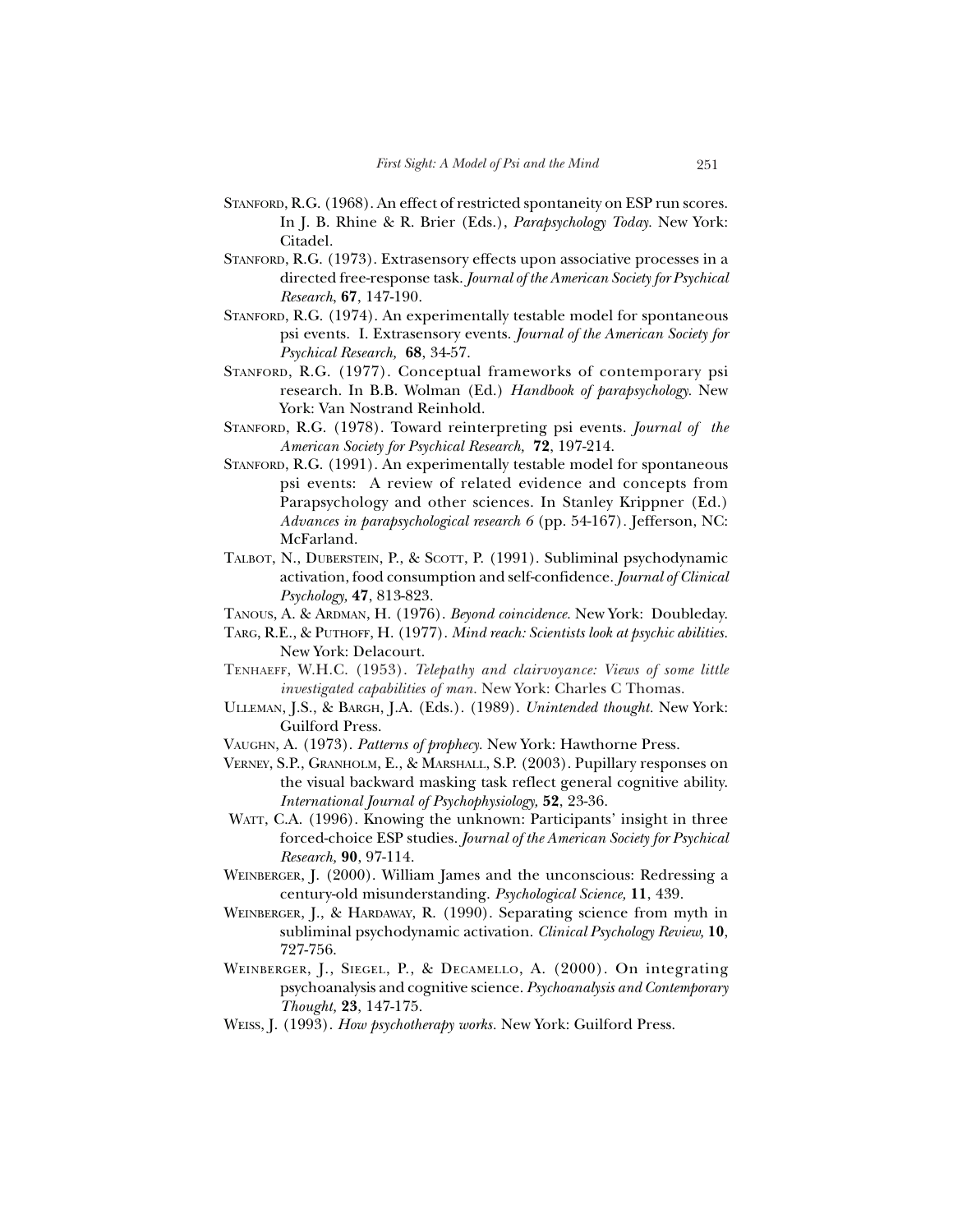- WERNER, H. (1935). Studies in contour. *American Journal of Psychology,* **64**, 40-64.
- WERNER, H. (1956). Microgenesis and aphasia. *Journal of Abnormal and Social Psychology,* **52**, 347-353.
- WHITE, R.A. (1964). A comparison of old and new methods of response to targets in ESP experiments. *Journal of the American Society for Psychical Research,* **58**, 21-56.
- WHITTLESEY, J. R. B. (1960). Some curious ESP results in terms of variance. *Journal of Parapsychology,* **24**, 220-222.
- ZINGRONE, N. (1994). Images of women as mediums: Power, pathology and passivity in the writings of Frederic Marvin and Cesare Lombroso. In L.Coly & R.A. White (Eds.), *Women and parapsychology* (pp. 90- 121). New York: Parapsychology Foundation.

*Rhine Research Center 2741 Campus Walk Ave., Bldg. 500 Durham, NC 27705, USA jcarp@med.unc.edu*

# AUTHOR NOTE

I want to thank several people whose critiques were very helpful in revising this manuscript: Jo Carpenter, Ed Kelly, Gertrude Schmeidler, Emily Williams Kelly, John Ballard, John Palmer, and an anonymous reviewer.

#### **NOTES**

1. One popular understanding of James sees him as taking this position as well. In his *Principles* (1890) he rejected the idea of unconscious mental processes as they were popularly understood in his day, calling such ideas "whimsies." Below consciousness lies impersonal neurological process, as is the assumption for most scientists today. However the whole body of James's work shows an abiding interest in unconscious mental processes (Kelly & Kelly, in press; Weinberger, 2000).

2. Giving an adequate summary of this work would make this paper far too long. Suffice it to say that many hundreds of studies on preconscious mental processes have been reported, and the field is very active today. Methods of arousing preconscious processes are so well accepted today by many researchers that they are used as techniques with which to study other questions. For example, the action of subliminal primes has proved useful for studying a variety of phenomena ranging from relationship schemas (Baldwin, Fehr, Kedian, Seidel, &Thomson, 1993) to attachment theory (Milkulincer, Hirschberger, Nachmias, & Gillath, 2001) to psychoanalytic theory (Silverman, 1976; Sohlberg, Billinghurst & Nylen, 1998; Weinberger & Hardaway, 1990).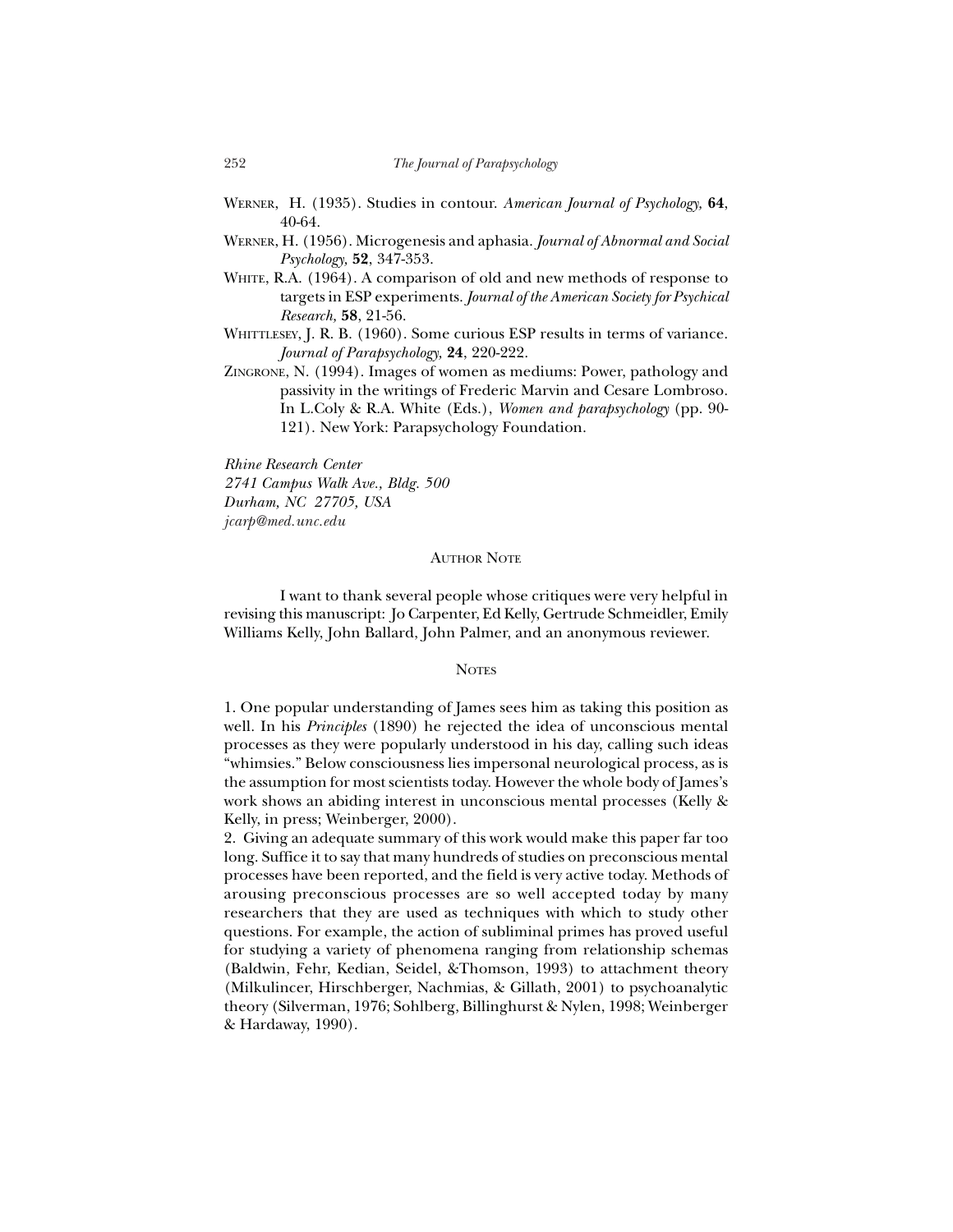3. This is reminiscent of Heidegger's (1962) analogy of a human being as like an outrigger canoe, part of which is always away from itself.

4 . The idea that perception is not a simple, all-or-nothing thing but entails a process of development over time is an old one in psychology. It dates at least to the Wurzburg school of the early twentieth century (Gollwitzer, 1990), was important to gestalt psychologists such as Werner (1935, 1956), and was an essential premise in the New Look studies of the 1940s and 1950s. Some theorists (e.g., Flavell & Draguns, 1957; Solley & Murphy, 1960) have proposed normative developmental sequences roughly similar to the colloquial sketch I outlined here, of course omitting the extrasensory stage. 5. Broughton (2002) has provided an interesting discussion of the ways in which the emotional system of the brain and body may participate in the preconscious psi response.

6. These terms are not chosen gratuitously, since it may be that more sustained, conscious focus on one of these levels of experience and preexperience tends toward different career choices. Perhaps more focus on everyday consciousness tends toward a life in one of the many practical modes (bankers, grocers, race car drivers), focus on freshly and adequately construing data tends toward scientific work, focus on incipient possibilities of meaning tends toward artistic pursuits, and focus on the preconscious leading edge of experience tends toward the life of a seer or psychic.

7. Note that in this model of the mind, preconscious processes are active and purposeful, posing hypotheses about reality and tentatively evaluating evidence. The mind even at this stage of functioning is not presumed to be mechanically passive, merely generating responses as the organism is stimulated.

8. For other helpful discussions of the importance of dialectical thinking in these parapsychological processes, see Ballard, 1991, and Rao, 1965a, 1965b pp. 116-128.

9. This interpretation of psi-missing is congruent with that of Stanford (1974, 1977, 1991), who has argued that psi cognizance may lead toward conscious awareness or not, and that often its more important expression is the facilitation of behavioral tendencies *without* any accompanying awareness. In his model of "psi-mediated instrumental response," missing may represent a highly adaptive response to some undesirable potential event.

10. This may cast a new light on the clinical phenomena of repression and denial. Freud early in his theorizing proposed that the unconscious censor prohibited certain meanings from entering awareness because the experience of knowing them would be somehow too upsetting. We now know from cognitive research that to "know" anything requires a memory of it, and that we remember, basically, whatever we think about (Ebbinghaus, 1885; Erdelyi, 1990). If something is not thought about, even though it is initially experienced, it is quickly forgotten and then not known. Perhaps in general terms, in repression the mind decides first to not become engaged with something, and not becoming engaged leads to not knowing. Avoiding